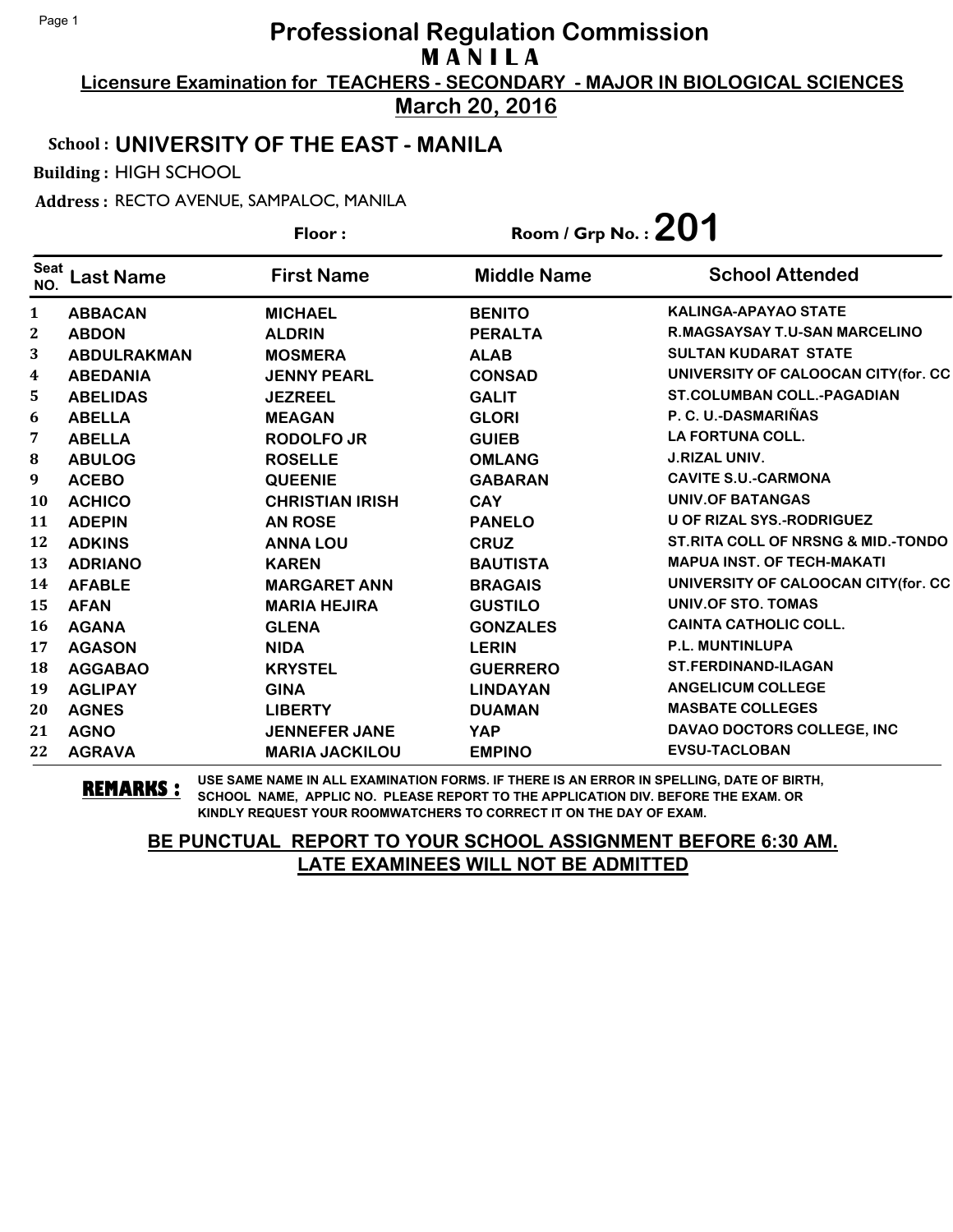**Licensure Examination for TEACHERS - SECONDARY - MAJOR IN BIOLOGICAL SCIENCES March 20, 2016**

## School : **UNIVERSITY OF THE EAST - MANILA**

Building : HIGH SCHOOL

Address : RECTO AVENUE, SAMPALOC, MANILA

|                    |                  | Floor:               | Room / Grp No. : $202$ |                                 |
|--------------------|------------------|----------------------|------------------------|---------------------------------|
| <b>Seat</b><br>NO. | <b>Last Name</b> | <b>First Name</b>    | <b>Middle Name</b>     | <b>School Attended</b>          |
| $\mathbf{1}$       | <b>AGRAVANTE</b> | <b>GUILJUNE</b>      | <b>GAJE</b>            | <b>RIVERSIDE COLL.</b>          |
| 2                  | <b>AGUETE</b>    | <b>MARY GRACE</b>    | <b>SACSAC</b>          | <b>N. T. C.</b>                 |
| 3                  | <b>AGUILAR</b>   | <b>EDWARD</b>        | <b>PALADAN</b>         | P.U.P.-BATAAN                   |
| 4                  | <b>AGUILAR</b>   | <b>GEMMA</b>         | <b>GORDON</b>          | <b>FATIMA M.S.F.-VALENZUELA</b> |
| 5                  | <b>AGUJA</b>     | <b>CAROLINA</b>      | <b>PADIS</b>           | <b>EVSU-TACLOBAN</b>            |
| 6                  | <b>AGUSTIN</b>   | <b>AZUCENA</b>       | <b>SEQUITO</b>         | <b>LEYTE I.T.-BURAUEN</b>       |
| 7                  | <b>AGUSTIN</b>   | <b>EDWARD</b>        | <b>STO TOMAS</b>       | OL OF FATIMA-VALENZUELA         |
| 8                  | <b>AGUSTIN</b>   | <b>JENNY-ANN</b>     | <b>SAYO</b>            | <b>TAGUIG CITY UNIV</b>         |
| 9                  | <b>AGUSTIN</b>   | <b>MARIA TERESA</b>  | <b>VALENZUELA</b>      | NORZAGARAY COLL.                |
| 10                 | <b>AGUSTIN</b>   | <b>MARJORIE</b>      | <b>MAGCUYAO</b>        | <b>OLIVAREZ COLL.-TA</b>        |
| 11                 | <b>AGWILANG</b>  | <b>ZHARINA</b>       | <b>AGBULOS</b>         | <b>COLUMBAN COLL.-ZAMBALES</b>  |
| 12                 | <b>ALBANCES</b>  | <b>JOEL</b>          | <b>PURISIMA</b>        | <b>P.L. PASAY</b>               |
| 13                 | <b>ALBERTO</b>   | <b>IRENE</b>         | <b>ROSALES</b>         | <b>PAMANTASAN NG MONTALBAN</b>  |
| 14                 | <b>ALBERTO</b>   | <b>JANVER</b>        | <b>LEAL</b>            | <b>OL OF FATIMA-QC</b>          |
| 15                 | <b>ALBERTO</b>   | <b>KRISTEL ANN</b>   | <b>MORGADO</b>         | <b>P.L. VALENZUELA</b>          |
| 16                 | <b>ALCAIDE</b>   | <b>RENZHEL</b>       | <b>SALAZAR</b>         | ST.LOUIS ANNE COLL.OF SPL, INC  |
| 17                 | <b>ALCANTARA</b> | <b>GLAIZA</b>        | <b>DELA CRUZ</b>       | <b>BULACAN NAT.AGRIC SC</b>     |
| 18                 | <b>ALCANTARA</b> | <b>TIMOTHY</b>       | <b>FERNANDEZ</b>       | <b>OL OF FATIMA-QC</b>          |
| 19                 | <b>ALCISO</b>    | <b>XANIA</b>         | <b>MAGISTRADO</b>      | OL OF FATIMA-VALENZUELA         |
| 20                 | <b>ALDAY</b>     | <b>CECILLE</b>       | <b>LUMBERA</b>         | <b>WESLEYAN U PHIL-CABA</b>     |
| 21                 | <b>ALDEA</b>     | <b>JOBELLE MARIE</b> | <b>DENOSTA</b>         | N. T. C.                        |
| 22                 | <b>ALEGRO</b>    | <b>JHOLEEN</b>       | <b>MENDOZA</b>         | P. C. U.-DASMARIÑAS             |

**REMARKS :** USE SAME NAME IN ALL EXAMINATION FORMS. IF THERE IS AN ERROR IN SPELLING, DATE OF BIRTH, SCHOOL NAME, APPLIC NO. PLEASE REPORT TO THE APPLICATION DIV. BEFORE THE EXAM. OR KINDLY REQUEST YOUR ROOMWATCHERS TO CORRECT IT ON THE DAY OF EXAM.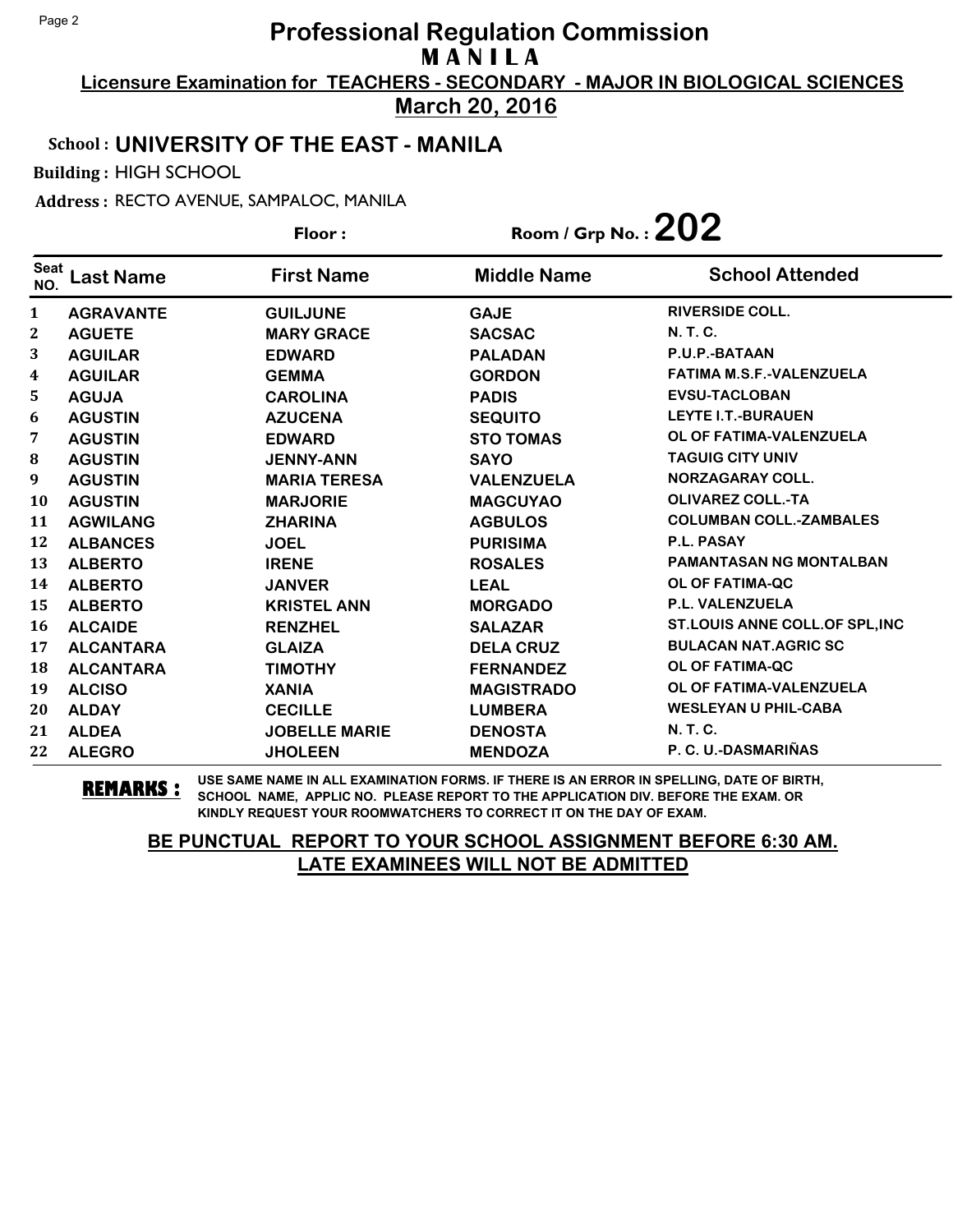**Licensure Examination for TEACHERS - SECONDARY - MAJOR IN BIOLOGICAL SCIENCES March 20, 2016**

# School : **UNIVERSITY OF THE EAST - MANILA**

Building : HIGH SCHOOL

Address : RECTO AVENUE, SAMPALOC, MANILA

|                    |                  | Floor:                  | Room / Grp No. : $203$ |                                         |
|--------------------|------------------|-------------------------|------------------------|-----------------------------------------|
| <b>Seat</b><br>NO. | <b>Last Name</b> | <b>First Name</b>       | <b>Middle Name</b>     | <b>School Attended</b>                  |
| 1                  | <b>ALEGRO</b>    | <b>JHONNEL</b>          | <b>MENDOZA</b>         | <b>CAVITE S.U.-INDANG</b>               |
| $\mathbf{2}$       | <b>ALEJANDRO</b> | <b>BELYN</b>            | <b>BESA</b>            | MINSCAT-BONGABONG(for.BCF)              |
| 3                  | <b>ALFOREZA</b>  | <b>DENDIE</b>           | <b>TAGALAN</b>         | <b>CAGAYAN STATE UNIV.-SANCHEZ MIRA</b> |
| 4                  | <b>ALIANGAN</b>  | <b>MARIA CARISSA</b>    | <b>TORIBIO</b>         | <b>ADAMSON UNIVERSITY</b>               |
| 5                  | <b>ALIBAYA</b>   | <b>JEFFREY</b>          | <b>GUILLERMO</b>       | R.MAGSAYSAY T.U-CASTILLEJOS             |
| 6                  | <b>ALIHUDDIN</b> | <b>LEAFE</b>            | <b>BALOTABOT</b>       | <b>FIRST CITY PROV. COLL.</b>           |
| 7                  | <b>ALINSUB</b>   | <b>NAFFY</b>            | <b>MISOLES</b>         | P.L. VALENZUELA                         |
| 8                  | <b>ALIS</b>      | <b>APRIL JOYLENN</b>    | <b>ZONIO</b>           | <b>U DE MANILA (for.CCM)</b>            |
| 9                  | <b>ALLA</b>      | <b>ROWENA</b>           | <b>FAJARDO</b>         | <b>NORZAGARAY COLL.</b>                 |
| 10                 | <b>ALVARAN</b>   | <b>MONAFLOR</b>         | <b>LORENZO</b>         | <b>ARELLANO UNIV-PASAY</b>              |
| 11                 | <b>ALVAREZ</b>   | <b>ARVIN</b>            | <b>MANUEL</b>          | <b>BATAAN PENINSULA STATE U-MAIN</b>    |
| 12                 | <b>ALVERSADO</b> | <b>CRISTALYN</b>        | <b>AYCARDO</b>         | P. C. U.-DASMARIÑAS                     |
| 13                 | <b>ALVIAR</b>    | <b>KENTH RICHARD</b>    | <b>AMAGO</b>           | <b>P.L. MUNTINLUPA</b>                  |
| 14                 | <b>AMADOR</b>    | <b>GEORGE</b>           | <b>GUEVARRA</b>        | THE FAMILY C.INC                        |
| 15                 | <b>AMBAGAN</b>   | <b>RICHARD</b>          | <b>LAPIDARIO</b>       | P. C. U.-DASMARIÑAS                     |
| 16                 | <b>AMBION</b>    | <b>HERSHEY</b>          | <b>DELA REA</b>        | <b>CITY COLL OF TAGAYTAY</b>            |
| 17                 | <b>AMIO</b>      | <b>GILBERT REGINALD</b> | <b>BERNABE</b>         | OL OF FATIMA-VALENZUELA                 |
| 18                 | <b>AMLOG</b>     | <b>MANILYN</b>          | <b>SOLIMA</b>          | <b>C.L.C.S.T.-OLONGAPO CITY</b>         |
| 19                 | <b>ANANAYO</b>   | <b>DEBORAH</b>          | <b>MANGANAWE</b>       | <b>QUIRINO STATE COLL.</b>              |
| 20                 | <b>ANCHETA</b>   | <b>ELLY NEIL</b>        | <b>MANGOBA</b>         | <b>PANGASINAN S.U.-BAYAMBANG</b>        |
| 21                 | <b>ANDANZA</b>   | <b>BERNADETH</b>        | <b>LEGASPI</b>         | <b>PAMANTASAN NG MONTALBAN</b>          |
| 22                 | <b>ANDAYA</b>    | <b>ANGELICA</b>         | <b>LOMA</b>            | P.U.P.-STA. MESA                        |

**REMARKS :** USE SAME NAME IN ALL EXAMINATION FORMS. IF THERE IS AN ERROR IN SPELLING, DATE OF BIRTH, SCHOOL NAME, APPLIC NO. PLEASE REPORT TO THE APPLICATION DIV. BEFORE THE EXAM. OR KINDLY REQUEST YOUR ROOMWATCHERS TO CORRECT IT ON THE DAY OF EXAM.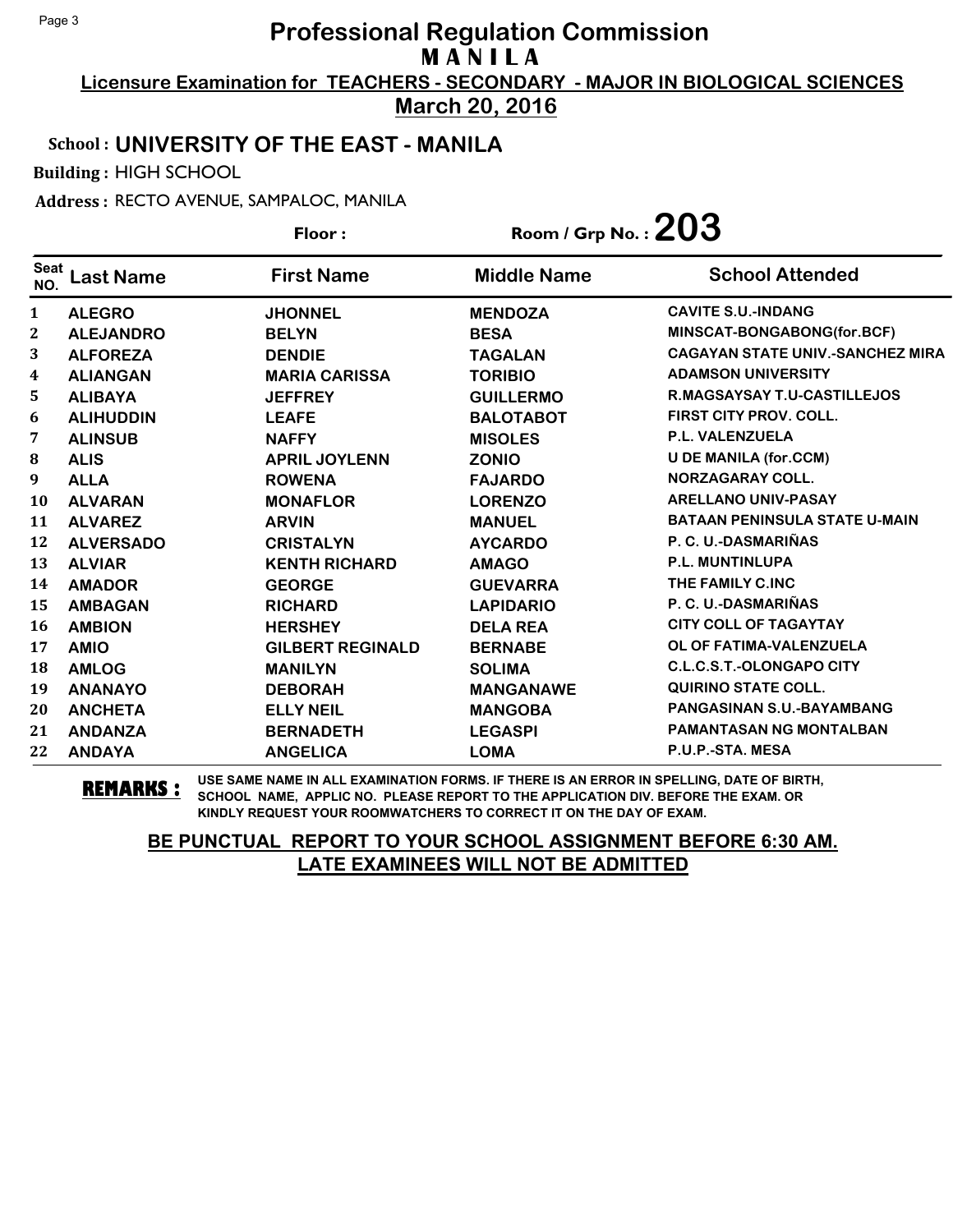**Licensure Examination for TEACHERS - SECONDARY - MAJOR IN BIOLOGICAL SCIENCES March 20, 2016**

School : **UNIVERSITY OF THE EAST - MANILA**

Building : HIGH SCHOOL

Address : RECTO AVENUE, SAMPALOC, MANILA

**Last Name First Name Middle Name** Floor : Room / Grp No. : 204 Seat <sup>seat</sup> Last Name First Name Middle Name School Attended **ANDAYA MARY LYN LAMORENA LORMA COLLEGE ANG MA. LOURDES ALEGA ARELLANO UNIV-MANILA ANGUSTIA MARY JOY GERMAN AKLAN S.U.-IBAJAY ANGUSTIA RICKY RAMIREZ UNIVERSITY OF CALOOCAN CITY(for. CC ANHAO MELODY CUMAWAS CAVITE S.U.-CARMONA ANINO AN KRIZIA ALCALA D.L.S.U.-HSI-DASMARIÑAS ANSELMO ROGIELYN DELOS SANTOS U OF RIZAL SYS.-MORONG ANTIPORTA MICHELL ANNE HERRERA OL OF FATIMA-QC ANTONIO JAMAICALYNMEL NICOLAS NORZAGARAY COLL. ANTONIO VICTORIA HARLAN UNION COLL. AQUINO MIGUELITO DABAN BULACAN NAT.AGRIC SC ARAGON JOMAR DATO U OF RIZAL SYS.-TANAY AREDEDON RHONALYN AREVALO U OF RIZAL SYS.-RODRIGUEZ ARIETA MARIA-SANDRA ANDAL ST.DOMINIC COLL OF ASIA ARIMAS JEAN GUIANG U DE MANILA (for.CCM) ARIMBUYUTAN SALVE DIOQUINO P.N.U.-MANILA ARIZOBAL LANI RAMIREZ P.L. PASAY ARRIOLA KAREN ANNE GATDULA BATAAN PENINSULA STATE U-MAIN ARSENIO JOSEPHINE AALA CITY COLL OF TAGAYTAY ASINAS MARY ANN FACUN MAGSAYSAY MEM.-ZAMBALES ASPE JHULIE ANN RAYO BULACAN S.U-MALOLOS ATANACIO IVAN IRISH ZUÑIGA P.L. VALENZUELA**

**REMARKS :** USE SAME NAME IN ALL EXAMINATION FORMS. IF THERE IS AN ERROR IN SPELLING, DATE OF BIRTH, SCHOOL NAME, APPLIC NO. PLEASE REPORT TO THE APPLICATION DIV. BEFORE THE EXAM. OR KINDLY REQUEST YOUR ROOMWATCHERS TO CORRECT IT ON THE DAY OF EXAM.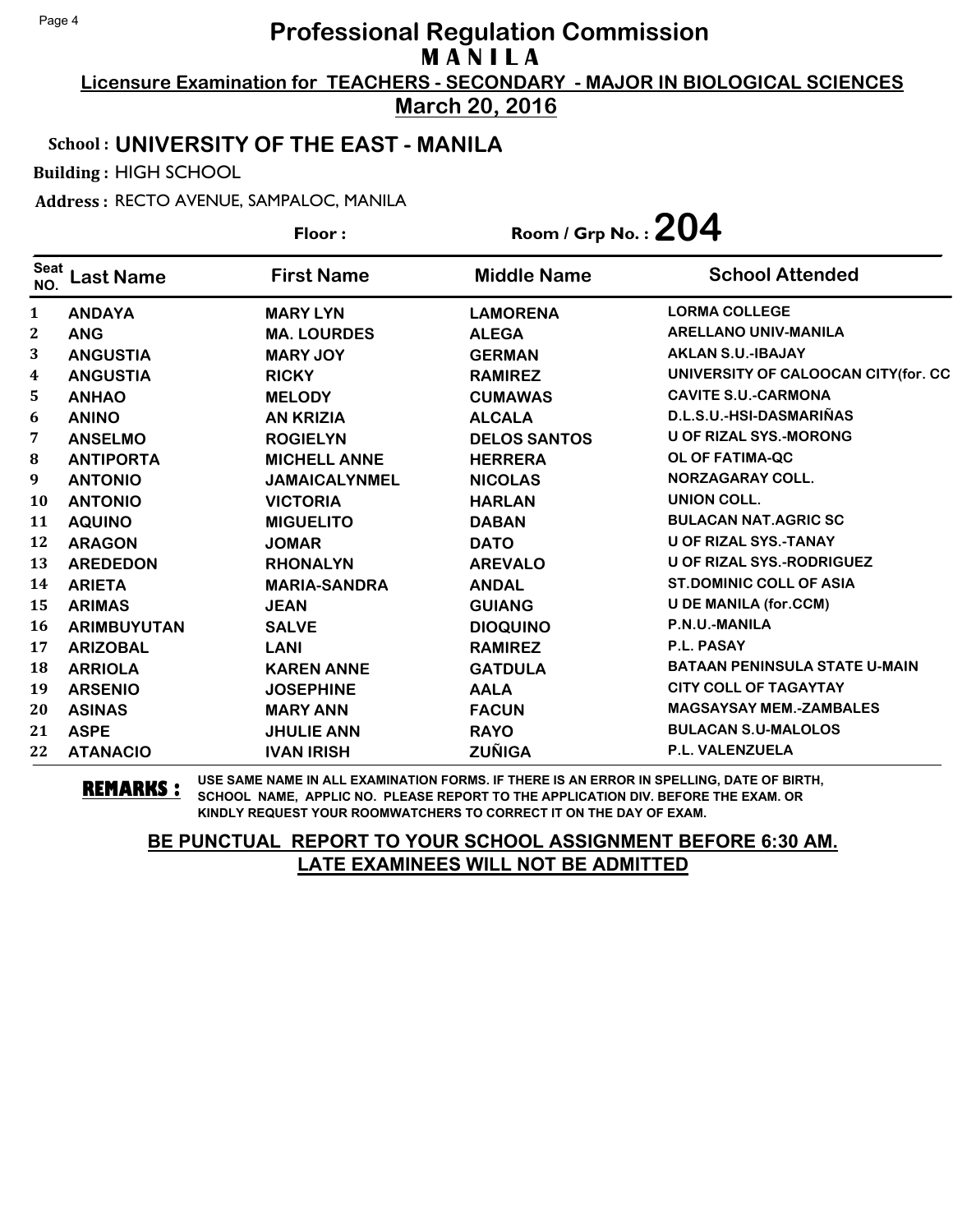**Licensure Examination for TEACHERS - SECONDARY - MAJOR IN BIOLOGICAL SCIENCES March 20, 2016**

#### School : **UNIVERSITY OF THE EAST - MANILA**

Building : HIGH SCHOOL

Address : RECTO AVENUE, SAMPALOC, MANILA

|                    |                  | Floor:                                | Room / Grp No. : $205$ |                                           |
|--------------------|------------------|---------------------------------------|------------------------|-------------------------------------------|
| <b>Seat</b><br>NO. | <b>Last Name</b> | <b>First Name</b>                     | <b>Middle Name</b>     | <b>School Attended</b>                    |
| $\mathbf{1}$       | <b>ATENDIDO</b>  | <b>ROSE LYNN</b>                      | <b>ESPELIMBURGO</b>    | <b>CAVITE S.U.-CARMONA</b>                |
| 2                  | <b>ATERRADO</b>  | <b>ARMIE JOYCE</b>                    | <b>PANGANIBAN</b>      | P.U.P.-STA. MESA                          |
| 3                  | <b>AVENDAÑO</b>  | <b>MA. THERESA DITA GRACIARIGINAL</b> |                        | <b>U OF RIZAL SYS.-ANGONO</b>             |
| 4                  | <b>AVILES</b>    | <b>RONA MAE AIRA</b>                  | <b>QUISQUINO</b>       | <b>U OF RIZAL SYS.-MORONG</b>             |
| 5                  | <b>AVIÑANTE</b>  | <b>MAISIE</b>                         | <b>RORALDO</b>         | <b>CAVITE S.U.-INDANG</b>                 |
| 6                  | <b>AWADO</b>     | <b>GAY</b>                            | <b>ELLARE</b>          | UNIVERSITY OF CALOOCAN CITY(for. CC       |
| 7                  | <b>AYA</b>       | <b>GRETCHEN</b>                       | <b>MALIKSE</b>         | <b>SURIGAO DEL SUR STATE UNIVERSITY -</b> |
| 8                  | <b>AYONON</b>    | <b>REYA MARGARITA</b>                 | <b>DE JESUS</b>        | <b>SAN BEDA COLL.-MANILA</b>              |
| 9                  | <b>AZURIN</b>    | <b>FE</b>                             | <b>DULIN</b>           | <b>RIZAL TECH UNIV</b>                    |
| 10                 | <b>AZURIN</b>    | <b>GIRLIE</b>                         | <b>GUMARU</b>          | <b>U.P.-MANILA</b>                        |
| 11                 | <b>BACON</b>     | <b>ANGELIQUE</b>                      | <b>TACAZON</b>         | <b>BATAAN PENINSULA STATE U-MAIN</b>      |
| 12                 | <b>BACULINAO</b> | <b>ANNECHERYLL</b>                    | <b>REGUDO</b>          | M.C.U.-CALOOCAN                           |
| 13                 | <b>BADING</b>    | <b>VENNY RYKA</b>                     | <b>BANGGOLLAY</b>      | UNIV.OF THE CORDILLERAS                   |
| 14                 | <b>BAGASO</b>    | <b>NESELLE</b>                        | <b>DOLLETE</b>         | <b>WEST NEGROS COLL.</b>                  |
| 15                 | <b>BAGOOD</b>    | <b>JOSE</b>                           | <b>LUBONG</b>          | <b>SOUTHERN LEYTE STATE</b>               |
| 16                 | <b>BAGSIC</b>    | <b>MERRIE ANNE</b>                    | <b>PASCUAL</b>         | <b>NORZAGARAY COLL.</b>                   |
| 17                 | <b>BAGUINON</b>  | <b>JOMARI</b>                         | <b>BAGASIN</b>         | <b>PAMANTASAN NG MONTALBAN</b>            |
| 18                 | <b>BAGUIO</b>    | <b>CHRISTINE</b>                      | <b>RIVERA</b>          | T.U.P.-MANILA                             |
| 19                 | <b>BAGUIO</b>    | <b>KARL IRVIN</b>                     | <b>MANUEL</b>          | <b>ADAMSON UNIVERSITY</b>                 |
| 20                 | <b>BAGUIO</b>    | <b>LILIBETH</b>                       | <b>GELLERA</b>         | NO.NEGROS STATE C.S.T.                    |
| 21                 | <b>BAILADO</b>   | <b>ELY BOY</b>                        | <b>LIM</b>             | <b>NORTH DAVAO COLL.-TAGUM FNDTN.</b>     |
| 22                 | <b>BALIDOY</b>   | <b>ARTURO JR.</b>                     | <b>DELOS SANTOS</b>    | <b>CATANDUANES STATE UNIVERSITY -</b>     |

**REMARKS :** USE SAME NAME IN ALL EXAMINATION FORMS. IF THERE IS AN ERROR IN SPELLING, DATE OF BIRTH, SCHOOL NAME, APPLIC NO. PLEASE REPORT TO THE APPLICATION DIV. BEFORE THE EXAM. OR KINDLY REQUEST YOUR ROOMWATCHERS TO CORRECT IT ON THE DAY OF EXAM.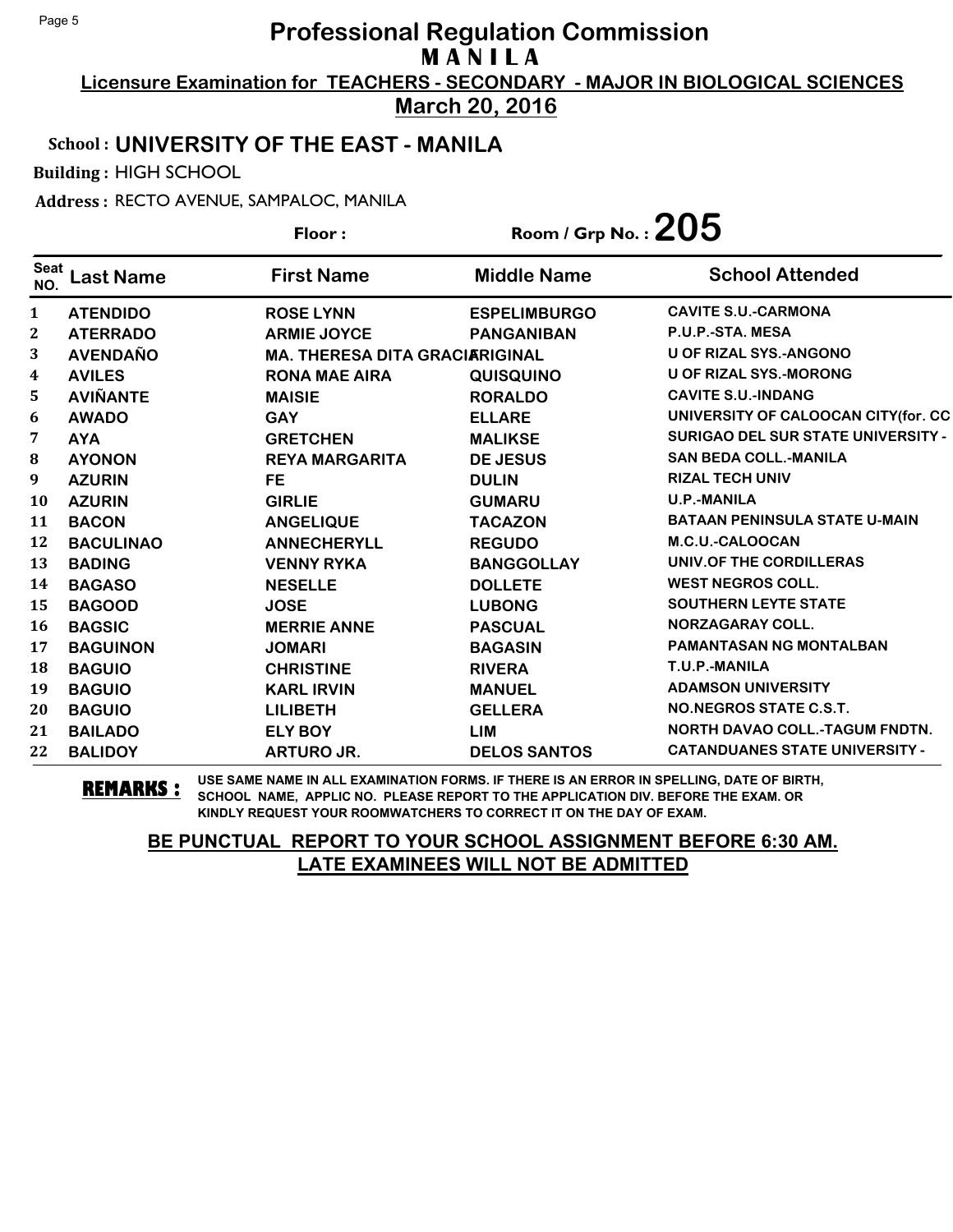**Licensure Examination for TEACHERS - SECONDARY - MAJOR IN BIOLOGICAL SCIENCES March 20, 2016**

School : **UNIVERSITY OF THE EAST - MANILA**

Building : HIGH SCHOOL

Address : RECTO AVENUE, SAMPALOC, MANILA

**Last Name First Name Middle Name** Floor : Room / Grp No. : 206 Seat <sup>Seat</sup> Last Name First Name Middle Name School Attended **BALINGIT MARJORIE BUELES UNIVERSITY OF CALOOCAN CITY(for. CC BALLON LYNDY WHYL PLANA DIVINE MERCY CFI BALON JULIE ANN ELEAZAR OL OF LOURDES C.F. -DAET BALUYOT SHEENA JAIRA BAUTISTA BATAAN PENINSULA STATE BAMBICO ROSE ANN CABILIN WEST BAY COLL. BAMBO KRISTINE ANNE RAMIREZ U OF RIZAL SYS.-MORONG BANAYAT EVA JEANETTE SOSING UNIVERSITY OF CALOOCAN CITY(for. CC BANGA C-JAY PERALTA OL OF FATIMA-QC BANGAL LOREN MANANSALA EAST CENTRAL COLLEGE BARANGAN YCHAN MAGAWAY OL OF FATIMA-QC BARBO KRISTINE PAGUIO EAST CENTRAL COLLEGE BARCENA MA. ASUNCION CERIOLA ST.PAUL UNIV.-MANILA BARHAMA AMEERA-SARAH TAHIL BRENT HOSP.& COL-ZAM BARIRING SHARLENE ANGELI NAFARRETE PAMANTASAN NG CABUYAO BARIS EDNA ELIZALDE P.L. MANILA BARRAL ALDIN ARBOLEDA GOV.A.PASCUAL COLL. BARTOLOME REYMA MAMARIL DR.C.S. LANTING COLL.-Q.C. BASAGRE ROBERTA VILLAFLOR U OF RIZAL SYS.-ANGONO BATAC PAULINE DALUSONG BULACAN S.U-MALOLOS BATADLAN EDEN BAUTISTA OL OF FATIMA-QC BATUAAN NASIMAH SHIEK U.E.-MANILA BAUTISTA EVELYN AGACITA N.E.U.S.T-CABANATUAN CITY**

**REMARKS :** USE SAME NAME IN ALL EXAMINATION FORMS. IF THERE IS AN ERROR IN SPELLING, DATE OF BIRTH, SCHOOL NAME, APPLIC NO. PLEASE REPORT TO THE APPLICATION DIV. BEFORE THE EXAM. OR KINDLY REQUEST YOUR ROOMWATCHERS TO CORRECT IT ON THE DAY OF EXAM.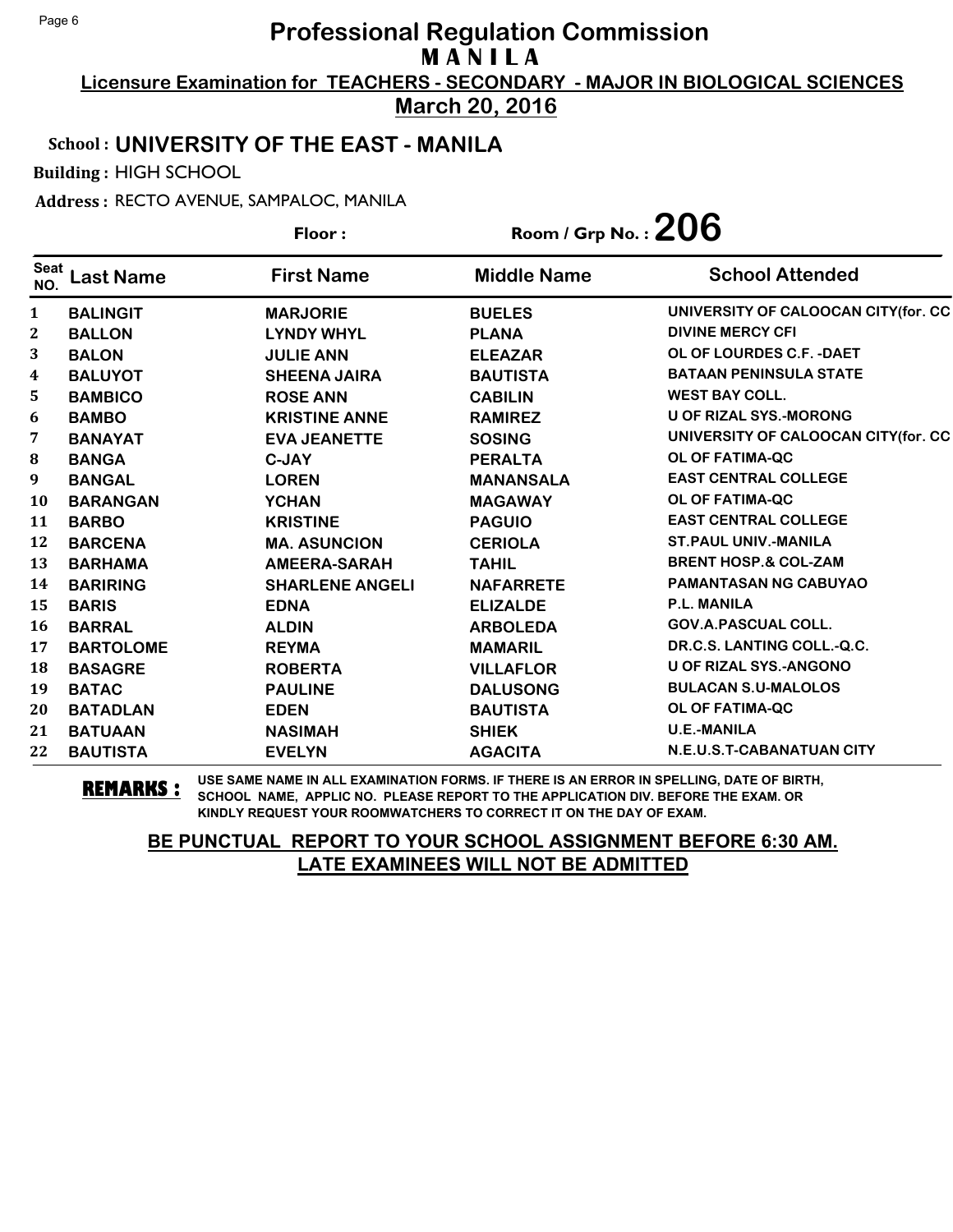**Licensure Examination for TEACHERS - SECONDARY - MAJOR IN BIOLOGICAL SCIENCES March 20, 2016**

## School : **UNIVERSITY OF THE EAST - MANILA**

Building : HIGH SCHOOL

Address : RECTO AVENUE, SAMPALOC, MANILA

**Last Name First Name Middle Name** Floor : Room / Grp No. :**301** Seat <sup>seat</sup> Last Name First Name Middle Name School Attended **BAYABAN NIÑO RALPH LORETO PORTUGAL METRO MANILA COLL. BAYHON EMILYN VILLAFUERTE BULACAN NAT.AGRIC SC BAZAR MICHELLE BALTAZAR PAMPANGA STATE AGRICULTURAL BELA-ONG MARICRIS MELAYA U OF RIZAL SYS.-ANGONO BELEN CHRISTIAN JARDINICO U OF RIZAL SYS.-RODRIGUEZ BELEN GLADYS RAQUEÑO E. A. C.-MANILA BELLO JO-ANNE MARCIANO RIZAL COLL.-TAAL BELMONTE ROSE VALERIE BARAQUIEL EARIST BENAMIJE MARIA KIERSHEY DANDO P.L. MARIKINA CITY BENCION LETICIA ABUGHO GORDON COLL. BENDAÑA ARLETH ANIEVAS WORLD CITI-ANTIPOLO, INC BENITEZ DEBORAH TAMIO ST.JOSEPH COLL.-CAVITE BENLAYO JENNY BERTIZ SAN JOSE COMM. COLL.-MALILIPOT BERDIDA JOEY SALGARINO IMMA.CONCEP.COLL.-ALBAY BERDIJO MARLYN LANDAOS U OF RIZAL SYS.-ANGONO BERMEJO RHEIZEL PUNZAL BULACAN S.U-MALOLOS BERNANDINO GERVY BUENAVENTURA N.E.U.S.T-SAN ISIDRO BERNARDINO ALOU DE JESUS TOMAS CLAUDIO MEM. BERTIZ BETHLEHEM MENDOZA U.P.-BAGUIO CITY BETITA CARLO IAN BERMEJO UNIV.OF SAN AGUSTIN BICALDO JOYCE ANN MANCILLA BATAAN PENINSULA STATE U-MAIN BILGERA ROGIELYN CASTILLO UNIV.OF MAKATI**

**REMARKS :** USE SAME NAME IN ALL EXAMINATION FORMS. IF THERE IS AN ERROR IN SPELLING, DATE OF BIRTH, SCHOOL NAME, APPLIC NO. PLEASE REPORT TO THE APPLICATION DIV. BEFORE THE EXAM. OR KINDLY REQUEST YOUR ROOMWATCHERS TO CORRECT IT ON THE DAY OF EXAM.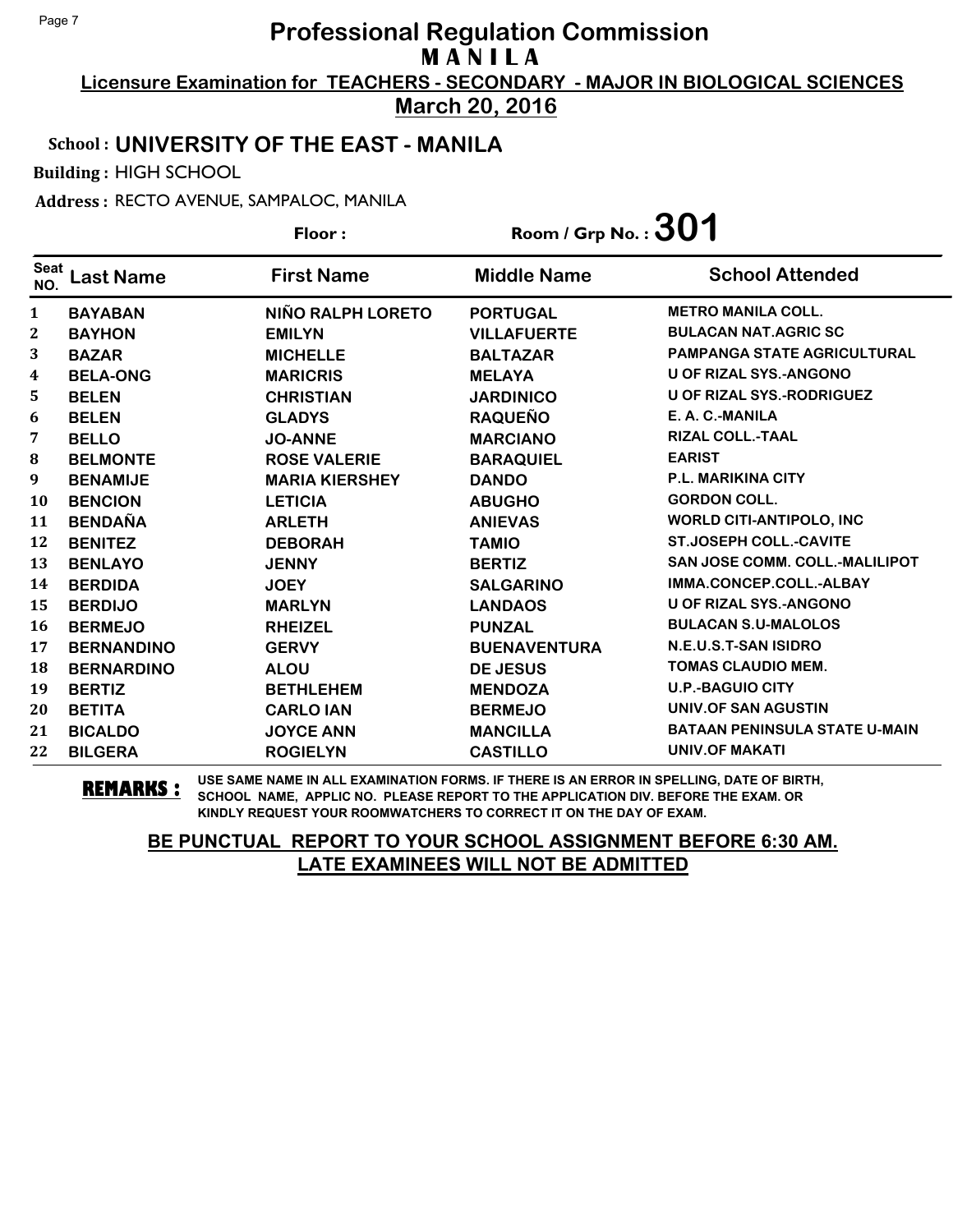**Licensure Examination for TEACHERS - SECONDARY - MAJOR IN BIOLOGICAL SCIENCES March 20, 2016**

# School : **UNIVERSITY OF THE EAST - MANILA**

Building : HIGH SCHOOL

Address : RECTO AVENUE, SAMPALOC, MANILA

|                    |                  | Floor:                    | Room / Grp No. : $302$ |                                             |
|--------------------|------------------|---------------------------|------------------------|---------------------------------------------|
| <b>Seat</b><br>NO. | <b>Last Name</b> | <b>First Name</b>         | <b>Middle Name</b>     | <b>School Attended</b>                      |
| $\mathbf{1}$       | <b>BITANGJOL</b> | <b>ALLAN</b>              | <b>REGUA</b>           | U OF RIZAL SYS.-RODRIGUEZ                   |
| 2                  | <b>BLANCO</b>    | <b>RACQUEL</b>            | <b>ORDONIO</b>         | <b>R.MAGSAYSAY T.U-SAN MARCELINO</b>        |
| 3                  | <b>BONDOC</b>    | <b>MARIVIC</b>            | <b>GORDO</b>           | R.MAGSAYSAY T.U-SAN MARCELINO               |
| 4                  | <b>BONDOY</b>    | <b>JEANNE</b>             | <b>MORALES</b>         | <b>IMUS INSTITUTE</b>                       |
| 5                  | <b>BONGAO</b>    | <b>LYN</b>                | <b>GABONG</b>          | OL OF FATIMA-VALENZUELA                     |
| 6                  | <b>BONGKINKI</b> | <b>ROSE</b>               | <b>GLIPONEO</b>        | OL OF FATIMA-QC                             |
| 7                  | <b>BONIFACIO</b> | <b>PETER</b>              | <b>ROBERTO</b>         | <b>U OF RIZAL SYS.-RODRIGUEZ</b>            |
| 8                  | <b>BORDALLO</b>  | <b>MA. CARMELA</b>        | <b>SAGORIO</b>         | <b>U DE MANILA (for.CCM)</b>                |
| $\boldsymbol{9}$   | <b>BORDIOS</b>   | <b>ANALYN</b>             | <b>MIRAFLOR</b>        | NATIONAL POLY C.S.T.                        |
| <b>10</b>          | <b>BORJA</b>     | <b>ARTHUR PAUL</b>        | <b>CRUZ</b>            | <b>ICCT CFI</b>                             |
| 11                 | <b>BRABONGA</b>  | <b>FRENCILLE</b>          | <b>QUIRANTE</b>        | <b>DIVINE WORD-SAN JOSE</b>                 |
| 12                 | <b>BRAZA</b>     | <b>JOSETTE</b>            | <b>PRADO</b>           | <b>ILOILO S.C.F.-B. - NUEVO CAMPUS- MAI</b> |
| 13                 | <b>BRUA</b>      | <b>FEBIE</b>              | <b>IGNACIO</b>         | <b>LARMEN DE GUIA MEM. COLL.</b>            |
| 14                 | <b>BUBAN</b>     | <b>NOEL</b>               |                        | <b>SAN JOSE COMM. COLL.-MALILIPOT</b>       |
| 15                 | <b>BUCAYO</b>    | <b>MARIA PETRA FELISA</b> | <b>DEDICATORIA</b>     | <b>U.E.-MANILA</b>                          |
| <b>16</b>          | <b>BUENA</b>     | <b>DEXIE</b>              | <b>RAPIZ</b>           | <b>P.COL. HEALTH &amp; SCI.</b>             |
| 17                 | <b>BUENO</b>     | <b>ZANDEL</b>             | <b>FLORENDO</b>        | P.L. PASAY                                  |
| 18                 | <b>BULAHAN</b>   | <b>EVA</b>                | <b>ESTEVA</b>          | <b>CAVITE S.U.-CARMONA</b>                  |
| 19                 | <b>BULAON</b>    | <b>RAYMOND</b>            | <b>ESTABILLO</b>       | <b>ARELLANO UNIV-MANILA</b>                 |
| 20                 | <b>BUMANLAG</b>  | <b>MARY RUTH</b>          | <b>RAMOS</b>           | <b>N.E.U.S.T-CABANATUAN CITY</b>            |
| 21                 | <b>BUNAG</b>     | <b>JENNY ANN</b>          | <b>CHING</b>           | <b>BALIUAG UNIVERSITY</b>                   |
| 22                 | <b>BUSILIG</b>   | <b>APRIL</b>              | <b>MENDOZA</b>         | <b>I.B.CALINGASAN MEM.</b>                  |

**REMARKS :** USE SAME NAME IN ALL EXAMINATION FORMS. IF THERE IS AN ERROR IN SPELLING, DATE OF BIRTH, SCHOOL NAME, APPLIC NO. PLEASE REPORT TO THE APPLICATION DIV. BEFORE THE EXAM. OR KINDLY REQUEST YOUR ROOMWATCHERS TO CORRECT IT ON THE DAY OF EXAM.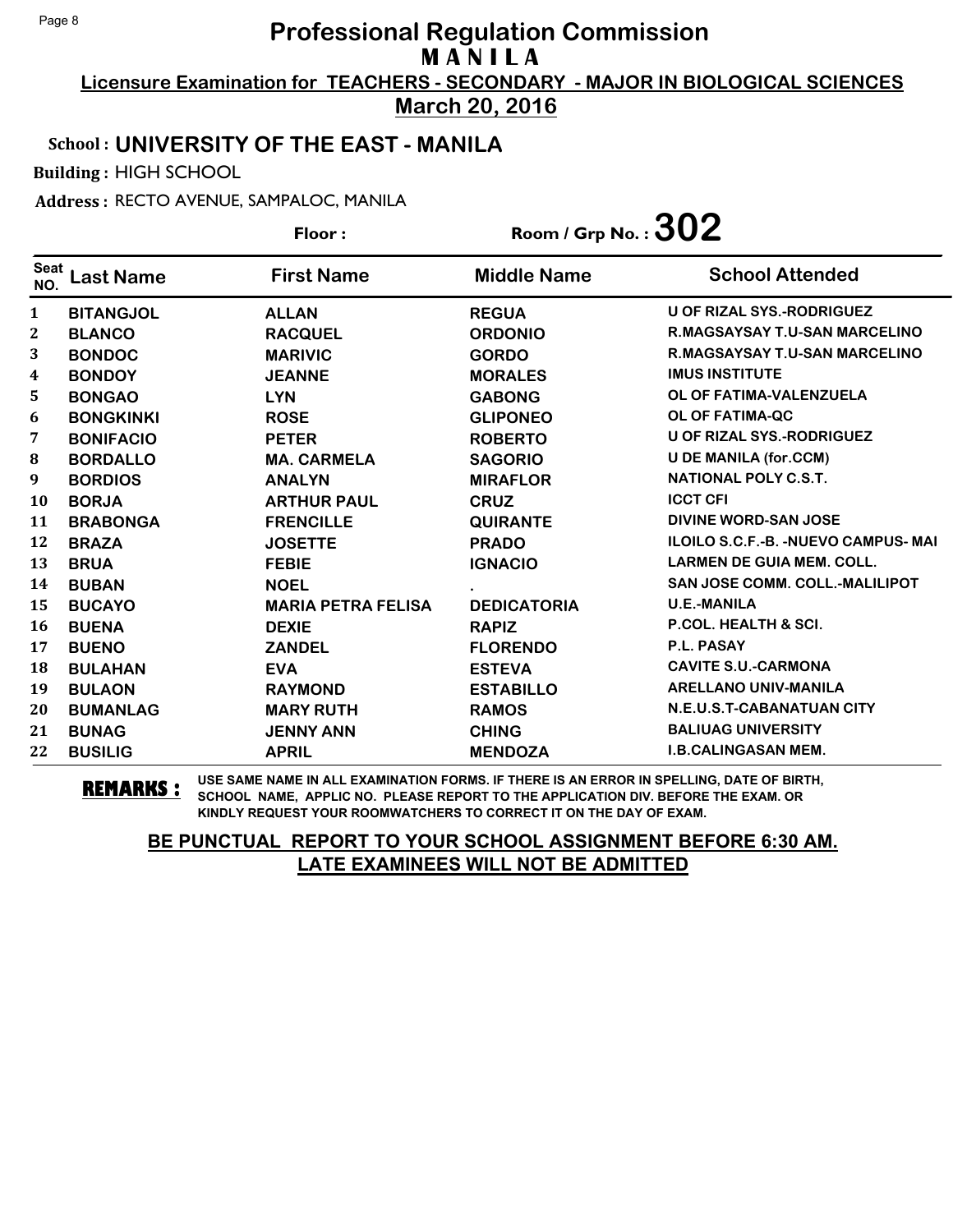**Licensure Examination for TEACHERS - SECONDARY - MAJOR IN BIOLOGICAL SCIENCES March 20, 2016**

## School : **UNIVERSITY OF THE EAST - MANILA**

Building : HIGH SCHOOL

Address : RECTO AVENUE, SAMPALOC, MANILA

**Last Name First Name Middle Name** Floor : Room / Grp No. :  $303$ Seat <sup>seat</sup> Last Name First Name Middle Name School Attended **BUSTAMANTE CATHERINE AVENDAÑO P.N.U.-MANILA CAAGBAY GERSHON JR MANDAL ADVENTIST UNIV OF THE PHIL. CABAGAY HERSON JOHN ESPARAR DE LOS SANTOS-STI-RODRIGUEZ CABAGAY KATHERINE OSORIO OL OF FATIMA-VALENZUELA CABANATAN KAREN GRACE LEBUNA MT.CARMEL COLL.-BOCAUE CABANILLA JOSELITO MADAYAG N. T. C. CABARRUBIAS DICCA COSTELO TAGUIG CITY UNIV CABATIAN JILL ANN NACULPA BATANGAS S.U.-ARASOF-NASUGBU CABE GIMI ANNE SALLE M.C.U.-CALOOCAN CABIDES PERLITA NAZA U.E.P.-CATARMAN CABILES ANGELA MOJICA OL OF FATIMA-VALENZUELA CABINGAN SOLEDAD ILAGAN BATANGAS S.U.-ARASOF-NASUGBU CABUAY JOANNA MARIE . CAVITE S.U.-INDANG CABUSLAY GEVIE VAAL CAPIZ S.U. MAIN-ROXAS CITY CADAVEDO SHAYNE VERLI OLAES D.L.S.U.-DASMARIÑAS CADUYAC VERONICA RULONA NOTRE DAME-KIDAPAWAN CAFIRMA RHEGELL BUMANGLAG ARELLANO UNIV-MANILA CAG-NAAN JACQUI LOU GONZALES MEYCAUAYAN COLL. CAGUIMBAL MARLON AUSTRIA BATANGAS S.U.-ARASOF-NASUGBU CAINGAT APRIL CARREON P. C. U.-DASMARIÑAS CALDA DANILO CERDEÑA SAMAR STATE UNIV. CALDO GERAISA DELA CRUZ E. A. C.-DASMARIÑAS**

**REMARKS :** USE SAME NAME IN ALL EXAMINATION FORMS. IF THERE IS AN ERROR IN SPELLING, DATE OF BIRTH, SCHOOL NAME, APPLIC NO. PLEASE REPORT TO THE APPLICATION DIV. BEFORE THE EXAM. OR KINDLY REQUEST YOUR ROOMWATCHERS TO CORRECT IT ON THE DAY OF EXAM.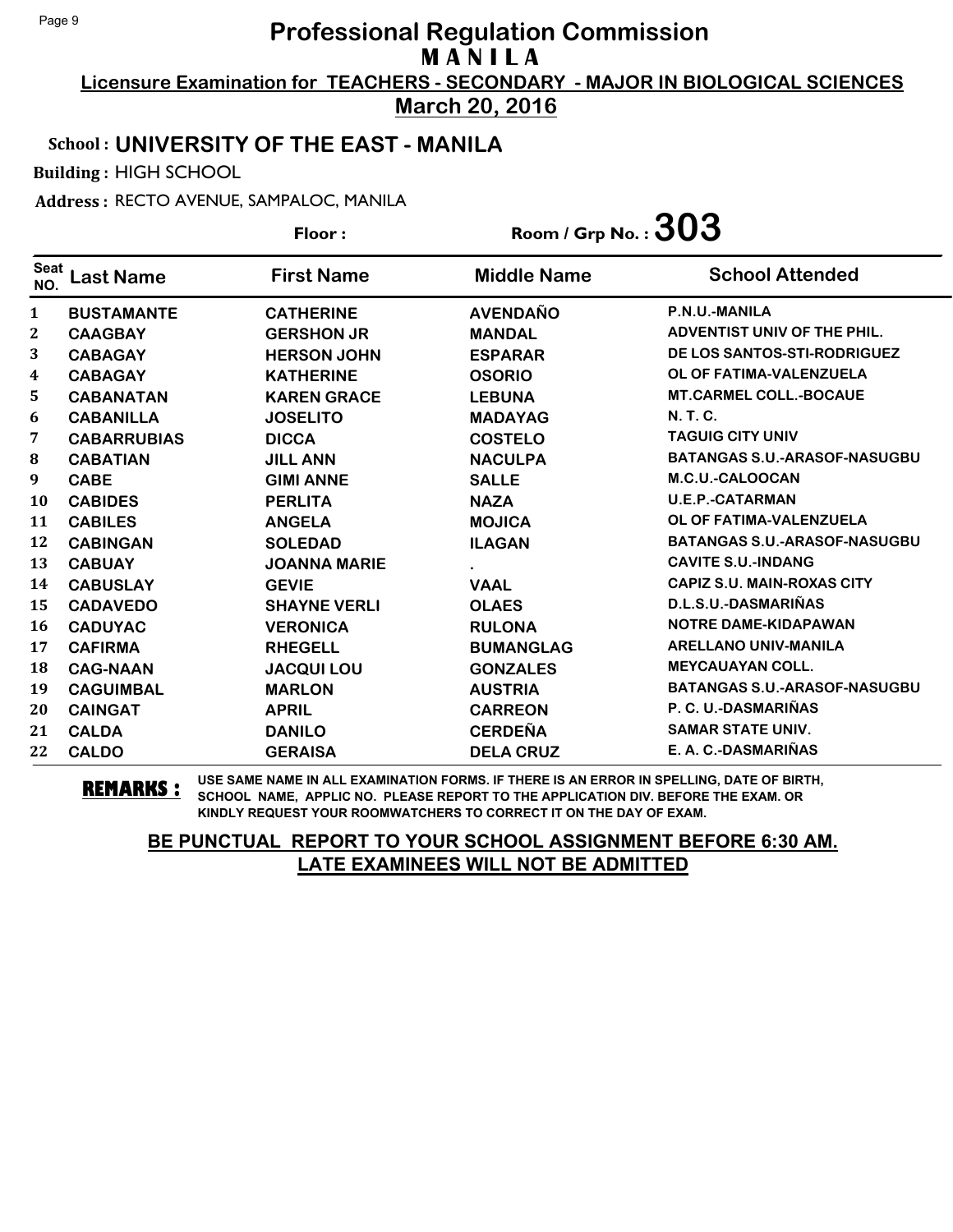**Licensure Examination for TEACHERS - SECONDARY - MAJOR IN BIOLOGICAL SCIENCES March 20, 2016**

#### School : **UNIVERSITY OF THE EAST - MANILA**

Building : HIGH SCHOOL

Address : RECTO AVENUE, SAMPALOC, MANILA

|                         |                   | Floor:                   | Room / Grp No. : $304$ |                                     |
|-------------------------|-------------------|--------------------------|------------------------|-------------------------------------|
| <b>Seat</b><br>NO.      | <b>Last Name</b>  | <b>First Name</b>        | <b>Middle Name</b>     | <b>School Attended</b>              |
| $\mathbf{1}$            | <b>CALINGASAN</b> | <b>KRISTINE</b>          | <b>ALZATE</b>          | ADVENTIST UNIV OF THE PHIL.         |
| $\boldsymbol{2}$        | <b>CALIWAG</b>    | <b>HELEN</b>             | <b>CARIÑO</b>          | <b>EAST CENTRAL COLLEGE</b>         |
| 3                       | <b>CALLAGON</b>   | <b>SHELLEY LOU MARIE</b> | <b>RAMOS</b>           | OL OF FATIMA-VALENZUELA             |
| $\overline{\mathbf{4}}$ | <b>CALUAG</b>     | <b>CHRISTY ANNE</b>      | <b>GATUZ</b>           | OL OF FATIMA-VALENZUELA             |
| 5                       | <b>CALUYA</b>     | <b>WENIFREDA</b>         | <b>JACOB</b>           | U.N.E.P.                            |
| 6                       | <b>CALVADORES</b> | <b>CARLYN</b>            | <b>OPALIA</b>          | <b>U.E.P.-CATARMAN</b>              |
| 7                       | <b>CALVO</b>      | <b>RONALD</b>            | <b>DENAGA</b>          | UNIVERSITY OF CALOOCAN CITY(for. CC |
| 8                       | <b>CAMACAM</b>    | <b>JAYVEE</b>            | <b>ABAD</b>            | <b>PAMANTASAN NG MONTALBAN</b>      |
| $\boldsymbol{9}$        | <b>CAMACHO</b>    | <b>MA. AIZA</b>          | <b>ADRIANO</b>         | <b>BULACAN S.U-MALOLOS</b>          |
| <b>10</b>               | <b>CAMACHO</b>    | <b>RICHEL JOY</b>        | <b>PACARDO</b>         | ZAMBO.S.C.M.S.T.                    |
| 11                      | <b>CANDARE</b>    | <b>JULIE ANN</b>         | <b>COSTELO</b>         | P.U.P.-BATAAN                       |
| 12                      | <b>CANGAS</b>     | <b>JUVY</b>              | <b>BENDICO</b>         | P.N.U.-MANILA                       |
| 13                      | <b>CANNU</b>      | <b>JEROZEL</b>           | <b>DOMINGO</b>         | <b>LAGUNA STATE POLYTECHNIC</b>     |
| 14                      | <b>CANO</b>       | <b>MARY GRACE</b>        | <b>CAYABYAB</b>        | <b>OL OF FATIMA-QC</b>              |
| 15                      | <b>CANTADA</b>    | <b>MICHELLE</b>          | <b>BONDOCOY</b>        | <b>BICOL UNIV.-TABACO</b>           |
| <b>16</b>               | <b>CANTRE</b>     | <b>VICTORIA PAZ</b>      | <b>BARRUN</b>          | IMMA.CONCEP.COLL.-ALBAY             |
| 17                      | <b>CARINGAL</b>   | <b>JOHN CARLO</b>        | <b>TIRAÑA</b>          | <b>U OF RIZAL SYS.-MORONG</b>       |
| 18                      | <b>CARINGAL</b>   | <b>JULIE ANN</b>         | <b>PALER</b>           | UNIV.OF STO. TOMAS                  |
| 19                      | <b>CARPIO</b>     | <b>MARICEL</b>           | <b>CELEMEN</b>         | <b>LYCEUM P.U.-BATANGAS</b>         |
| 20                      | <b>CARRANZA</b>   | <b>ARLENE</b>            | <b>DANTE</b>           | ADVENTIST UNIV OF THE PHIL.         |
| 21                      | <b>CASIL</b>      | <b>JAYSON</b>            | <b>DIVINA</b>          | <b>TAGUIG CITY UNIV</b>             |
| 22                      | <b>CASIMIRO</b>   | <b>ROLANDO</b>           | <b>CELESTINO</b>       | <b>BULACAN S.U-BUSTOS</b>           |

**REMARKS :** USE SAME NAME IN ALL EXAMINATION FORMS. IF THERE IS AN ERROR IN SPELLING, DATE OF BIRTH, SCHOOL NAME, APPLIC NO. PLEASE REPORT TO THE APPLICATION DIV. BEFORE THE EXAM. OR KINDLY REQUEST YOUR ROOMWATCHERS TO CORRECT IT ON THE DAY OF EXAM.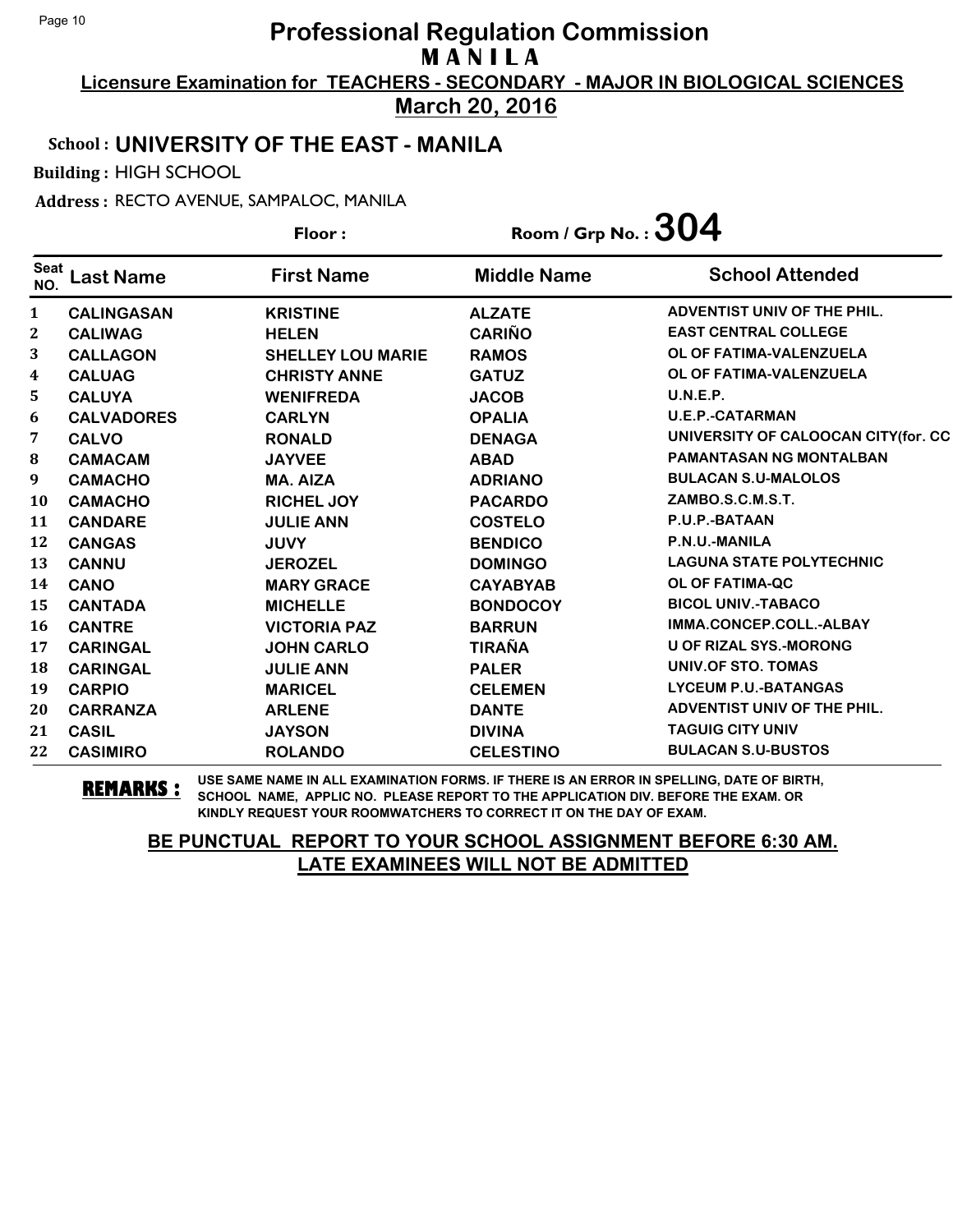**Licensure Examination for TEACHERS - SECONDARY - MAJOR IN BIOLOGICAL SCIENCES March 20, 2016**

#### School : **UNIVERSITY OF THE EAST - MANILA**

Building : HIGH SCHOOL

Address : RECTO AVENUE, SAMPALOC, MANILA

|                    |                    | Floor:                   | Room / Grp No. : $305$ |                                         |
|--------------------|--------------------|--------------------------|------------------------|-----------------------------------------|
| <b>Seat</b><br>NO. | <b>Last Name</b>   | <b>First Name</b>        | <b>Middle Name</b>     | <b>School Attended</b>                  |
| $\mathbf{1}$       | <b>CASTAÑAGA</b>   | <b>DEOFY</b>             | <b>NERI</b>            | <b>LYCEUM NORTHWESTERN</b>              |
| 2                  | <b>CASTELO</b>     | <b>VICTOR</b>            | <b>MAKAPUGAY</b>       | NEW ERA UNIV.                           |
| 3                  | <b>CASTILLO</b>    | <b>EDITH</b>             | <b>GLORIANI</b>        | D.L.S.U.-HSI-DASMARIÑAS                 |
| 4                  | <b>CASTILLO</b>    | <b>RENELYN</b>           | <b>RAPANUT</b>         | <b>BULACAN NAT.AGRIC SC</b>             |
| 5                  | <b>CASTILLO</b>    | <b>SHIELO MARIE</b>      | <b>ESPAÑOL</b>         | <b>COLUMBAN COLL.-OLONGAPO CITY</b>     |
| 6                  | <b>CASTILLON</b>   | <b>RUBY</b>              | <b>ERES</b>            | <b>CAPIZ S.U. MAIN-ROXAS CITY</b>       |
| 7                  | <b>CASTRO</b>      | <b>CHELSEA</b>           | <b>CRUZ</b>            | UNIV.OF STO. TOMAS                      |
| 8                  | <b>CASTRO</b>      | <b>KRISTIANNE SIMONE</b> | <b>EBIO</b>            | PINES CITY COLL.                        |
| 9                  | <b>CASTRO</b>      | <b>MARK KEVIN</b>        | <b>DE LEON</b>         | <b>BULACAN S.U-MALOLOS</b>              |
| 10                 | <b>CASTROVERDE</b> | <b>KATHERINE FAITH</b>   | <b>PASCUAL</b>         | <b>EVSU-TACLOBAN</b>                    |
| 11                 | <b>CATACUTAN</b>   | <b>ANN</b>               | <b>VIRAY</b>           | <b>EAST CENTRAL COLLEGE</b>             |
| 12                 | <b>CATACUTAN</b>   | <b>AYRA</b>              | <b>VIRAY</b>           | <b>EAST CENTRAL COLLEGE</b>             |
| 13                 | <b>CATAP</b>       | <b>ELLAINE</b>           | <b>DAVID</b>           | UNIV.OF THE ASSUMP.                     |
| 14                 | <b>CATARIG</b>     | <b>KING DARREL</b>       | <b>GUEVARRA</b>        | UNIVERSITY OF CALOOCAN CITY(for. CC     |
| 15                 | <b>CAYABYAB</b>    | <b>DIANA</b>             | <b>CARBONEL</b>        | PHIL COLL OF SCI & TECH-CALASIAO        |
| 16                 | <b>CELESTRA</b>    | <b>REA</b>               | <b>GONDRA</b>          | <b>U OF RIZAL SYS.-MORONG</b>           |
| 17                 | <b>CELIS</b>       | <b>CARLO ADRIAN</b>      | <b>PANLILIO</b>        | <b>COLL. OL OF MT. CARMEL</b>           |
| 18                 | <b>CELIS</b>       | <b>MICHAEL LOUIE</b>     | <b>CALALANG</b>        | UNIV.OF STO. TOMAS                      |
| 19                 | <b>CENON</b>       | <b>ROSELLE FE</b>        | <b>ABINES</b>          | N. T. C.                                |
| 20                 | <b>CERCADO</b>     | <b>DESIREE</b>           | <b>FLORDELIZA</b>      | UNCIANO COLL., INC-ANTIPOLO             |
| 21                 | <b>CERTEZA</b>     | <b>JACQUILINE</b>        | <b>BAUTISTA</b>        | <b>U OF RIZAL SYS.-MORONG</b>           |
| 22                 | <b>CESISTA</b>     | <b>JOYLYN</b>            | <b>DOROGNAN</b>        | <b>EASTERN SAMAR STATE UNIVERSITY -</b> |

**REMARKS :** USE SAME NAME IN ALL EXAMINATION FORMS. IF THERE IS AN ERROR IN SPELLING, DATE OF BIRTH, SCHOOL NAME, APPLIC NO. PLEASE REPORT TO THE APPLICATION DIV. BEFORE THE EXAM. OR KINDLY REQUEST YOUR ROOMWATCHERS TO CORRECT IT ON THE DAY OF EXAM.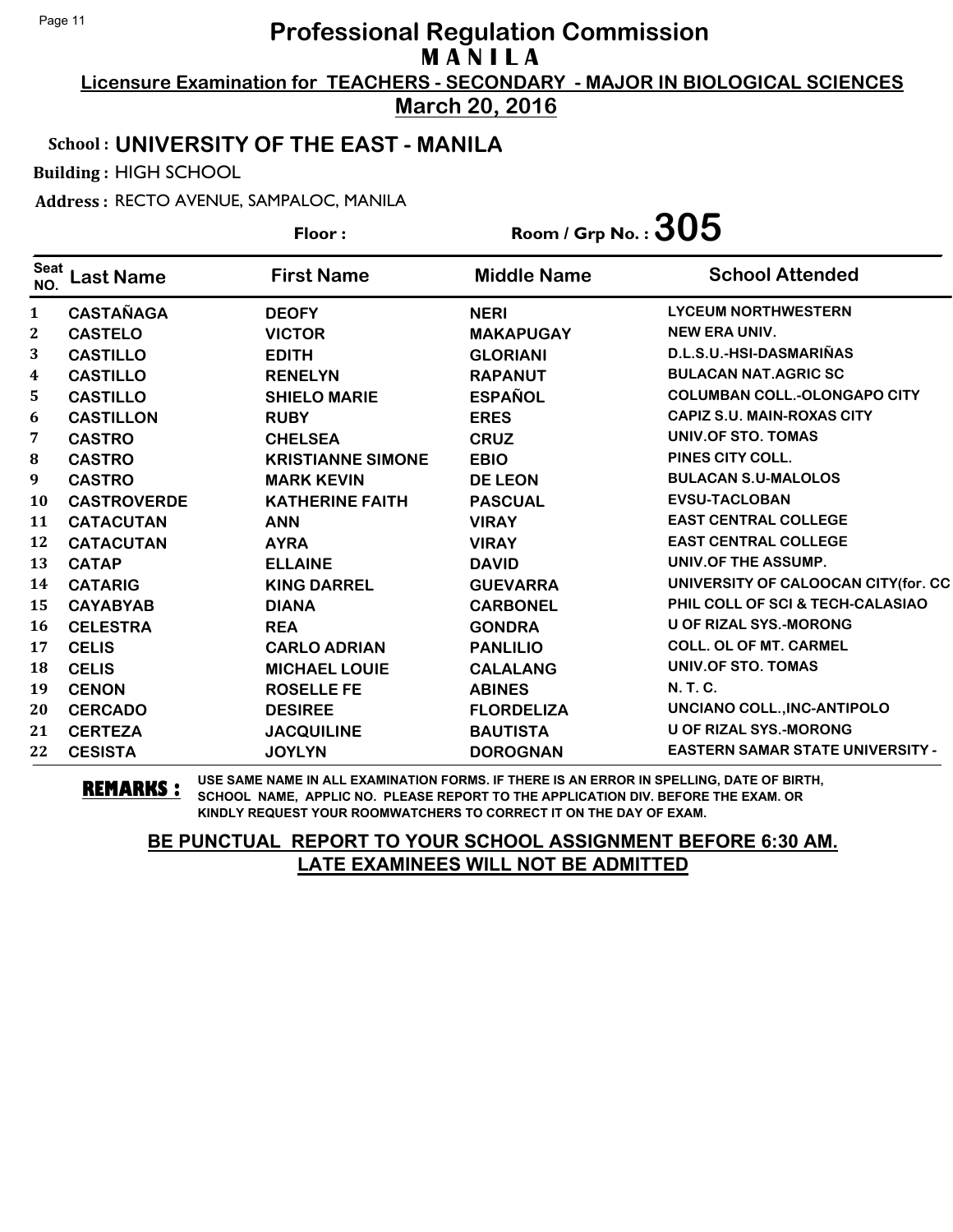**Licensure Examination for TEACHERS - SECONDARY - MAJOR IN BIOLOGICAL SCIENCES March 20, 2016**

## School : **UNIVERSITY OF THE EAST - MANILA**

Building : HIGH SCHOOL

Address : RECTO AVENUE, SAMPALOC, MANILA

|                    |                    | Floor:                  | Room / Grp No. : $306$ |                                     |
|--------------------|--------------------|-------------------------|------------------------|-------------------------------------|
| <b>Seat</b><br>NO. | <b>Last Name</b>   | <b>First Name</b>       | <b>Middle Name</b>     | <b>School Attended</b>              |
| $\mathbf{1}$       | <b>CEÑIDOZA</b>    | <b>ERWIN</b>            | <b>AGUINALDO</b>       | UNCIANO COLL., INC-ANTIPOLO         |
| $\boldsymbol{2}$   | <b>CEÑIDOZA</b>    | <b>JOHN CHRISTOPHER</b> | <b>DISCUTIDO</b>       | <b>U OF RIZAL SYS.-MORONG</b>       |
| 3                  | <b>CHAN</b>        | <b>MAY FRANCIS</b>      | <b>CABARON</b>         | OL OF FATIMA-VALENZUELA             |
| 4                  | <b>CHAVEZ</b>      | <b>MARIANNE</b>         | <b>PAULE</b>           | <b>GUAGUA NAT'L COLLEGE</b>         |
| 5                  | <b>CHUA</b>        | <b>EDUARDO JR</b>       | <b>UMANDAL</b>         | <b>BATANGAS S.U.-ARASOF-NASUGBU</b> |
| 6                  | <b>CHUA</b>        | <b>GRACE</b>            | <b>KUA</b>             | C.E.U.-MANILA                       |
| 7                  | <b>CHUA</b>        | <b>MARK CARLO</b>       | <b>MACARAEG</b>        | <b>HOLY TRINITY COLL.-PALAWAN</b>   |
| 8                  | <b>CLARIÑO</b>     | <b>MYRA</b>             | <b>COPRADA</b>         | <b>OL SALVACION COLL.</b>           |
| 9                  | <b>CLAUD</b>       | <b>KURT BEZALEL</b>     | <b>TADLAN</b>          | P.L. VALENZUELA                     |
| 10                 | <b>CLEMENTE</b>    | <b>WHINDIE</b>          | <b>DARADAL</b>         | OL OF FATIMA-VALENZUELA             |
| 11                 | <b>CLIMACO</b>     | <b>JACKLYN</b>          | <b>ALMEIDA</b>         | <b>U PERP HELP-LAGUNA</b>           |
| 12                 | <b>CLOTARIO</b>    | <b>MARLA MARIZ</b>      | <b>MILANTE</b>         | <b>FEU-MANILA</b>                   |
| 13                 | CO                 | <b>JASON</b>            |                        | OL OF FATIMA-VALENZUELA             |
| 14                 | CO                 | <b>MARICRIS</b>         | <b>ARCIAGA</b>         | <b>CAVITE S.U.-INDANG</b>           |
| 15                 | <b>COBARRUBIAS</b> | <b>MARGARET</b>         | <b>JOSE</b>            | P.U.P.-STA. MESA                    |
| 16                 | <b>COLLADO</b>     | <b>MA. FATIMA</b>       | <b>HERNANDEZ</b>       | <b>LAGUNA SPU-LOS BAÑOS</b>         |
| 17                 | <b>COLLANTES</b>   | <b>JOSHUA</b>           | <b>BULAWAN</b>         | <b>TAGUIG CITY UNIV</b>             |
| 18                 | <b>COLOT</b>       | <b>EUGENE</b>           | <b>TAJAN</b>           | <b>COLEGIO DE SAN GABRIEL</b>       |
| 19                 | <b>COMBIS</b>      | <b>FERMINA</b>          | <b>ROBREDILLO</b>      | UNIVERSITY OF CALOOCAN CITY(for. CC |
| 20                 | <b>COMIA</b>       | <b>MOISES JR</b>        | <b>AROMA</b>           | <b>U.P.-MANILA</b>                  |
| 21                 | <b>COMON</b>       | <b>JANETH</b>           | <b>DEL ROSARIO</b>     | SIARGAO NAT'L C.S.T.                |
| 22                 | <b>CONDES</b>      | <b>MARIZ</b>            | <b>BATANG</b>          | SO.PHIL.I.S.T                       |

**REMARKS :** USE SAME NAME IN ALL EXAMINATION FORMS. IF THERE IS AN ERROR IN SPELLING, DATE OF BIRTH, SCHOOL NAME, APPLIC NO. PLEASE REPORT TO THE APPLICATION DIV. BEFORE THE EXAM. OR KINDLY REQUEST YOUR ROOMWATCHERS TO CORRECT IT ON THE DAY OF EXAM.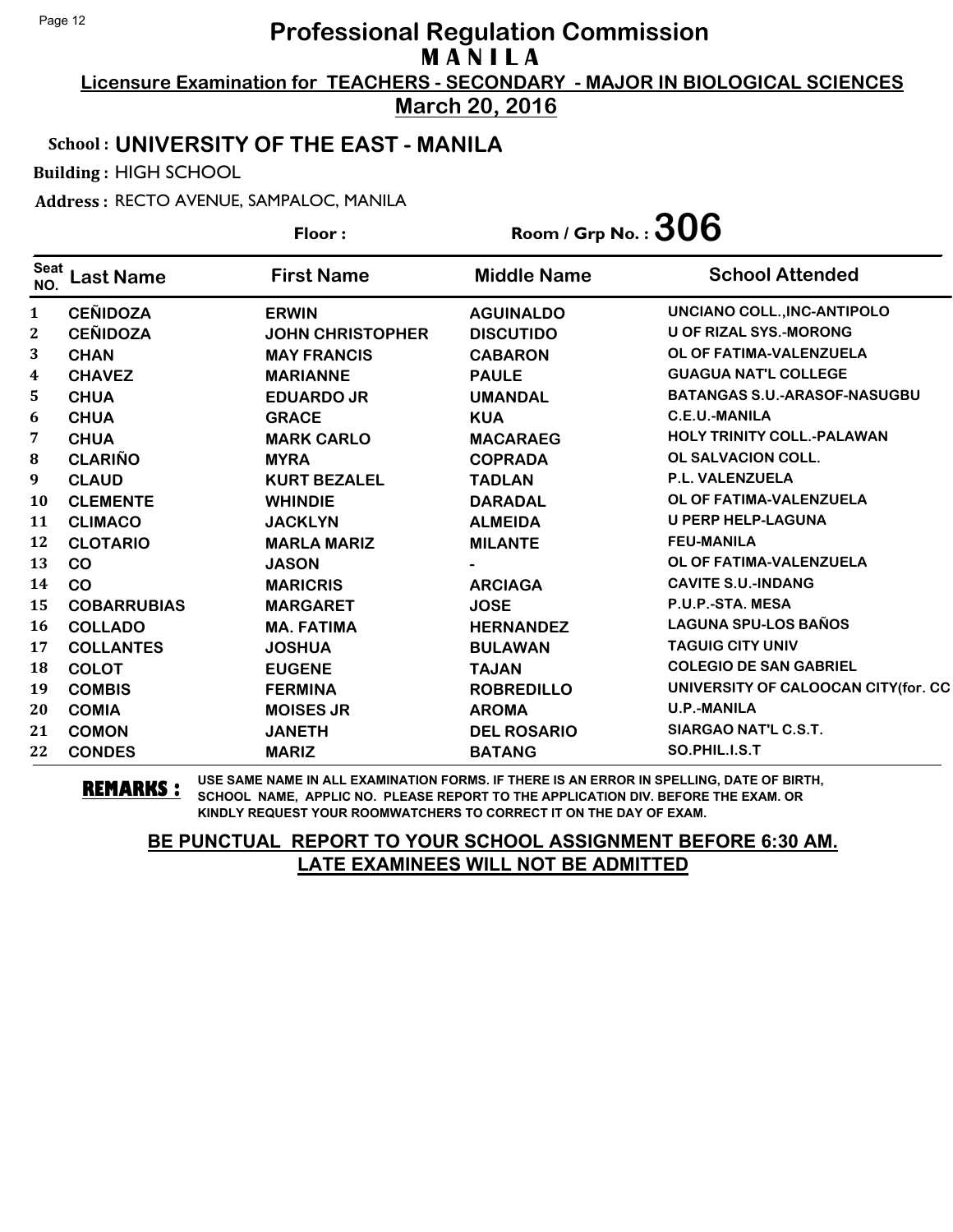**Licensure Examination for TEACHERS - SECONDARY - MAJOR IN BIOLOGICAL SCIENCES March 20, 2016**

School : **UNIVERSITY OF THE EAST - MANILA**

Building : HIGH SCHOOL

Address : RECTO AVENUE, SAMPALOC, MANILA

**Last Name First Name Middle Name** Floor : Room / Grp No. :**307** Seat <sup>seat</sup> Last Name First Name Middle Name School Attended **CORBETA MALAIN ESPIDEDO SO.EAST ASIAN COL. CORDERO RYAN RAY MANIEGO UNIVERSITY OF CALOOCAN CITY(for. CC CORDOVEZ MARK ANTHONY REMENTILLA UNIVERSITY OF CALOOCAN CITY(for. CC CORPUZ GAUDENCIO JR AGUSTIN MARIKINA POLYTECHNIC CORPUZ MARJORIE EVARDONE UNCIANO COLL.-STA MESA CORREA GREGORIA SANTOS ST.JOSEPH COLL.-BULACAN CORREA MIA CZARINA SANTOS ST.JOSEPH COLL.-BULACAN CORTEZ MARC JASON DIVINO R.MAGSAYSAY T.U-IBA CORTEZ SHERNYLYN MORALES COLL. OF ST LAWRENCE COSME MARILOU YUZON PAMPANGA STATE AGRICULTURAL COSTANILLA IRISH ALABAT SURIGAO DEL SUR STATE CREENCIA OLIVIA LOYOLA CAVITE S.U.-INDANG CRESPO MARIVIC CULLO ANGELICUM COLLEGE CRISANTO EREEN DUPIT ST.MICHAEL'S COLL.-BINAN CRISTOBAL JOANNA MARIE PEDERE PAMANTASAN NG MONTALBAN CRUZ ANNA LORAINE DELA CRUZ P.L. MUNTINLUPA CRUZ ARLENE PALOMO BULACAN NAT.AGRIC SC CRUZ CATHERINE MENDIGORIA P.L. MARIKINA CITY CRUZ DONNA FAYE TOLENTINO FEU-MANILA CRUZ MARIA VICTORIA SAN DIEGO OL OF FATIMA-VALENZUELA CRUZ NORWINA ESGUERRA N.E.U.S.T-SAN ISIDRO CULA GRACE MENTE ASIA C.A.S.A.S.T**

**REMARKS :** USE SAME NAME IN ALL EXAMINATION FORMS. IF THERE IS AN ERROR IN SPELLING, DATE OF BIRTH, SCHOOL NAME, APPLIC NO. PLEASE REPORT TO THE APPLICATION DIV. BEFORE THE EXAM. OR KINDLY REQUEST YOUR ROOMWATCHERS TO CORRECT IT ON THE DAY OF EXAM.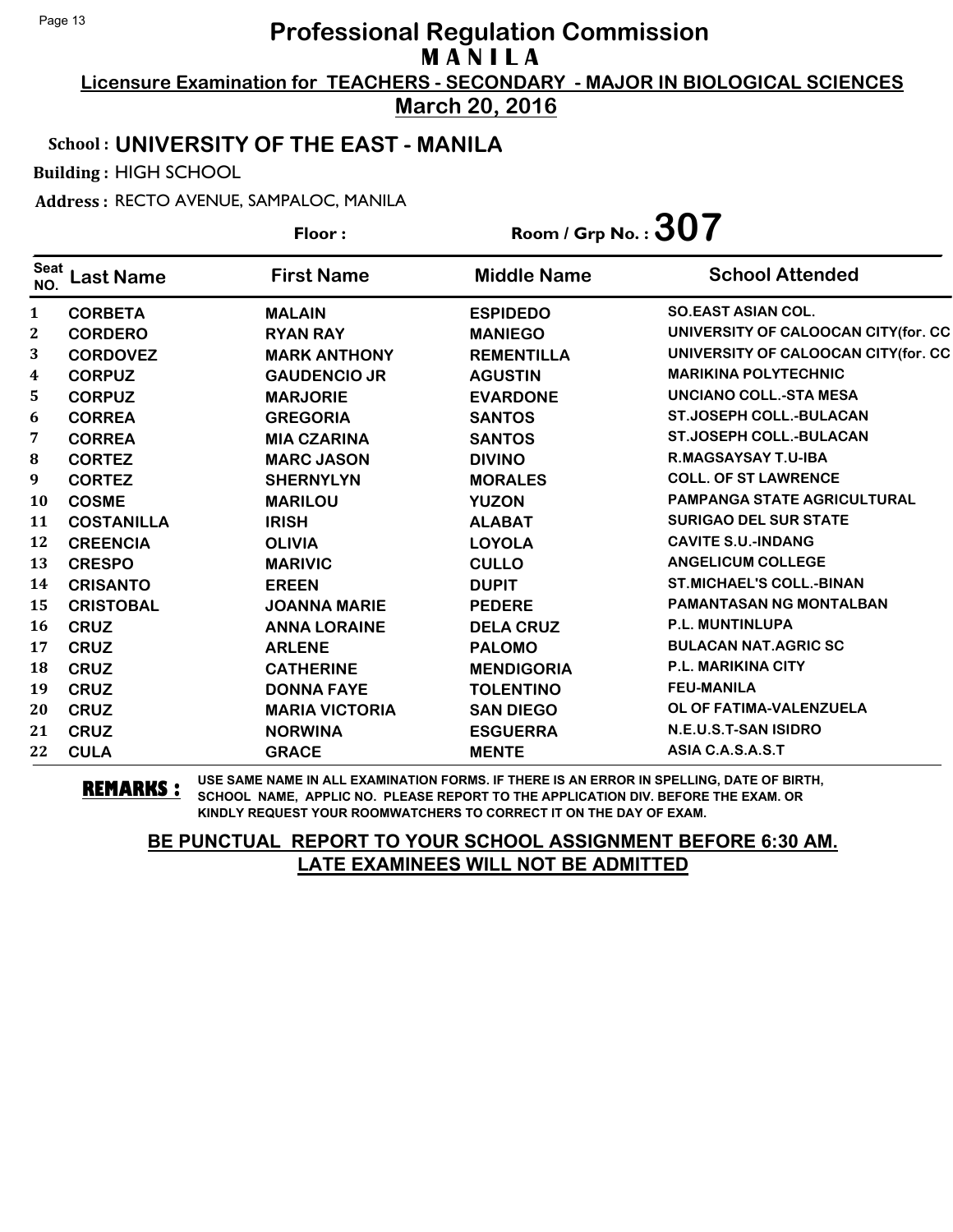**Licensure Examination for TEACHERS - SECONDARY - MAJOR IN BIOLOGICAL SCIENCES March 20, 2016**

School : **UNIVERSITY OF THE EAST - MANILA**

Building : HIGH SCHOOL

Address : RECTO AVENUE, SAMPALOC, MANILA

**Last Name First Name Middle Name** Floor : Room / Grp No. :  $308$ Seat <sup>Seat</sup> Last Name First Name Middle Name School Attended **CURRY ANNIE JANE GO OL OF FATIMA-QC CUSTODIO VANESSA ESTERON BATANGAS S.U.-ARASOF-NASUGBU DABU ROBELLE FULGENCIO ROMBLON STATE UNIV.( FOR ROMBLON DACANAY DIANA ROSE DACO-AG SAMAR COLLEGE DAGDAG ELENA FLORES BULACAN S.U-MALOLOS DAGUIO JHUNELYN COCHING OL OF FATIMA-QC DALO EMICEL BALOLOY ANGELICUM COLLEGE DALUSONG ANGELICA DE JESUS MONDRIAAN AURA COLL DANTES FERNANDEZ VICENTE BULACAN S.U-MALOLOS DAVE VERONICA FERRER FEU-MANILA DAVID ELIZABETH BALANCIO TAGUIG CITY UNIV DAVID MELANIE DIMAPILIS CAVITE S.U.-INDANG DAVID MONINA ABRENICA SYSTEMS P.C.F.-ANGELES CITY DAYAO GRENCHEN FAITH DIVINA ARELLANO UNIV-MANILA DAYAP LEVI JOY MANGRUBANG CAGAYAN STATE UNIV.-SANCHEZ MIRA DAYRIT FAITH KRISTINE ANCHETA ADVENTIST UNIV OF THE PHIL. DE CASTRO KRISTINE JOY RODILLO D.L.S.U.-DASMARIÑAS DE DIOS ROSELYN PEREA R.MAGSAYSAY T.U-CASTILLEJOS DE GUZMAN ADRIAN OLAC OL OF FATIMA-VALENZUELA DE GUZMAN CONCORDIA CALIAO UNIV.OF BOHOL DE GUZMAN JOY PRINCESS CAALEM MONDRIAAN AURA COLL DE GUZMAN MA. LOURDES GAYO U DE MANILA (for.CCM)**

**REMARKS :** USE SAME NAME IN ALL EXAMINATION FORMS. IF THERE IS AN ERROR IN SPELLING, DATE OF BIRTH, SCHOOL NAME, APPLIC NO. PLEASE REPORT TO THE APPLICATION DIV. BEFORE THE EXAM. OR KINDLY REQUEST YOUR ROOMWATCHERS TO CORRECT IT ON THE DAY OF EXAM.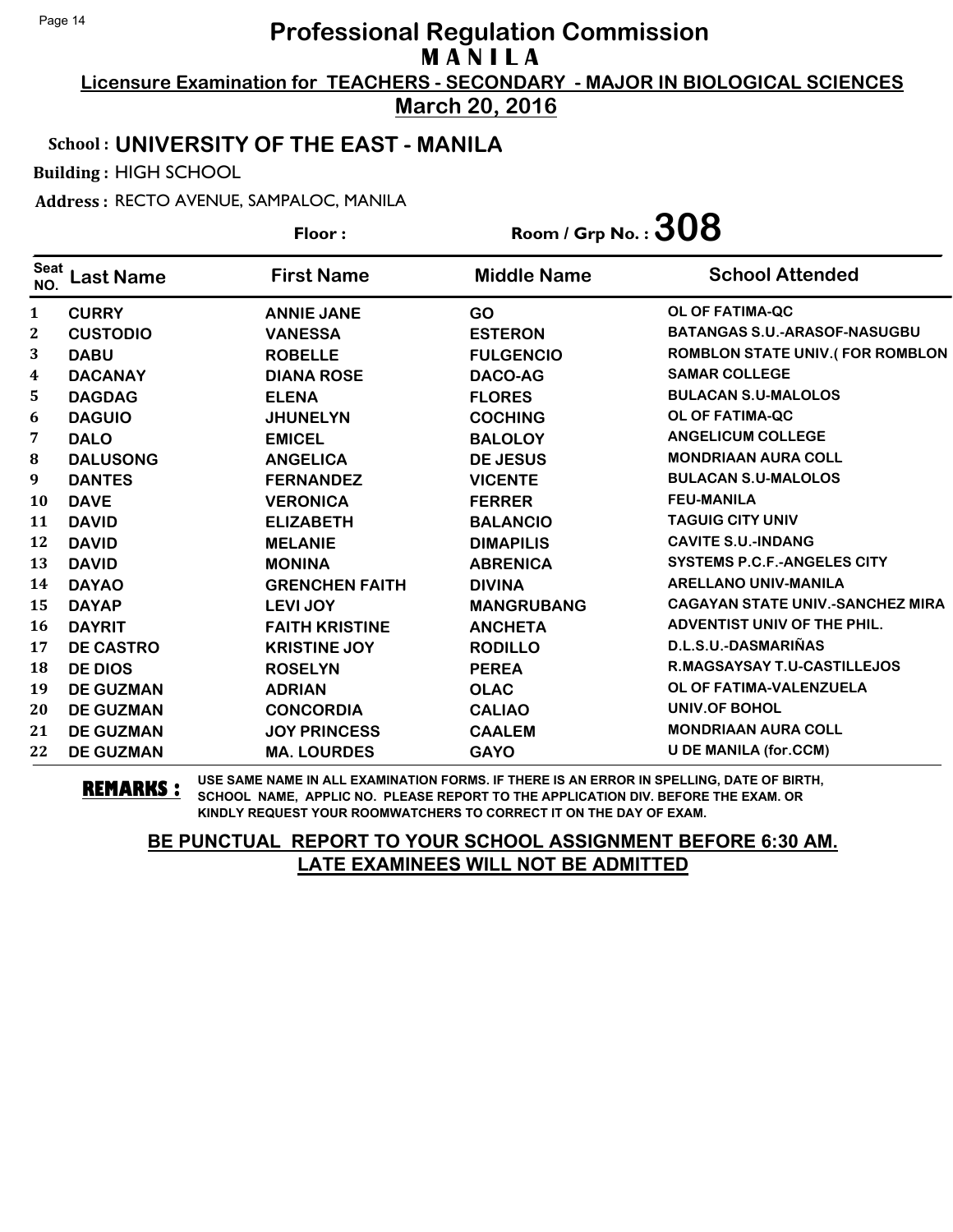**Licensure Examination for TEACHERS - SECONDARY - MAJOR IN BIOLOGICAL SCIENCES March 20, 2016**

# School : **UNIVERSITY OF THE EAST - MANILA**

Building : HIGH SCHOOL

Address : RECTO AVENUE, SAMPALOC, MANILA

|                    |                      | Floor:                  | Room / Grp No. : $309$ |                                         |
|--------------------|----------------------|-------------------------|------------------------|-----------------------------------------|
| <b>Seat</b><br>NO. | <b>Last Name</b>     | <b>First Name</b>       | <b>Middle Name</b>     | <b>School Attended</b>                  |
| $\mathbf{1}$       | <b>DE GUZMAN</b>     | <b>RICHELLE</b>         | <b>CABILIS</b>         | <b>BULACAN NAT.AGRIC SC</b>             |
| $\mathbf{2}$       | <b>DE JESUS</b>      | <b>JAYSONE</b>          | <b>NAVARRO</b>         | N.E.U.S.T-SAN ISIDRO                    |
| 3                  | <b>DE JESUS</b>      | <b>JOCELYN</b>          | <b>LABITAG</b>         | <b>P.L. MARIKINA CITY</b>               |
| $\boldsymbol{4}$   | <b>DE LA FUENTE</b>  | <b>GENEROSE</b>         | <b>COLLADO</b>         | W.V.C.S.T.-LA PAZ                       |
| 5                  | <b>DE LEON</b>       | <b>GEL</b>              | <b>ALBARIO</b>         | <b>P.L. VALENZUELA</b>                  |
| 6                  | <b>DE LEON</b>       | <b>MICHELLE ANNE</b>    | <b>VENDIVIL</b>        | DR.YANGA'S C.I.                         |
| 7                  | <b>DE LEON</b>       | <b>ROSANNA</b>          | <b>TOMENIO</b>         | A.R.PACHECO COLL., INC.                 |
| 8                  | <b>DE LOS REYES</b>  | <b>ARC ANDRIAN</b>      | <b>CAMONGOL</b>        | <b>EASTERN MINDORO I.T.S.</b>           |
| 9                  | <b>DE LOS SANTOS</b> | <b>PAULO</b>            | <b>BRIONES</b>         | <b>CAVITE S.U.-CARMONA</b>              |
| 10                 | <b>DE OCAMPO</b>     | <b>ALMA</b>             | <b>AMBAT</b>           | P.N.U.-MANILA                           |
| 11                 | <b>DE OCAMPO</b>     | <b>RICHARD</b>          | <b>FAUSTINO</b>        | UNIVERSITY OF CALOOCAN CITY(for. CC     |
| 12                 | <b>DE RAMOS</b>      | <b>MAYBELLE THERESA</b> | <b>PILI</b>            | P.N.U.-MANILA                           |
| 13                 | <b>DE VEGA</b>       | <b>JOYCE</b>            | <b>MAGTALAS</b>        | UNIVERSAL COLL. OF PARAÑAQUE            |
| 14                 | <b>DEALCA</b>        | <b>JOITCHIE</b>         | <b>GALERIA</b>         | <b>AQUINAS UNIVERSITY</b>               |
| 15                 | <b>DECENA</b>        | <b>MA. SHIELA NIÑA</b>  | <b>PRINCIPE</b>        | <b>CAINTA CATHOLIC COLL.</b>            |
| <b>16</b>          | <b>DECLARO</b>       | <b>MARGARET</b>         | <b>VIZCARRA</b>        | P.L. MUNTINLUPA                         |
| 17                 | <b>DEL MONTE</b>     | <b>MA. CAMILLE</b>      | <b>BERNAL</b>          | UNIVERSITY OF CALOOCAN CITY(for. CC     |
| 18                 | <b>DEL ROSARIO</b>   | <b>JEANETTE</b>         | <b>CAGAS</b>           | UNIVERSITY OF CALOOCAN CITY(for. CC     |
| 19                 | <b>DEL ROSARIO</b>   | <b>KURT RUSSEL</b>      | <b>NERPIO</b>          | UNIVERSITY OF CALOOCAN CITY(for. CC     |
| 20                 | <b>DEL ROSARIO</b>   | <b>MICHAEL PRINCE</b>   | <b>NOTORIO</b>         | <b>LORMA COLLEGE</b>                    |
| 21                 | <b>DEL ROSARIO</b>   | <b>NOELLE OLIVIA</b>    | <b>ZAMORA</b>          | <b>VIRGEN DL REMEDIOS COL.-OLONGAPO</b> |
| 22                 | <b>DELA CRUZ</b>     | <b>ALEXANDER</b>        | <b>GABI</b>            | <b>CAPITOL MEDICAL CTR</b>              |

**REMARKS :** USE SAME NAME IN ALL EXAMINATION FORMS. IF THERE IS AN ERROR IN SPELLING, DATE OF BIRTH, SCHOOL NAME, APPLIC NO. PLEASE REPORT TO THE APPLICATION DIV. BEFORE THE EXAM. OR KINDLY REQUEST YOUR ROOMWATCHERS TO CORRECT IT ON THE DAY OF EXAM.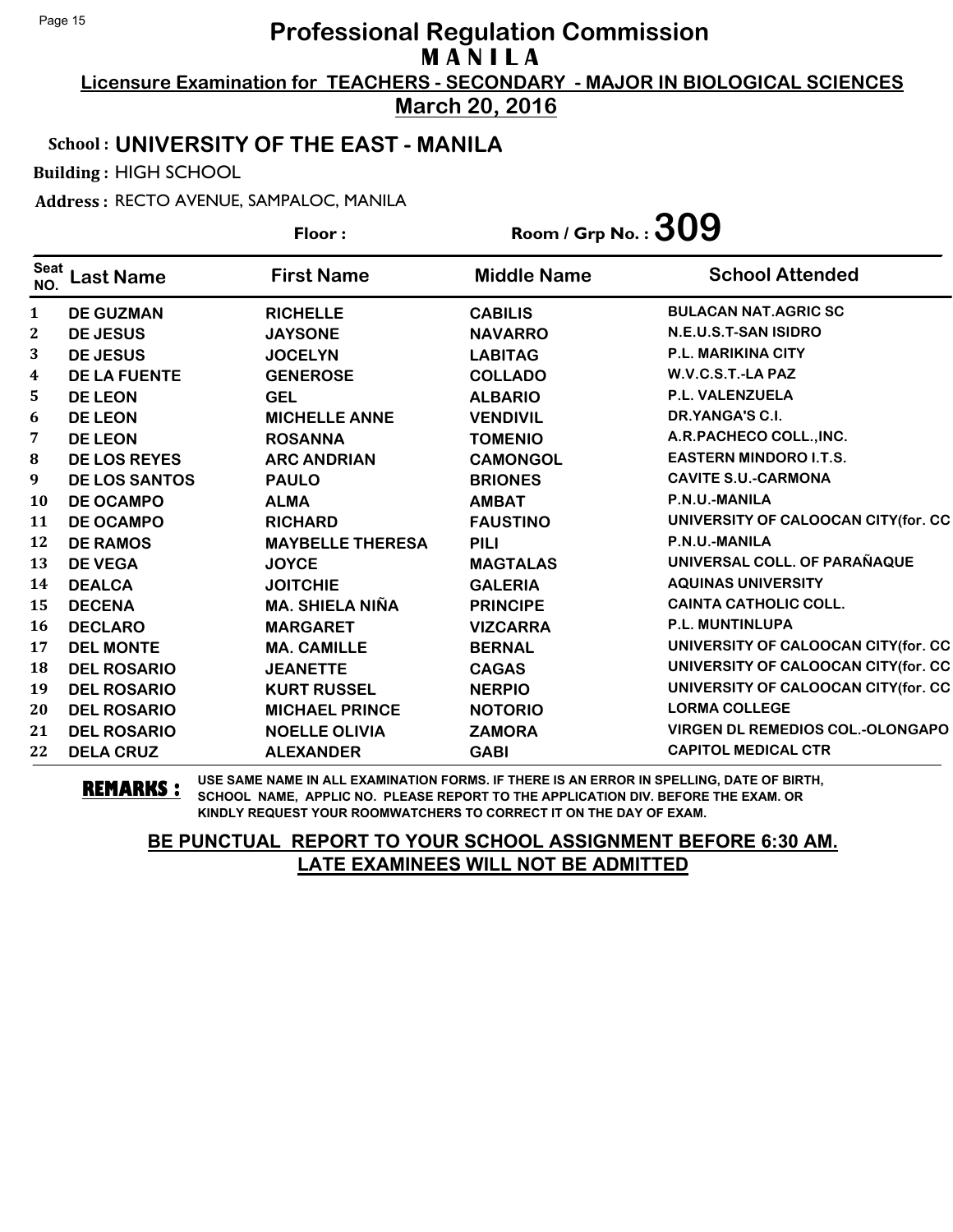**Licensure Examination for TEACHERS - SECONDARY - MAJOR IN BIOLOGICAL SCIENCES March 20, 2016**

#### School : **UNIVERSITY OF THE EAST - MANILA**

Building : HIGH SCHOOL

Address : RECTO AVENUE, SAMPALOC, MANILA

**Last Name First Name Middle Name** Floor : Room / Grp No. :**310** Seat <sup>seat</sup> Last Name First Name Middle Name School Attended **DELA CRUZ DAMARIS OSTRIA U OF RIZAL SYS.-MORONG DELA CRUZ DIANA RABIZA EAST CENTRAL COLLEGE DELA CRUZ ELVIE ESTRELLA CAMARINES NORTE S.C.-DAET DELA CRUZ JASMINE HILARIO COLL. OF MARY IMM. DELA CRUZ JIMMY CEREZO REPUBLIC CENTRAL COLL. DELA CRUZ JOCELYN GOPEZ CITY COLLEGE OF SAN FERNANDO-SN DELA CRUZ NIÑA MARIE PAZ MARTIN OL OF FATIMA-VALENZUELA DELA CRUZ VIRGINIA TOBIAS BULACAN S.U-MALOLOS DELA LUNA LIMUEL ARBOLEDA DIVINE WORD-SAN JOSE DELA ROSA JERICHO CAPUYAN U PERP HELP-LAGUNA DELMORO WILMA OLEGARIO U.E.P.-CATARMAN DELOS REYES LYNETTE JACOLBIA EASTERN MINDORO I.T.S. DELOS REYES MARIA LAURA ANECO U PERP HELP-LAGUNA DELOS REYES MYRA MEMBREBE U OF RIZAL SYS.-MORONG DELOS SANTOS MARK ANTHONY BUENDIA BULACAN NAT.AGRIC SC DELOS SANTOS MARK WILSON SUELEN OL OF FATIMA-QC DENOSTA EDELIN REVILLOZA MARINDUQUE S.C.-BOAC DEPUSOY DALE JIGSAW GOTO OL OF FATIMA-QC DEPUSOY LORRAINE ANN RAEL OL OF FATIMA-QC DESENGANIO CYNTHIA CORONEL U.E.-MANILA DIAMA LYDIA SOCO OL OF FATIMA-VALENZUELA DIAZ ELIZABETH FERNANDO BULACAN S.U-MALOLOS**

**REMARKS :** USE SAME NAME IN ALL EXAMINATION FORMS. IF THERE IS AN ERROR IN SPELLING, DATE OF BIRTH, SCHOOL NAME, APPLIC NO. PLEASE REPORT TO THE APPLICATION DIV. BEFORE THE EXAM. OR KINDLY REQUEST YOUR ROOMWATCHERS TO CORRECT IT ON THE DAY OF EXAM.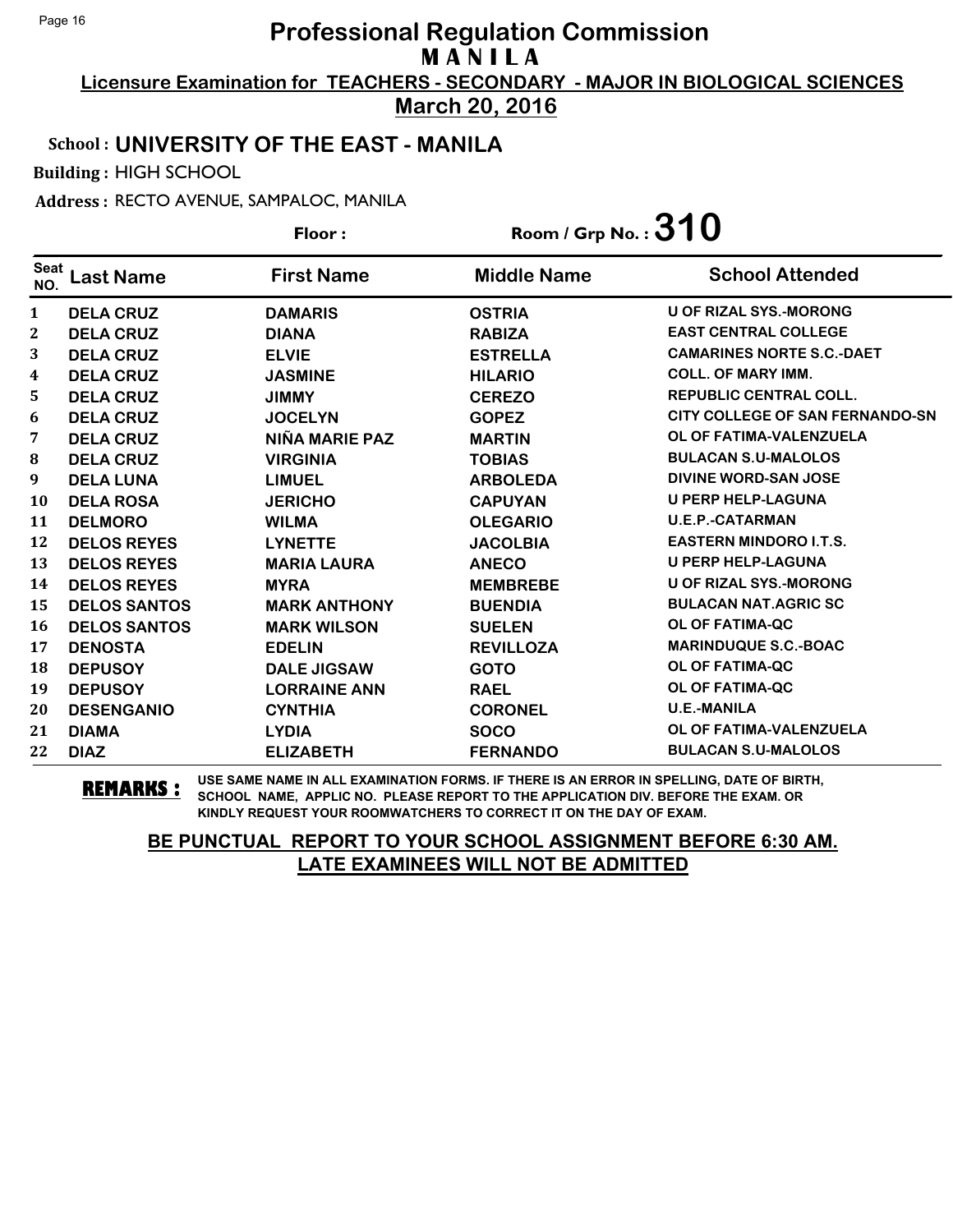**Licensure Examination for TEACHERS - SECONDARY - MAJOR IN BIOLOGICAL SCIENCES March 20, 2016**

#### School : **UNIVERSITY OF THE EAST - MANILA**

Building : HIGH SCHOOL

Address : RECTO AVENUE, SAMPALOC, MANILA

**Last Name First Name Middle Name** Floor : Room / Grp No. :**402** Seat <sup>seat</sup> Last Name First Name Middle Name School Attended **DIMAGIBA NEIL ANN PUNO BULACAN S.U-MALOLOS DIMO-OS RUEL GONZALES MARIKINA POLYTECHNIC DINGLASA JELLY ANTOR PAMANTASAN NG MONTALBAN DINO MAIDE GRACE ESIDERA U.E.P.-CATARMAN DIWA VANESSA JOY ISLES BATAAN PENINSULA STATE DIZON ILYNE OLPINDO D.L.S.U.-HSI-DASMARIÑAS DIZON JENNIFER RIANNE MAPA TRINITY UNIV OF ASIA DIZON JUDITH ALON U.N.P.-VIGAN DIZON ROSE ANN QUIAMBAO DEE HWA LIONG DIÑOZO CATHERINE BUENAVENTURA U OF RIZAL SYS.-MORONG DODSON MELANIE ALCORIZA U.E.R.M.M.M.C. DOLOVINO KATHRINA LORENA TAGUIG CITY UNIV DOMINGO DANICA MAE PEREZ OL OF FATIMA-VALENZUELA DOMINGO MARIA JANINE CAPCAP OL OF FATIMA-QC DOMINGO MELANNIE ZARSUELO C.E.U.-MALOLOS DONESA MARY JEAN DENAJEVA NO.NEGROS STATE C.S.T. DONEZA NESLIE ANN ENCARNACION SAN SEBASTIAN DOTILLOS MARICEL DELA CRUZ ARELLANO UNIV-PASAY DOZA GIRLIE ABELLA OL OF FATIMA-VALENZUELA DUMA AILENE MANATAD UNIVERSITY OF CALOOCAN CITY(for. CC DUMAY MARKX HARROLD PACHECO NEGROS OCC. SCH. FISHER. DUMAYAS BERNADETTE SALGADO OLIVAREZ COLL.-TA**

**REMARKS :** USE SAME NAME IN ALL EXAMINATION FORMS. IF THERE IS AN ERROR IN SPELLING, DATE OF BIRTH, SCHOOL NAME, APPLIC NO. PLEASE REPORT TO THE APPLICATION DIV. BEFORE THE EXAM. OR KINDLY REQUEST YOUR ROOMWATCHERS TO CORRECT IT ON THE DAY OF EXAM.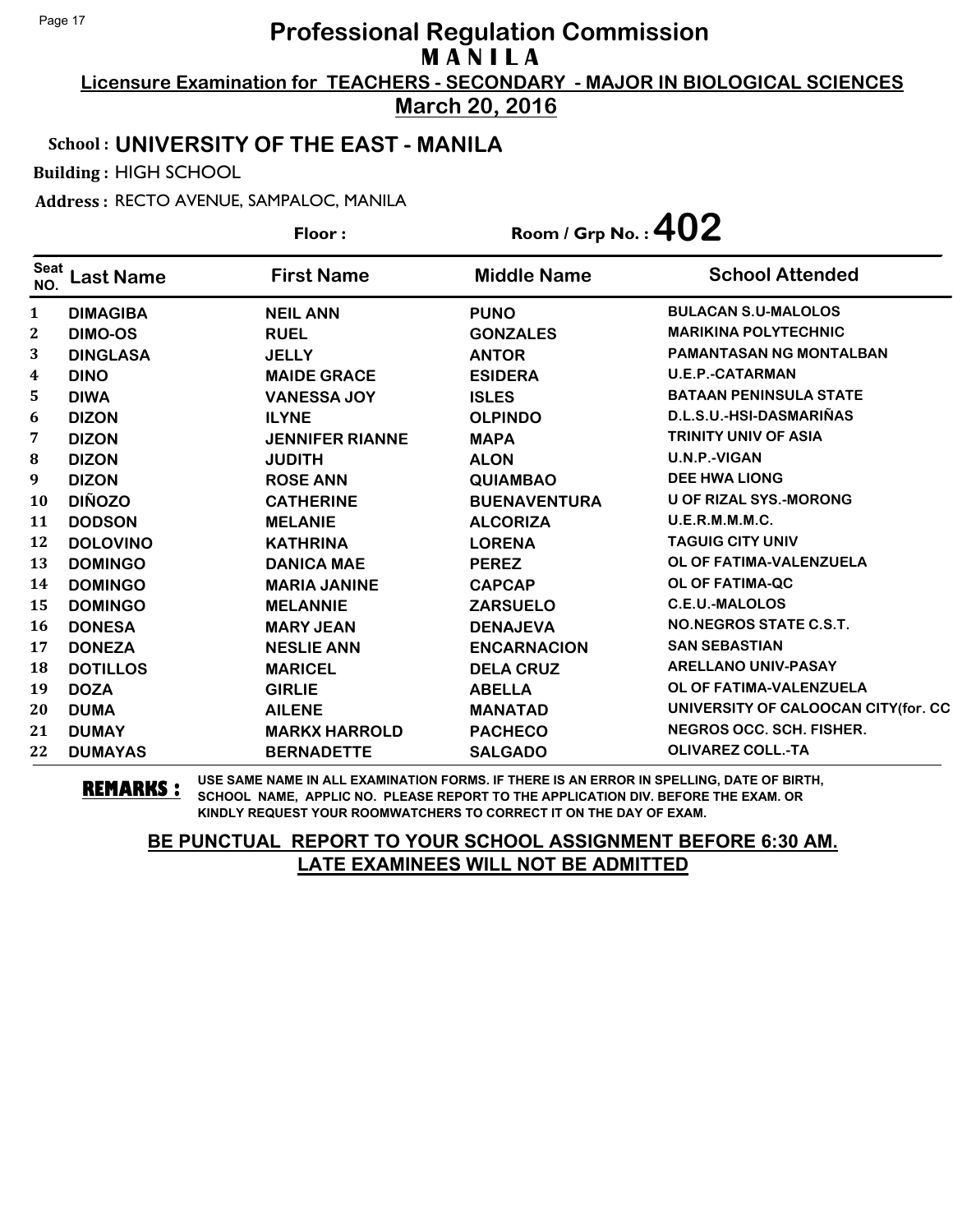**Licensure Examination for TEACHERS - SECONDARY - MAJOR IN BIOLOGICAL SCIENCES March 20, 2016**

School : **UNIVERSITY OF THE EAST - MANILA**

Building : HIGH SCHOOL

Address : RECTO AVENUE, SAMPALOC, MANILA

|                    |                  | Floor:                 | Room / Grp No. : $404$ |                                          |
|--------------------|------------------|------------------------|------------------------|------------------------------------------|
| <b>Seat</b><br>NO. | <b>Last Name</b> | <b>First Name</b>      | <b>Middle Name</b>     | <b>School Attended</b>                   |
| $\mathbf{1}$       | <b>DUNGCA</b>    | <b>JOHN ARNOLD</b>     | <b>BANAL</b>           | <b>SAN PEDRO COLL. OF BUS. ADM.</b>      |
| 2                  | <b>DUREGA</b>    | <b>MADELINO</b>        | <b>RIVAS</b>           | <b>SURIGAO DEL SUR STATE UNIVERSITY-</b> |
| 3                  | <b>EBALO</b>     | <b>GRACE LEE</b>       | <b>EDQUILANG</b>       | <b>GORDON COLL.</b>                      |
| 4                  | <b>EBCAS</b>     | <b>CARL BRIAN</b>      | <b>ROSELIM</b>         | ADVENTIST UNIV OF THE PHIL.              |
| 5                  | <b>EDAÑO</b>     | <b>LEO</b>             | <b>ARON</b>            | <b>SUBIC BAY COLL., INC</b>              |
| 6                  | <b>EDNAVE</b>    | <b>BEA</b>             | <b>BUENO</b>           | R.MAGSAYSAY T.U-IBA                      |
| 7                  | <b>EGBOY</b>     | <b>FELIZA</b>          | <b>GUINTO</b>          | <b>EARIST</b>                            |
| 8                  | <b>ELCANO</b>    | <b>JAYSON</b>          | <b>DELA CRUZ</b>       | UNIVERSITY OF CALOOCAN CITY(for. CC      |
| 9                  | <b>ELEVERA</b>   | <b>MARGIE</b>          | <b>MANAGBANAG</b>      | ANGELES UNIVERSITY FOUND.                |
| 10                 | <b>ELIARDA</b>   | <b>ANGELICA</b>        | <b>PANILAG</b>         | UNIVERSITY OF CALOOCAN CITY(for. CC      |
| 11                 | <b>ELLEMA</b>    | <b>RUTCHEL</b>         | <b>COLANTA</b>         | <b>EVSU-TACLOBAN</b>                     |
| 12                 | <b>EMBUIDO</b>   | <b>MARK</b>            | <b>ESPINA</b>          | P.L. VALENZUELA                          |
| 13                 | <b>EMPENADO</b>  | <b>JANICE</b>          | <b>GUARDIANO</b>       | <b>DIVINE MERCY CFI</b>                  |
| 14                 | <b>ENDOZO</b>    | <b>FE</b>              | <b>BAUTISTA</b>        | <b>EARIST</b>                            |
| 15                 | <b>ENDRINAL</b>  | <b>ROMANO DANMIELE</b> | <b>VERGARA</b>         | <b>RIZAL COLL.-TAAL</b>                  |
| <b>16</b>          | <b>ENRIQUEZ</b>  | <b>RONALYN</b>         | <b>PASCUAL</b>         | <b>NORZAGARAY COLL.</b>                  |
| 17                 | <b>ERESTAIN</b>  | <b>THERESA</b>         | <b>DEL MONTE</b>       | DE LOS SANTOS-STI-RODRIGUEZ              |
| 18                 | <b>ESCUREL</b>   | <b>SANDRA</b>          | <b>CASTUERA</b>        | <b>BICOL UNIV.-DARAGA</b>                |
| 19                 | <b>ESELLER</b>   | <b>JAEZEL</b>          | <b>PACER</b>           | <b>UNIV.OF MAKATI</b>                    |
| 20                 | <b>ESER</b>      | <b>RUDOLPH VAN</b>     | <b>FULGOSINO</b>       | <b>SORSOGON SC-SORSOGON</b>              |
| 21                 | <b>ESMERALDA</b> | <b>ANNA MAE</b>        | <b>GOFREDO</b>         | D.L.S.U.-DASMARIÑAS                      |
| 22                 | <b>ESPADILLA</b> | <b>DARYLL</b>          | <b>GUERRERO</b>        | NORZAGARAY COLL.                         |

**REMARKS :** USE SAME NAME IN ALL EXAMINATION FORMS. IF THERE IS AN ERROR IN SPELLING, DATE OF BIRTH, SCHOOL NAME, APPLIC NO. PLEASE REPORT TO THE APPLICATION DIV. BEFORE THE EXAM. OR KINDLY REQUEST YOUR ROOMWATCHERS TO CORRECT IT ON THE DAY OF EXAM.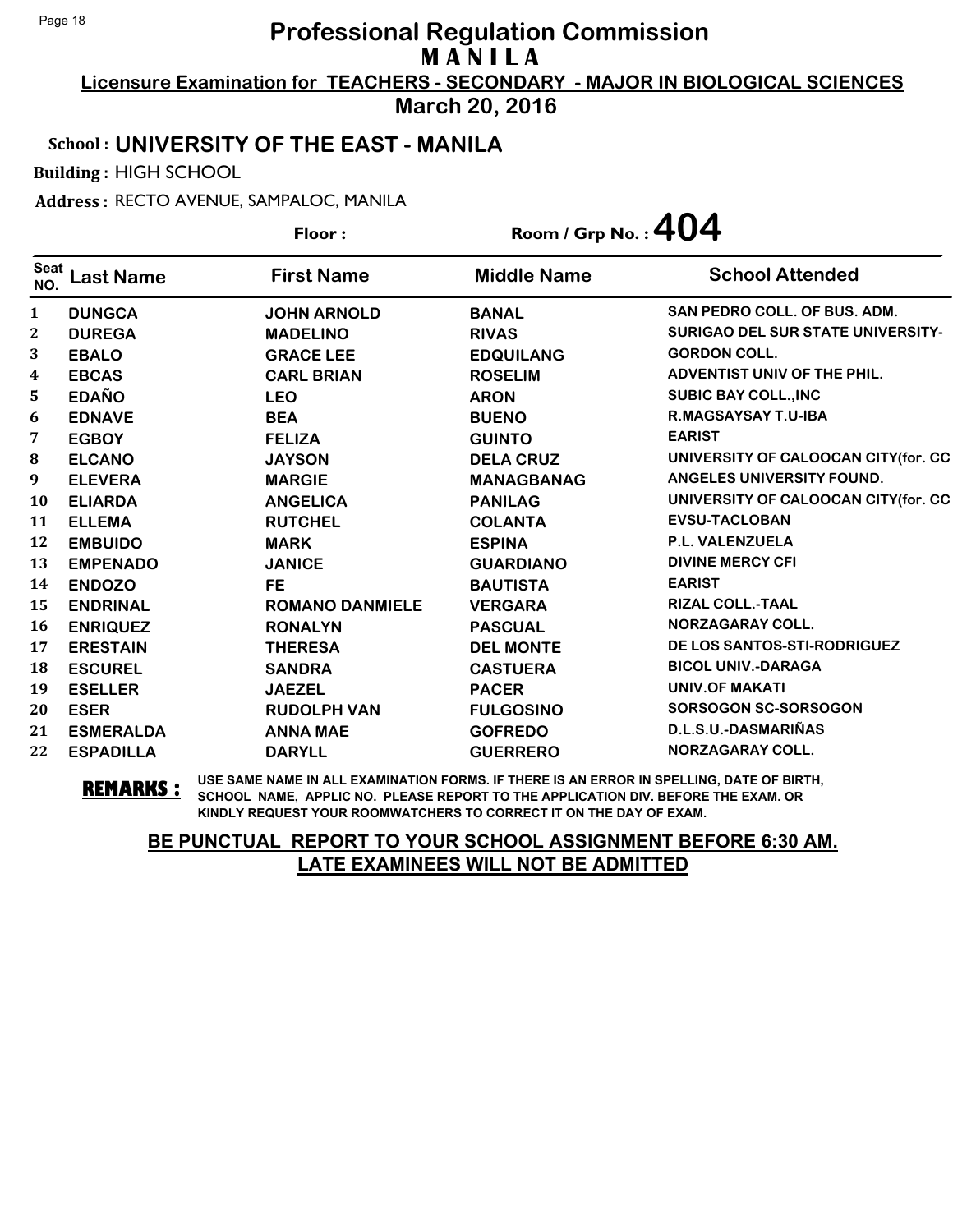**Licensure Examination for TEACHERS - SECONDARY - MAJOR IN BIOLOGICAL SCIENCES March 20, 2016**

### School : **UNIVERSITY OF THE EAST - MANILA**

Building : HIGH SCHOOL

Address : RECTO AVENUE, SAMPALOC, MANILA

**Last Name First Name Middle Name** Floor : Room / Grp No. :  $405$ Seat <sup>seat</sup> Last Name First Name Middle Name School Attended **ESPANTO RONABELLE DALYAGAN ST.LOUIS C.-BULANAO ESPARCIA MARIEL MALANA P.N.U.-MANILA ESPIÑA IRENE ACEBUCHE U.E.P.-LAOANG ESQUIVEL THELMA MARUCOT ST.JUDE COLL.-MANILA ESTEBAN MARY GRACE BALBOA BATAAN PENINSULA STATE U-MAIN ESTOMATA DAISY GERONIMO FERNANDEZ C. A. T. ESTRELLA VERONICA ALARCON COLL. OF MARY IMM. EULIN MYLENE CASTRO C.D.S.L.RUIZ DE MLA.-CATARMAN EUSTAQUIO JOANNA MARIE SAN JOSE NORZAGARAY COLL. EVALORA VANESSA ROSE DELLO P.L. PASAY FAINA SHEENA JOY LEONCIO P.L. MANILA FAJARDO JESSA VIDAL UNIV.OF MAKATI FAJILAN BERNADETTE FRUELDA STI-RECTO FARAL JHUSTERINE ARDID BATANGAS S.U.-BATANGAS CITY FARIÑAS GIAN CARLO . COLUMBAN COLL.-OLONGAPO CITY FAUSTINO ANGIELYN POLICARPIO BULACAN S.U-MALOLOS FEJE SANDY LIBAR CAVITE S.U.-INDANG FELIX CYRILL DANE DE LEON TOMAS CLAUDIO MEM. FERMIN MARK ROVHIE GUIAO UNIVERSAL COLL. OF PARAÑAQUE FERNANDEZ JANINE KATRINA MARCELO LAGUNA STATE POLYTECHNIC FERNANDEZ JO ANN VARGAS OL OF FATIMA-VALENZUELA FERNANDEZ LILIBETH TUMIBAY ST.JUDE COLL.-MANILA**

**REMARKS :** USE SAME NAME IN ALL EXAMINATION FORMS. IF THERE IS AN ERROR IN SPELLING, DATE OF BIRTH, SCHOOL NAME, APPLIC NO. PLEASE REPORT TO THE APPLICATION DIV. BEFORE THE EXAM. OR KINDLY REQUEST YOUR ROOMWATCHERS TO CORRECT IT ON THE DAY OF EXAM.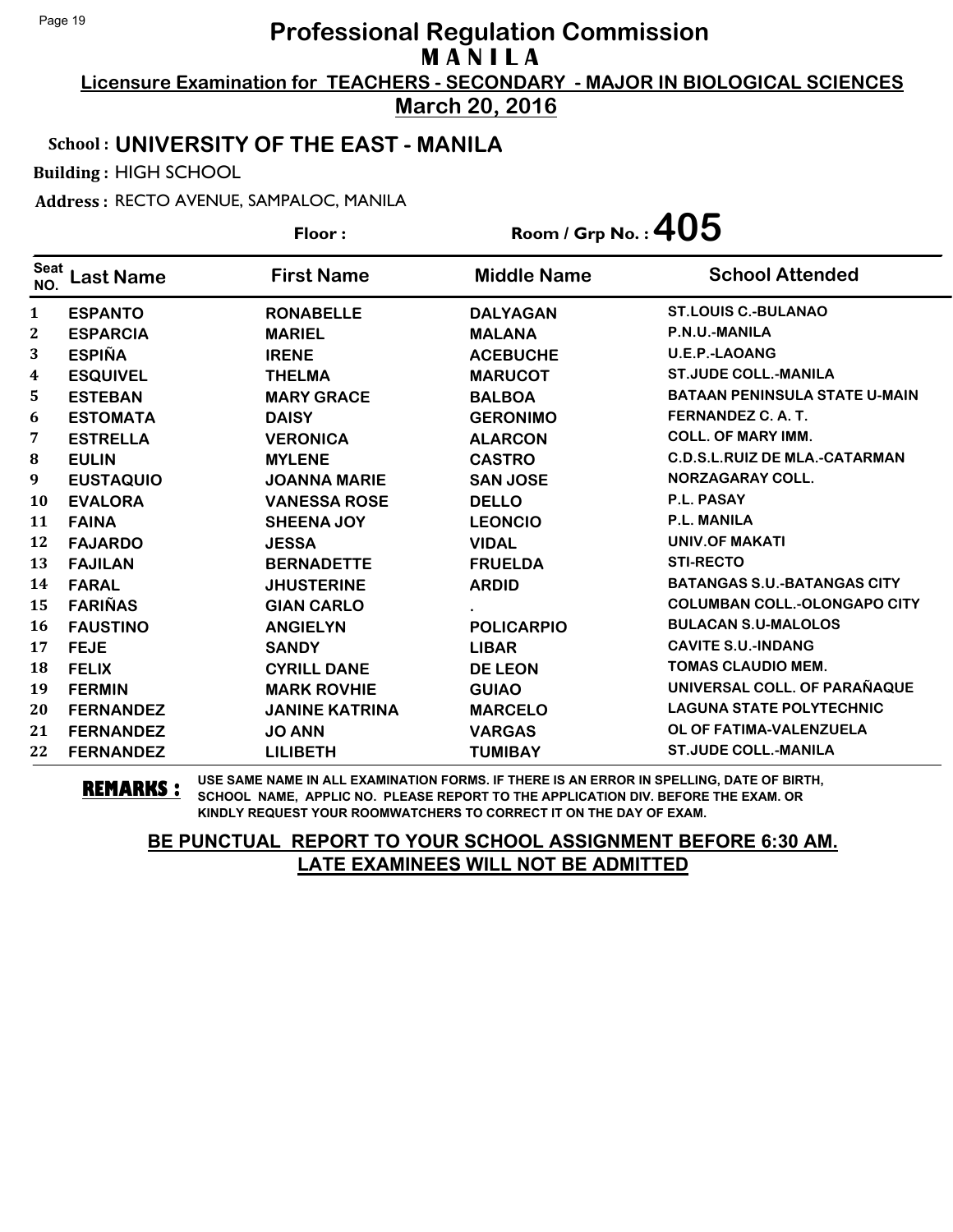**Licensure Examination for TEACHERS - SECONDARY - MAJOR IN BIOLOGICAL SCIENCES March 20, 2016**

# School : **UNIVERSITY OF THE EAST - MANILA**

Building : HIGH SCHOOL

Address : RECTO AVENUE, SAMPALOC, MANILA

|                  |                   | Floor:                  | Room / Grp No.: $406$ |                                          |
|------------------|-------------------|-------------------------|-----------------------|------------------------------------------|
| Seat<br>NO.      | <b>Last Name</b>  | <b>First Name</b>       | <b>Middle Name</b>    | <b>School Attended</b>                   |
| $\mathbf{1}$     | <b>FERNANDEZ</b>  | <b>MARY JAY</b>         | <b>CEREZO</b>         | <b>DOMINICAN COLL.-SAN JUAN</b>          |
| 2                | <b>FERRER</b>     | <b>FROILAN</b>          | <b>DELA CRUZ</b>      | <b>ST.PAUL UNIV.-TUGUEGARAO</b>          |
| 3                | <b>FERRER</b>     | <b>JUANCIO</b>          | <b>BENAMIR</b>        | <b>CAVITE S.U.-INDANG</b>                |
| $\boldsymbol{4}$ | <b>FERRER</b>     | <b>RAYMOND</b>          | <b>MACALANDA</b>      | <b>ICCT CFI</b>                          |
| 5                | <b>FETALVERO</b>  | <b>VERA MAE</b>         | <b>ROBLES</b>         | LIPA CITY PUBLIC COLL.                   |
| 6                | <b>FLOR</b>       | <b>JULIE ANN</b>        | <b>VICERAL</b>        | <b>U OF RIZAL SYS.-RODRIGUEZ</b>         |
| 7                | <b>FLORA</b>      | <b>MAHARLIKA</b>        | <b>JUACHON</b>        | <b>COLL. IMMA CONCEP-CABANATUAN</b>      |
| ${\bf 8}$        | <b>FLORDELIZA</b> | <b>BERNADETTE</b>       | <b>PALATINO</b>       | <b>HOLY TRINITY COLL.-PALAWAN</b>        |
| 9                | <b>FLORENCIO</b>  | <b>GLORENY</b>          | <b>MENDOZA</b>        | <b>P.L. VALENZUELA</b>                   |
| 10               | <b>FLORES</b>     | <b>ALELIE MAY</b>       | <b>SAMSON</b>         | UNIVERSITY OF CALOOCAN CITY (for. CC     |
| 11               | <b>FLORES</b>     | <b>JEAH</b>             | <b>ALBARICO</b>       | LEYTE I.T.-ORMOC                         |
| 12               | <b>FONTILLAS</b>  | <b>ENGIELUZ</b>         | <b>BALOSBALOS</b>     | <b>R.MAGSAYSAY T.U-IBA</b>               |
| 13               | <b>FRANCISCO</b>  | <b>MA. ETHEL</b>        | <b>JAVIER</b>         | THE GOOD SAMARITAN                       |
| 14               | <b>FRANCISCO</b>  | <b>MONICA</b>           | <b>SANTOS</b>         | <b>EAST CENTRAL COLLEGE</b>              |
| 15               | <b>FRANCISCO</b>  | <b>ROSELYN</b>          | <b>MERENCIANO</b>     | <b>BICOL INST. OF SCI. &amp; TECH.</b>   |
| <b>16</b>        | <b>FRANCISCO</b>  | <b>ZARRAH MARIZ</b>     | <b>MACADANGDANG</b>   | <b>FEU-MANILA</b>                        |
| 17               | <b>FREDELUCES</b> | <b>JEMIELYN CAMILLE</b> | <b>AQUINO</b>         | <b>R.MAGSAYSAY T.U-CASTILLEJOS</b>       |
| 18               | <b>FUENTES</b>    | <b>GRACE</b>            | <b>GONZALES</b>       | <b>MANILA ADVENTIST COLLEGE (FOR MLA</b> |
| 19               | <b>FUENTES</b>    | <b>RICHIE</b>           | <b>DUBLIN</b>         | U OF RIZAL SYS.-RODRIGUEZ                |
| 20               | <b>FUENZALIDA</b> | <b>JOHN CRIS</b>        | <b>FERRER</b>         | PHIL COLL OF SCI & TECH-CALASIAO         |
| 21               | <b>FUERTES</b>    | <b>DANILO JR</b>        | <b>CARAG</b>          | UNIVERSITY OF CALOOCAN CITY(for. CC      |
| 22               | <b>GABANO</b>     | <b>CHIARA CHIARINA</b>  | <b>DINO</b>           | OL OF FATIMA-ANTIPOLO CITY               |

**REMARKS :** USE SAME NAME IN ALL EXAMINATION FORMS. IF THERE IS AN ERROR IN SPELLING, DATE OF BIRTH, SCHOOL NAME, APPLIC NO. PLEASE REPORT TO THE APPLICATION DIV. BEFORE THE EXAM. OR KINDLY REQUEST YOUR ROOMWATCHERS TO CORRECT IT ON THE DAY OF EXAM.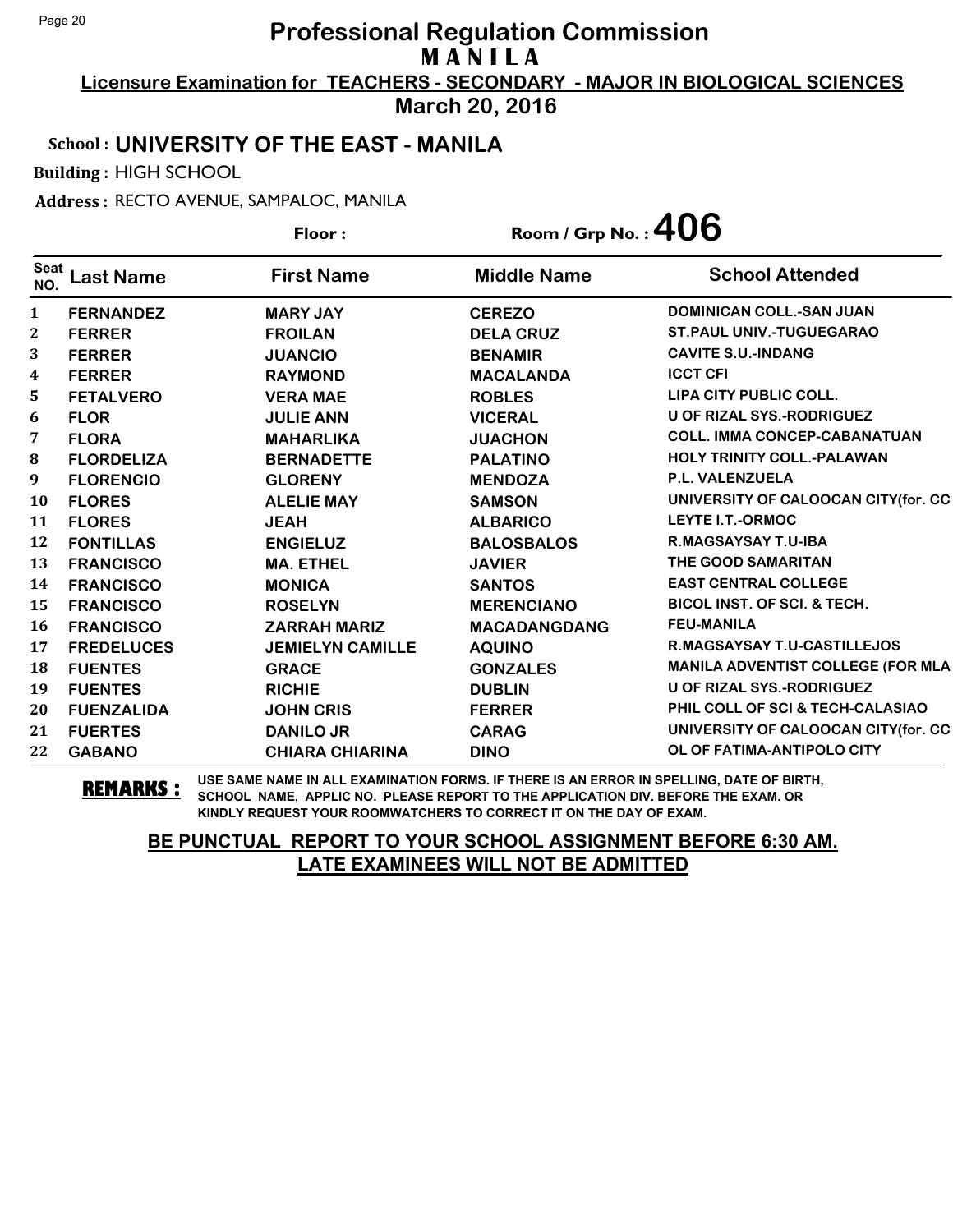**Licensure Examination for TEACHERS - SECONDARY - MAJOR IN BIOLOGICAL SCIENCES March 20, 2016**

#### School : **UNIVERSITY OF THE EAST - MANILA**

Building : DALUPAN

Address : RECTO AVENUE, SAMPALOC, MANILA

|                    |                  | Floor:                | Room / Grp No. : $304$ |                                       |
|--------------------|------------------|-----------------------|------------------------|---------------------------------------|
| <b>Seat</b><br>NO. | <b>Last Name</b> | <b>First Name</b>     | <b>Middle Name</b>     | <b>School Attended</b>                |
| $\mathbf{1}$       | <b>GABRIEL</b>   | <b>DENMARK</b>        | <b>DIMATULAC</b>       | HOLY ANGEL UNIV.                      |
| $\mathbf{2}$       | <b>GABUYA</b>    | <b>EZEL</b>           | <b>ALMANO</b>          | <b>BILIRAN NAT. AGRI.CO</b>           |
| 3                  | <b>GAGUI</b>     | <b>ANABEL</b>         | <b>MERCADO</b>         | <b>SYSTEMS P.C.F.-ANGELES CITY</b>    |
| 4                  | <b>GAGWIS</b>    | <b>CHRISTOPHER</b>    | <b>UBANE</b>           | MINSCAT-BONGABONG(for.BCF)            |
| 5.                 | <b>GALLENER</b>  | <b>REGEL</b>          | <b>CLAVE</b>           | <b>WMSU-ZAMBOANGA CITY</b>            |
| 6                  | <b>GALVEZ</b>    | <b>JEREMIAH ANNE</b>  | <b>ORTILE</b>          | OL OF FATIMA-VALENZUELA               |
| 7                  | <b>GALVEZ</b>    | <b>RHEAFE</b>         | <b>SARATAR</b>         | <b>NORZAGARAY COLL.</b>               |
| $\bf{8}$           | <b>GAMBOA</b>    | <b>JEREMY BRYAN</b>   | <b>DE LEON</b>         | <b>ST.MARY'S COLL.-MEYCAUAYAN</b>     |
| $\boldsymbol{9}$   | <b>GAMUTAN</b>   | <b>JONEZA</b>         | <b>CODILLA</b>         | UNIV.OF BOHOL                         |
| <b>10</b>          | <b>GAPATE</b>    | <b>JAYVEE BRYAN</b>   | <b>GOMEZ</b>           | <b>COL DE SANTA MONICA, INC</b>       |
| 11                 | <b>GARAY</b>     | <b>RANDEL VIC</b>     | <b>CHAN</b>            | IMMA CONCEP.COLL.-CALOOCAN            |
| 12                 | <b>GARBIN</b>    | <b>CORAZON</b>        | <b>GERMUDO</b>         | <b>OL OF FATIMA-QC</b>                |
| 13                 | <b>GARCIA</b>    | <b>ANELITA</b>        | <b>BERNALES</b>        | <b>U PERP HELP-LAGUNA</b>             |
| 14                 | <b>GARCIA</b>    | <b>ANGELO MIGUEL</b>  | <b>CORPUZ</b>          | P.N.U.-MANILA                         |
| 15                 | <b>GARCIA</b>    | DANTE JR.             | <b>PASCUAL</b>         | OL OF FATIMA-VALENZUELA               |
| 16                 | <b>GARCIA</b>    | <b>JAMIE NERLISSA</b> | <b>ESGUERRA</b>        | <b>U.P.-DILIMAN</b>                   |
| 17                 | <b>GARCIA</b>    | <b>JOANNE</b>         | <b>ALFONSO</b>         | UNIV.OF THE ASSUMP.                   |
| 18                 | <b>GARCIA</b>    | <b>MARILYN</b>        | <b>PANGILINAN</b>      | N.E.U.S.T-SAN ISIDRO                  |
| 19                 | <b>GARCIA</b>    | <b>MARY JULIE ANN</b> | <b>VIDAL</b>           | SO.PHIL.I.S.T                         |
| 20                 | <b>GARCIA</b>    | <b>MELANI</b>         | <b>LACANLALAY</b>      | <b>DR. G.LACSON COLLEGE</b>           |
| 21                 | <b>GARCIA</b>    | <b>MICHELLE</b>       | <b>MARBELLA</b>        | <b>ST.BRIDGET'S COLL.</b>             |
| 22                 | <b>GARCIA</b>    | <b>SANCHO JR</b>      | <b>ADIGUE</b>          | <b>ST.MARY'S ANGELS COLL-PAMPANGA</b> |

**REMARKS :** USE SAME NAME IN ALL EXAMINATION FORMS. IF THERE IS AN ERROR IN SPELLING, DATE OF BIRTH, SCHOOL NAME, APPLIC NO. PLEASE REPORT TO THE APPLICATION DIV. BEFORE THE EXAM. OR KINDLY REQUEST YOUR ROOMWATCHERS TO CORRECT IT ON THE DAY OF EXAM.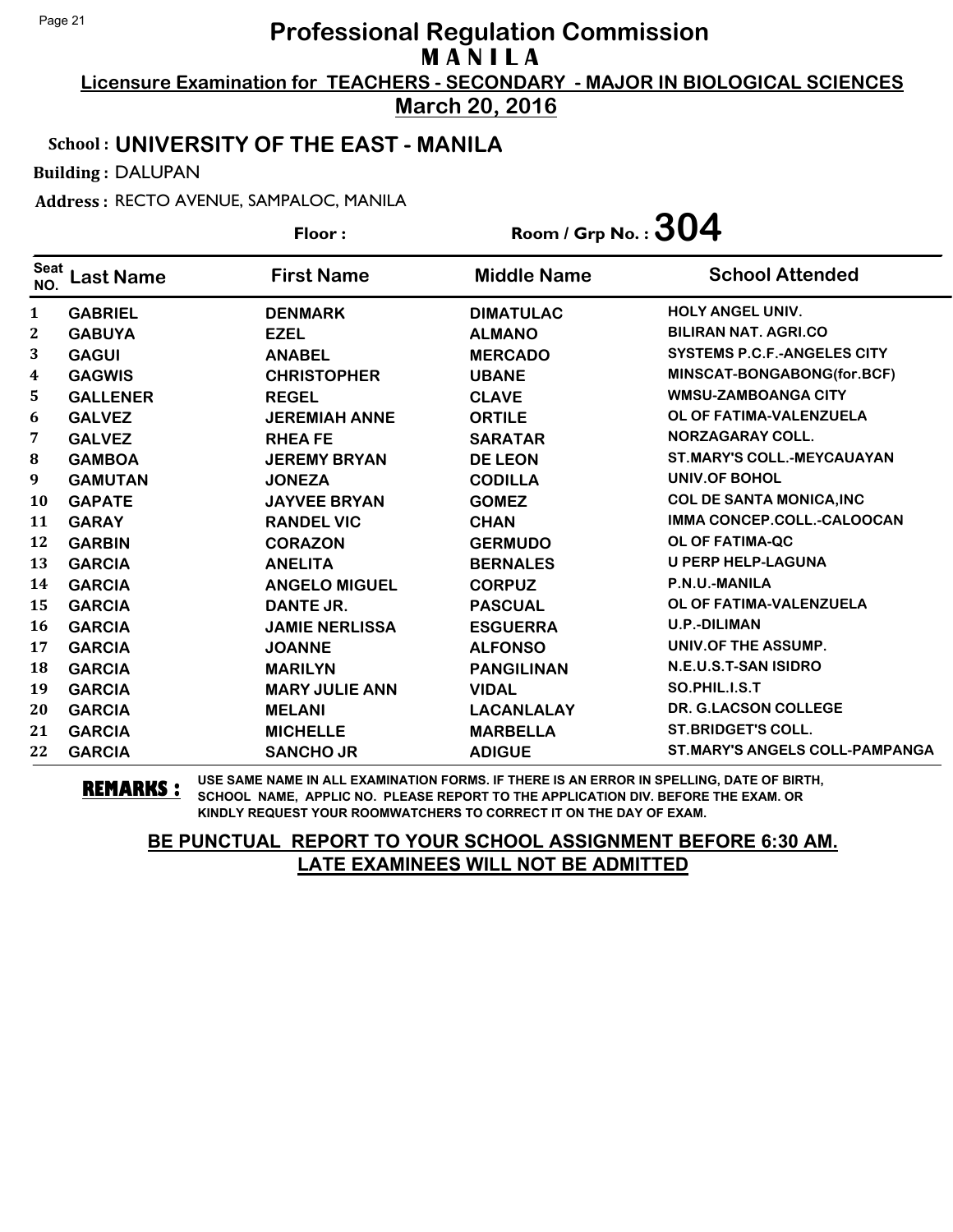**Licensure Examination for TEACHERS - SECONDARY - MAJOR IN BIOLOGICAL SCIENCES March 20, 2016**

#### School : **UNIVERSITY OF THE EAST - MANILA**

Building : DALUPAN

Address : RECTO AVENUE, SAMPALOC, MANILA

**Last Name First Name Middle Name** Floor : Room / Grp No. :  $305$ Seat <sup>seat</sup> Last Name First Name Middle Name School Attended **GARILLO ANNA LIZA DIMAANO BALIUAG UNIVERSITY GAVERIA ROSELLE AJERO BICOL UNIV.-LEGAZPI GAYA RUBIE ANN DORONIO WESLEYAN U PHIL-CABA GAÑO MARY ANN CALAPIT ST.JUDE-DASMARIÑAS GECOMO JENNIFER PEREZ P.L. VALENZUELA GEGRIMOS MICHELLE ANN LIRIO PARADIGM COLLGS OF GENER MARIA SOCORRO MANGAHAS MARY CHILES GEQUILLO AMIE CASIPE ADVENTIST UNIV OF THE PHIL. GEREZ JOAN BALDERAMA P.U.P.-BATAAN GILE RIZZA JOICE CANTUBA TOMAS CLAUDIO MEM. GIMENEZ MARY LERRIE ANN MENDIOLA U OF RIZAL SYS.-MORONG GONDRA MELISSA ANORE U OF RIZAL SYS.-MORONG GONDRANEOS FERDINAND CERRADO U OF RIZAL SYS.-MORONG GONZAGA MA JUDETH CABRAL SO.PHIL.I.S.T GONZAGA MA RINA FUERTES NEGROS OCC. SCH. FISHER. GONZALES GERELL DELA VEGA ILOILO S.C.F.-DINGLE GONZALES JANICE ABUCAY NORZAGARAY COLL. GOOPIO JOEY VILLON U OF RIZAL SYS.-RODRIGUEZ GOROSPE CLAUDINE FARROL P.L. MUNTINLUPA GRAJO QUEEN-MEL DE GRACIA UNIVERSITY OF CALOOCAN CITY(for. CC GRANDE MARK ANTHONY ROQUE P.L. MUNTINLUPA GREGORIO PRINCESS GLORIA VINLUAN OL OF FATIMA-QC**

**REMARKS :** USE SAME NAME IN ALL EXAMINATION FORMS. IF THERE IS AN ERROR IN SPELLING, DATE OF BIRTH, SCHOOL NAME, APPLIC NO. PLEASE REPORT TO THE APPLICATION DIV. BEFORE THE EXAM. OR KINDLY REQUEST YOUR ROOMWATCHERS TO CORRECT IT ON THE DAY OF EXAM.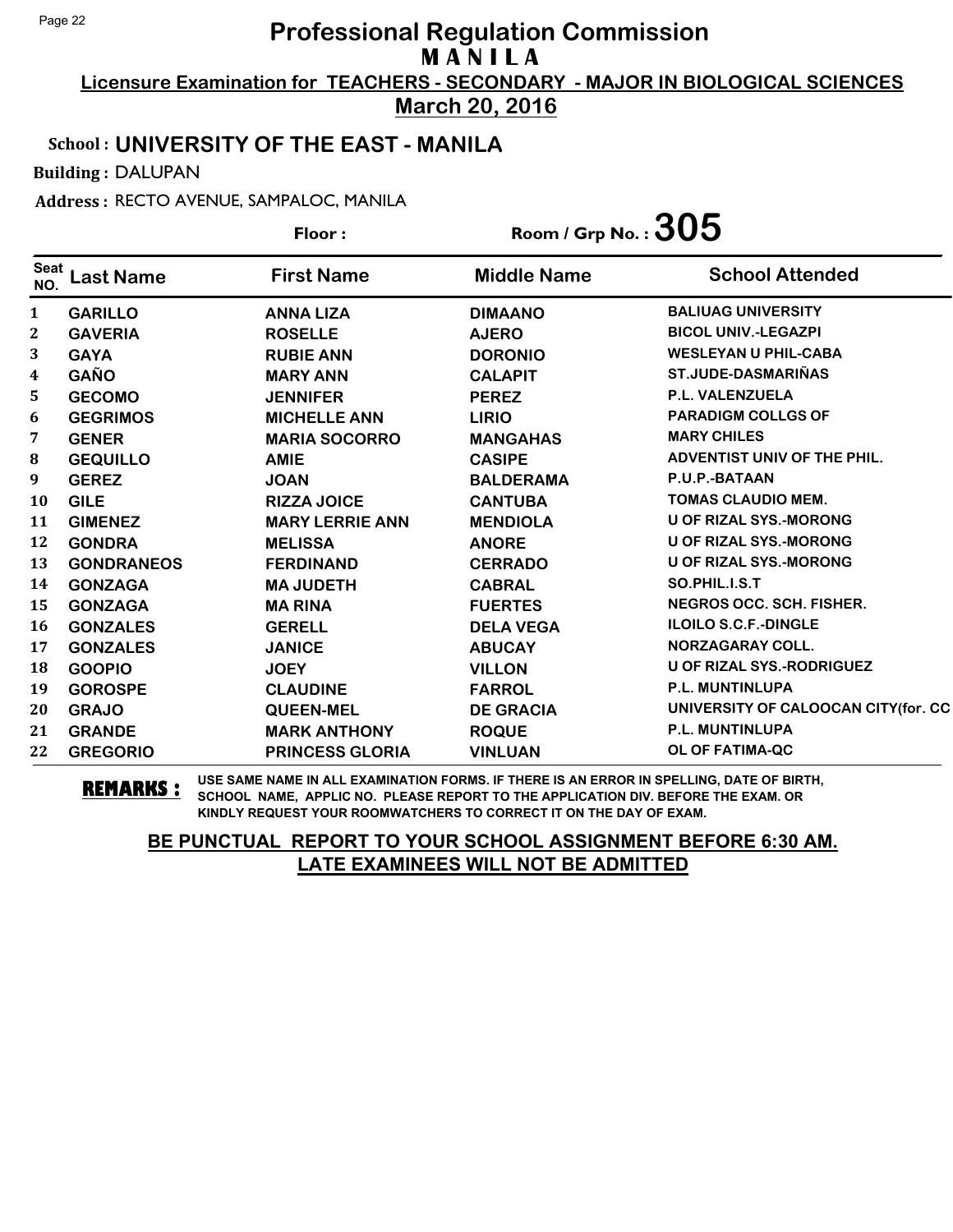**Licensure Examination for TEACHERS - SECONDARY - MAJOR IN BIOLOGICAL SCIENCES March 20, 2016**

#### School : **UNIVERSITY OF THE EAST - MANILA**

Building : DALUPAN

Address : RECTO AVENUE, SAMPALOC, MANILA

|                    |                  | Floor:               | Room / Grp No. : $306$ |                                         |
|--------------------|------------------|----------------------|------------------------|-----------------------------------------|
| <b>Seat</b><br>NO. | <b>Last Name</b> | <b>First Name</b>    | <b>Middle Name</b>     | <b>School Attended</b>                  |
| 1                  | <b>GRONA</b>     | <b>MADETE</b>        | <b>GAYANES</b>         | <b>DIVINE WORD-LEGAZPI</b>              |
| 2                  | <b>GUARICO</b>   | <b>DIANA JEAN</b>    | <b>HERNANDEZ</b>       | <b>ARELLANO UNIV-MANILA</b>             |
| 3                  | <b>GUARINO</b>   | <b>JENALYN</b>       | <b>LACRO</b>           | <b>PAMANTASAN NG MONTALBAN</b>          |
| 4                  | <b>GUERRERO</b>  | <b>JENELYN</b>       | <b>ANDOY</b>           | <b>U DE MANILA (for.CCM)</b>            |
| 5.                 | <b>GUILALAS</b>  | <b>JENNYFER</b>      | <b>CONCEPCION</b>      | <b>COLL. OF MARY IMM.</b>               |
| 6                  | <b>GUINOO</b>    | <b>PAMELA</b>        | <b>SISON</b>           | <b>U OF RIZAL SYS.-MORONG</b>           |
| 7                  | <b>GUINTO</b>    | <b>ARRON CULVER</b>  | <b>SACDALAN</b>        | <b>LA CONSOLACION UNIVERSITY</b>        |
| ${\bf 8}$          | <b>GUMERA</b>    | <b>THOMAS</b>        | <b>CELZO</b>           | IMMA CONCEP.COLL.-CALOOCAN              |
| 9                  | <b>GUMUNOT</b>   | <b>MARIA ELSIE</b>   | <b>BURLAOS</b>         | MANILA ADVENTIST COLLEGE (FOR MLA       |
| 10                 | <b>GUSTILO</b>   | <b>ANGELIE</b>       | <b>SUMAGAYSAY</b>      | <b>SULTAN KUDARAT STATE</b>             |
| 11                 | <b>GUTAY</b>     | <b>ALMA</b>          | <b>RAMIREZ</b>         | <b>COLL. OF MARY IMM.</b>               |
| 12                 | <b>GUTIERREZ</b> | <b>STELA FATIMA</b>  | <b>SANTOS</b>          | <b>COLEGIO DE SAN GABRIEL</b>           |
| 13                 | <b>GUZMAN</b>    | <b>JOMAR ANDREW</b>  | <b>MANALOTO</b>        | <b>HOLY ANGEL UNIV.</b>                 |
| 14                 | <b>HADLOS</b>    | <b>MARY LYN</b>      | <b>ANTONIO</b>         | UNIVERSITY OF CALOOCAN CITY(for. CC     |
| 15                 | <b>HATE</b>      | <b>GEAMPH</b>        | <b>AMOY</b>            | D.L.S.U.-DASMARIÑAS                     |
| 16                 | <b>HATID</b>     | <b>MERLA MAE</b>     | <b>GUAY</b>            | <b>T.I P.-Q.C.</b>                      |
| 17                 | <b>HERMOSA</b>   | <b>MARILYN</b>       | <b>RONGCALES</b>       | <b>EASTERN SAMAR STATE UNIVERSITY -</b> |
| 18                 | <b>HERNANDEZ</b> | <b>CLARISEL</b>      | <b>MACATANGAY</b>      | SAN PEDRO COLL. OF BUS. ADM.            |
| 19                 | <b>HERNANDEZ</b> | <b>JESSICA</b>       | <b>ROARING</b>         | <b>PAMANTASAN NG MONTALBAN</b>          |
| 20                 | <b>HERNANI</b>   | <b>JUVY LUCILLE</b>  | <b>FERNANDEZ</b>       | AMA SCH.OF MEDICINE-EAST RIZAL          |
| 21                 | <b>HERRERA</b>   | <b>FERMIN</b>        | <b>DISPO</b>           | <b>BATAAN PENINSULA STATE U-MAIN</b>    |
| 22                 | <b>HILAPO</b>    | <b>KRISTELLE JOY</b> | <b>ARAGONES</b>        | <b>CAVITE S.U.-CARMONA</b>              |

**REMARKS :** USE SAME NAME IN ALL EXAMINATION FORMS. IF THERE IS AN ERROR IN SPELLING, DATE OF BIRTH, SCHOOL NAME, APPLIC NO. PLEASE REPORT TO THE APPLICATION DIV. BEFORE THE EXAM. OR KINDLY REQUEST YOUR ROOMWATCHERS TO CORRECT IT ON THE DAY OF EXAM.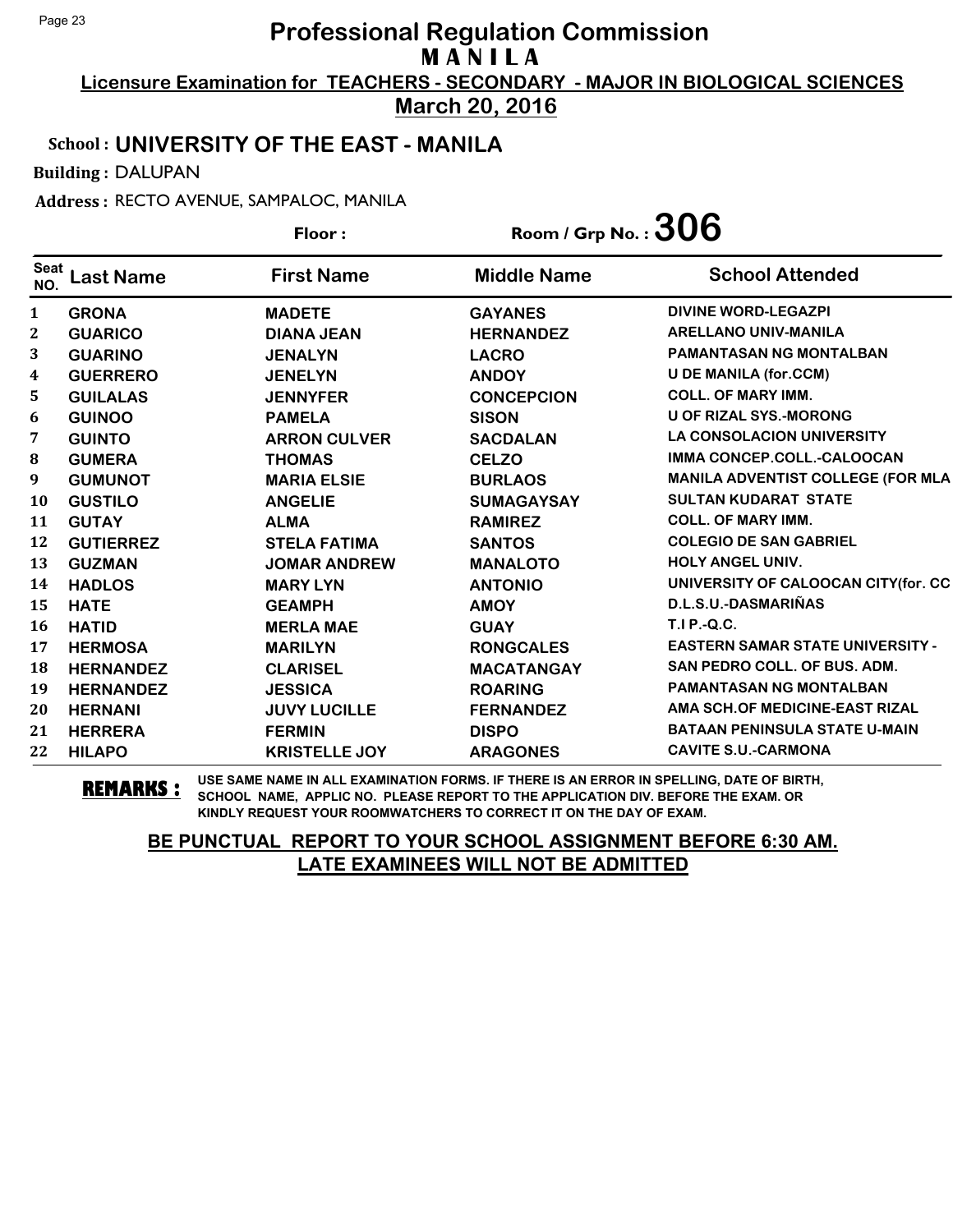**Licensure Examination for TEACHERS - SECONDARY - MAJOR IN BIOLOGICAL SCIENCES March 20, 2016**

#### School : **UNIVERSITY OF THE EAST - MANILA**

Building : DALUPAN

Address : RECTO AVENUE, SAMPALOC, MANILA

**Last Name First Name Middle Name** Floor : Room / Grp No. :  $308$ Seat <sup>seat</sup> Last Name First Name Middle Name School Attended **HUISO BRENDO SEÑERES P.L. VALENZUELA IBAÑEZ CATHERINE CAYABYAB OL OF FATIMA-QC IGDON DANICA CRISPINO MARY CHILES IGNACIO LORELIE GARCES D.L.S.U.-HSI-DASMARIÑAS ILAGAN MA. JONALINE HERRERA UNIV.OF MAKATI INCOGNITO KRISTINE MARIE VICMAN ADVENTIST UNIV OF THE PHIL. INDICO FLORDELIZ FULGAR W.V.C.S.T.-LA PAZ INDIONGCO ROSEMARIE BENDOL COL DE SAN PASCUAL INOCENCIO EDUARDO GARBIN BULACAN S.U-MALOLOS ISAGRE KAE LYN CADIAO U OF RIZAL SYS.-MORONG IZAR HAYDEE SANCHEZ BATANGAS S.U.-ARASOF-NASUGBU JABALLA JENNELYN AYBAN BENGUET S.U.-LA TRINIDAD JACOBO AILYN LAWAN UNIVERSITY OF CALOOCAN CITY(for. CC JAIME RUBY ANNA ESPINOSA REPUBLIC CENTRAL COLL. JANORAS ARIEL ESMERIA PAMANTASAN NG MONTALBAN JAPLOS IRENE BONETE D.L.S.U.-DASMARIÑAS JARAVATA GLORY MAE CERVERA MARIKINA POLYTECHNIC JOSE MARIAN RICOHERMOSO UNIV.OF MAKATI JOYA MA. LEONORA THERESA JALUAG ST.FRANCIS OF ASSISI JUMAWAN RAZALEIGH KATE PAMAONG M.S.U.-IIT-ILIGAN CITY JUMUAD DAICERY JANE FAJARDO U PERP HELP-CAVITE JUNIO JOVET BRAGA FEU-MANILA**

**REMARKS :** USE SAME NAME IN ALL EXAMINATION FORMS. IF THERE IS AN ERROR IN SPELLING, DATE OF BIRTH, SCHOOL NAME, APPLIC NO. PLEASE REPORT TO THE APPLICATION DIV. BEFORE THE EXAM. OR KINDLY REQUEST YOUR ROOMWATCHERS TO CORRECT IT ON THE DAY OF EXAM.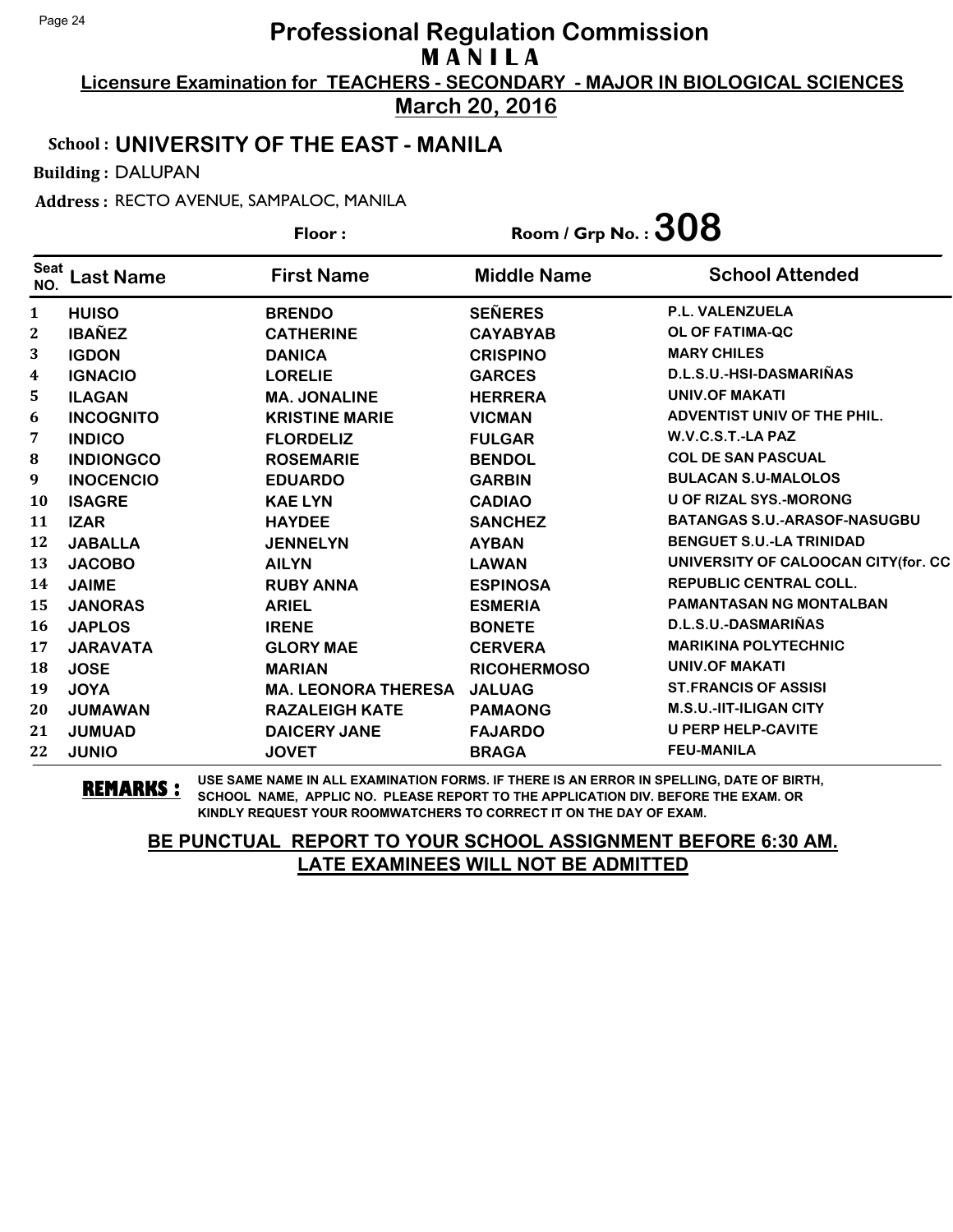**Licensure Examination for TEACHERS - SECONDARY - MAJOR IN BIOLOGICAL SCIENCES March 20, 2016**

## School : **UNIVERSITY OF THE EAST - MANILA**

Building : DALUPAN

Address : RECTO AVENUE, SAMPALOC, MANILA

**Last Name First Name Middle Name** Floor : Room / Grp No. :**309** Seat <sup>seat</sup> Last Name First Name Middle Name School Attended **LABAGUIS SHER-ANN MAY MORILLO EASTERN MINDORO I.T.S. LACAP JULIE ANN TORRES U OF RIZAL SYS.-ANGONO LACO ELOISA MAE LA ROSA ABADA COLLEGE LACONSE PRECY PADILLA ANGELICUM COLLEGE LACTANIN LAILANIE BATINO ADAMSON UNIVERSITY LADEÑO JAYSON LIM U DE MANILA (for.CCM) LAGUADOR ROCELLE CLACIO CAMARINES NORTE S.C.-DAET LAIGO JENIBY . OL OF FATIMA-QC LAMANILAO FLORENIA ANIBAN NORTHWEST SAMAR S.U. LANUZA GILLIE ANN SILVESTRE P.L. MARIKINA CITY LANUZA RIALYN DIEGO P.U.P.-BATAAN LAPID MILETH MIRANDA BATAAN PENINSULA STATE LAPIG MARIEL ANNE MACASAET LIPA CITY PUBLIC COLL. LAPLAP GLOREVIL LETRERO P.N.U.-MANILA LARGADAS THERESA PASCASIO COLUMBAN COLL.-OLONGAPO CITY LARGO MARIEL DUNLAO U.E.P.-CATARMAN LAUTA SARAH SALANATIN U OF RIZAL SYS.-ANTIPOLO LAXAMANA VINCE JEFFERSON GARCIA BULACAN NAT.AGRIC SC LAYDA IRISH GODIOSA ABALOS BATANGAS S.U.-ARASOF-NASUGBU LAYLAY JOVY ANN CASTILLO EASTERN MINDORO I.T.S. LAYOC JEFFREY ENRIQUEZ OL OF FATIMA-QC LEABRES DIANNE GENITA U DE MANILA (for.CCM)**

**REMARKS :** USE SAME NAME IN ALL EXAMINATION FORMS. IF THERE IS AN ERROR IN SPELLING, DATE OF BIRTH, SCHOOL NAME, APPLIC NO. PLEASE REPORT TO THE APPLICATION DIV. BEFORE THE EXAM. OR KINDLY REQUEST YOUR ROOMWATCHERS TO CORRECT IT ON THE DAY OF EXAM.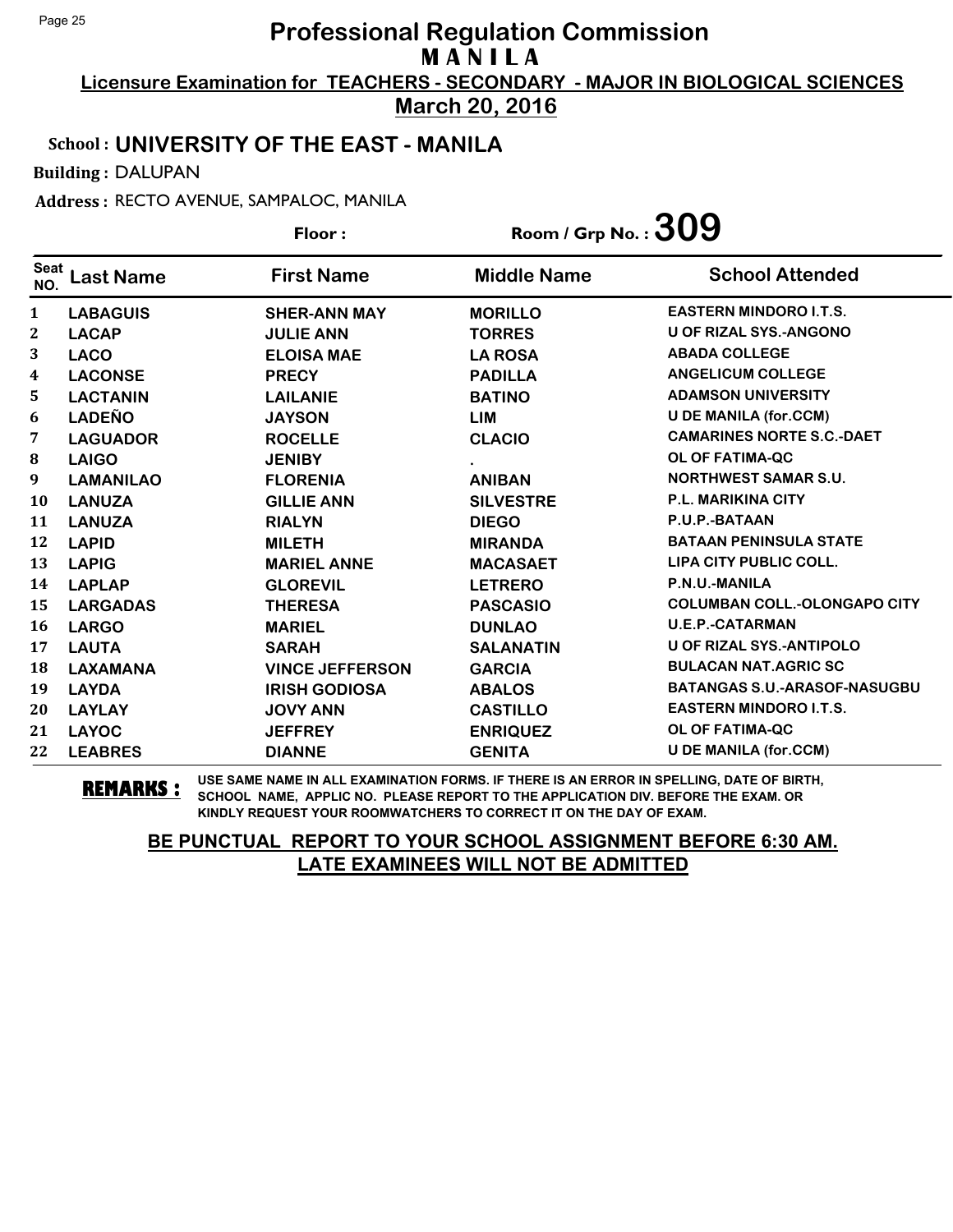**Licensure Examination for TEACHERS - SECONDARY - MAJOR IN BIOLOGICAL SCIENCES March 20, 2016**

#### School : **UNIVERSITY OF THE EAST - MANILA**

Building : DALUPAN

Address : RECTO AVENUE, SAMPALOC, MANILA

**Last Name First Name Middle Name** Floor : Room / Grp No. :**310** Seat <sup>seat</sup> Last Name First Name Middle Name School Attended **LEBASNON SHELA BADION CAVITE S.U.-INDANG LEGASPI CHERYL LOPERA CENTRAL BICOL S.U. A. (for. CSSAC)- LEGASPI DEBBIE VALINO BULACAN NAT.AGRIC SC LEGASPI MELANIE DE GUZMAN BULACAN NAT.AGRIC SC LEONARDO MARIETTA CABRAL DE OCAMPO MEM. COL. LEPITEN STAR MAGSAYO UNIV.OF STO. TOMAS LEYRAN MARICEL LOYOLA CAVITE S.U.-INDANG LIGAS GERTRUDES PARENO BULACAN NAT.AGRIC SC LIM MILDRED DAVID UNIV.OF THE ASSUMP. LINATOC LEA PESIGAN LIPA CITY PUBLIC COLL. LINGAT JORONNY GLADYS ARAGON ANGELES UNIVERSITY FOUND. LIPIO REYNALDO JR MARCELINO U OF RIZAL SYS.-MORONG LIZA DARINEL . PAMANTASAN NG MONTALBAN LLAMAS DAISELLE GRACE LIM BATAAN PENINSULA STATE LLAMES ROLANDO II BARDIAGO P.L. MANILA LLANTO ELIZA ROSARIO CRUZ C.E.U.-MAKATI CITY** 17 LLANTOS **EDGAR** ABANGE DIVINE MERCY CFI **LLENAREZ KRISTEL ANN MANGALINDAN BATAAN PENINSULA STATE U-MAIN LOFAMIA JUAN DANIEL CASILAG P.L. MANILA LONGCOP KRIS ANN LAODENIO NO.SAMAR ACA. LONTOC LEI KRISTEL SISANTE TRECE MARTIRES CITY COLL. LOPEZ JANINA ANNE CABARLES UNIVERSITY OF CALOOCAN CITY(for. CC**

**REMARKS :** USE SAME NAME IN ALL EXAMINATION FORMS. IF THERE IS AN ERROR IN SPELLING, DATE OF BIRTH, SCHOOL NAME, APPLIC NO. PLEASE REPORT TO THE APPLICATION DIV. BEFORE THE EXAM. OR KINDLY REQUEST YOUR ROOMWATCHERS TO CORRECT IT ON THE DAY OF EXAM.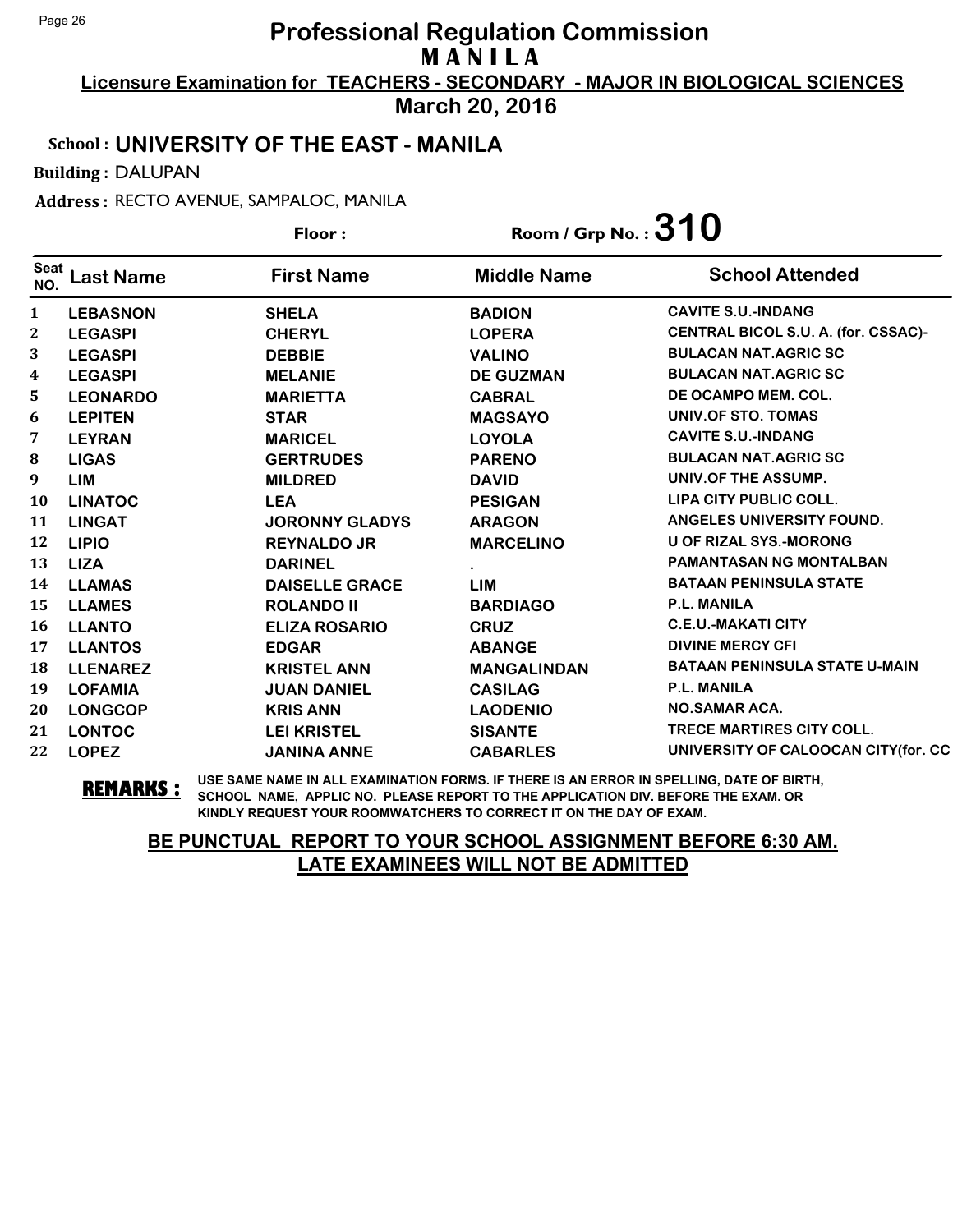**Licensure Examination for TEACHERS - SECONDARY - MAJOR IN BIOLOGICAL SCIENCES March 20, 2016**

School : **UNIVERSITY OF THE EAST - MANILA**

Building : DALUPAN

Address : RECTO AVENUE, SAMPALOC, MANILA

|                    |                     | Floor:                | Room / Grp No. : $402$ |                                      |
|--------------------|---------------------|-----------------------|------------------------|--------------------------------------|
| <b>Seat</b><br>NO. | <b>Last Name</b>    | <b>First Name</b>     | <b>Middle Name</b>     | <b>School Attended</b>               |
| $\mathbf{1}$       | <b>LOPEZ</b>        | <b>MICHELLE</b>       | <b>CAMACHO</b>         | <b>DIVINE MERCY CFI</b>              |
| $\boldsymbol{2}$   | <b>LORDAN</b>       | <b>ROGIE</b>          | <b>MOLLEJON</b>        | <b>F.VERALLO MEM. FDTN.</b>          |
| 3                  | <b>LORESCO</b>      | <b>CECILLE</b>        | <b>BRUMA</b>           | THE FAMILY C.INC                     |
| 4                  | <b>LUBAG</b>        | <b>JOY PRECY MAYE</b> | <b>CARLOS</b>          | <b>MT.CARMEL COLL.-BOCAUE</b>        |
| 5                  | <b>LUCIDO</b>       | <b>MARIBIC</b>        | <b>DITAUNON</b>        | <b>EASTERN MINDORO I.T.S.</b>        |
| 6                  | <b>LUDIA</b>        | <b>MERVIN</b>         | <b>TEODONES</b>        | UNIVERSITY OF CALOOCAN CITY(for. CC  |
| 7                  | <b>LULUQUISEN</b>   | <b>JOY MELANIE</b>    | <b>LORENZO</b>         | <b>U.P.-LOS BAÑOS</b>                |
| ${\bf 8}$          | <b>LUMBA</b>        | <b>CHRIZA JANE</b>    | <b>ESPIRITU</b>        | UNIVERSITY OF CALOOCAN CITY (for. CC |
| 9                  | <b>LUMBRE</b>       | <b>JEROME</b>         | <b>CARDENAS</b>        | <b>P.L. VALENZUELA</b>               |
| <b>10</b>          | <b>LUYA</b>         | <b>RHONALYN</b>       | <b>LOPEZ</b>           | <b>CAVITE S.U.-CARMONA</b>           |
| 11                 | <b>MABALAY</b>      | <b>MARIEL</b>         | <b>ROMBAOA</b>         | N.E.U.S.T-CABANATUAN CITY            |
| 12                 | <b>MACADAEG</b>     | <b>ANGELA MAE ANN</b> | <b>CAILING</b>         | ANGELES UNIVERSITY FOUND.            |
| 13                 | <b>MACAHILAS</b>    | <b>DESIREE</b>        | <b>ACAPULCO</b>        | <b>EASTERN MINDORO I.T.S.</b>        |
| 14                 | <b>MACALOOD</b>     | <b>YEDDA MARIE</b>    | <b>LINGA</b>           | <b>MARINDUQUE S.C.-BOAC</b>          |
| 15                 | <b>MACAPAGAL</b>    | <b>GELLYN JOY</b>     | <b>BAGTAS</b>          | <b>DIVINE MERCY CFI</b>              |
| <b>16</b>          | <b>MACARAEG</b>     | <b>EMMY</b>           | <b>DELA ROSA</b>       | THE FAMILY C.INC                     |
| 17                 | <b>MACASAET</b>     | <b>REMIEL</b>         | <b>RUBINOS</b>         | U OF RIZAL SYS.-RODRIGUEZ            |
| 18                 | <b>MACASPAC</b>     | <b>CHARISH</b>        | <b>BARTOLO</b>         | PHIL REHAB.INST.FDTN-GUAGUA          |
| 19                 | <b>MACASPAC</b>     | <b>REGINA MARIE</b>   | <b>SAMSON</b>          | <b>BATAAN PENINSULA STATE</b>        |
| 20                 | <b>MACAYA</b>       | <b>MARIZ</b>          | <b>DE ASIS</b>         | N. T. C.                             |
| 21                 | <b>MADLANGSAKAY</b> | <b>MARIA FE</b>       | <b>JIMENEZ</b>         | <b>U OF RIZAL SYS.-MORONG</b>        |
| 22                 | <b>MADRIDEO</b>     | <b>RIZA</b>           | <b>ANZANO</b>          | <b>DARAGA COMM. COLL.</b>            |

**REMARKS :** USE SAME NAME IN ALL EXAMINATION FORMS. IF THERE IS AN ERROR IN SPELLING, DATE OF BIRTH, SCHOOL NAME, APPLIC NO. PLEASE REPORT TO THE APPLICATION DIV. BEFORE THE EXAM. OR KINDLY REQUEST YOUR ROOMWATCHERS TO CORRECT IT ON THE DAY OF EXAM.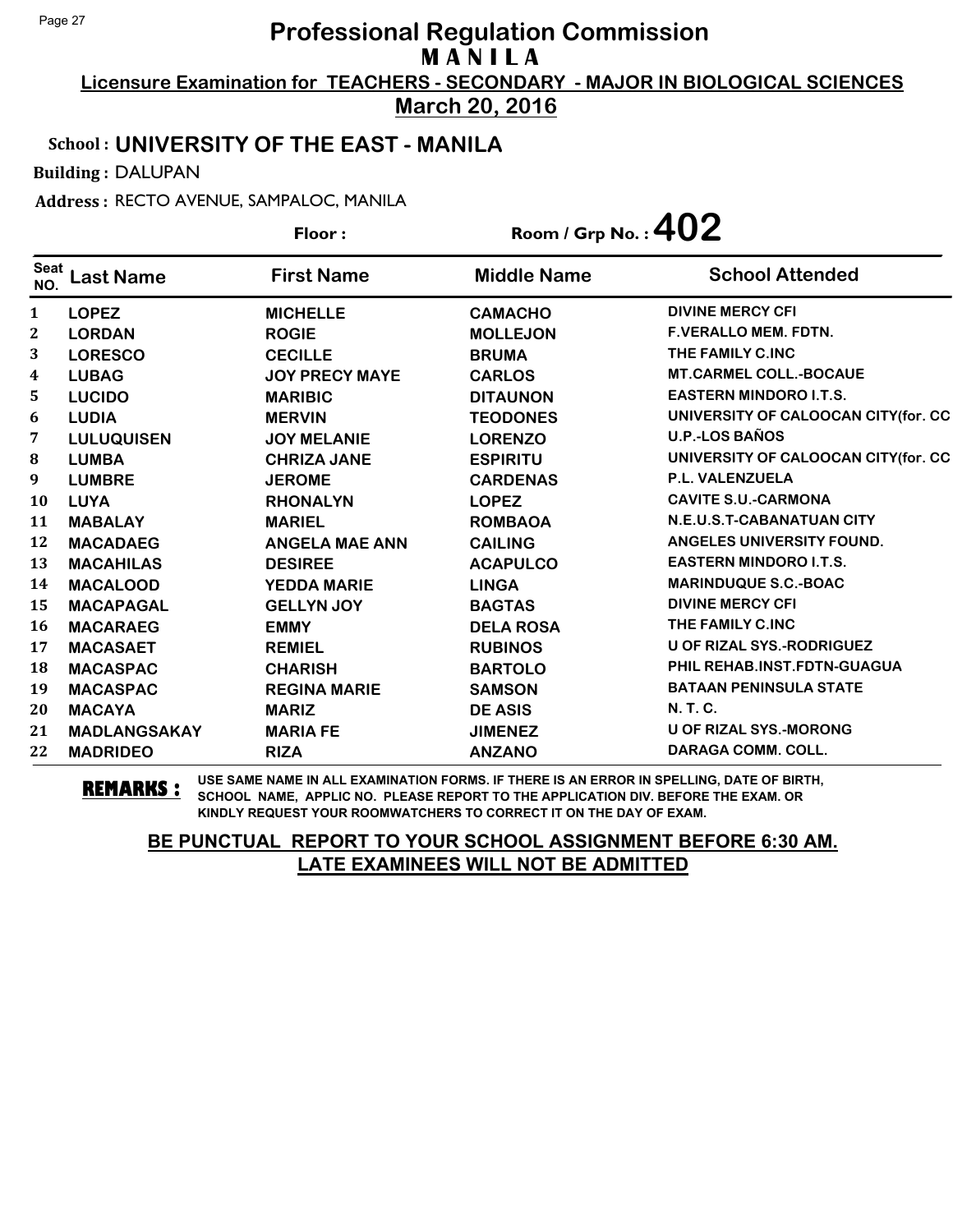**Licensure Examination for TEACHERS - SECONDARY - MAJOR IN BIOLOGICAL SCIENCES March 20, 2016**

#### School : **UNIVERSITY OF THE EAST - MANILA**

Building : DALUPAN

Address : RECTO AVENUE, SAMPALOC, MANILA

|                    |                   | Floor:              | Room / Grp No.: $403$ |                                        |
|--------------------|-------------------|---------------------|-----------------------|----------------------------------------|
| <b>Seat</b><br>NO. | <b>Last Name</b>  | <b>First Name</b>   | <b>Middle Name</b>    | <b>School Attended</b>                 |
| $\mathbf{1}$       | <b>MAGALANG</b>   | <b>YOLANDA</b>      | <b>ESCOBEDO</b>       | P.N.U.-MANILA                          |
| 2                  | <b>MAGCAMIT</b>   | <b>MARICEL</b>      | <b>VARGAS</b>         | <b>EASTERN MINDORO I.T.S.</b>          |
| 3                  | <b>MAGLAQUI</b>   | <b>FRANCHESKA</b>   | <b>MALAPIT</b>        | <b>P.L. VALENZUELA</b>                 |
| 4                  | <b>MAGLONZO</b>   | <b>JON RAY</b>      | <b>MENGUITO</b>       | P.U.P.-STA. MESA                       |
| 5                  | <b>MAGRACIA</b>   | <b>ARLENE</b>       | <b>POLICARPIO</b>     | <b>MEYCAUAYAN COLL.</b>                |
| 6                  | <b>MALANA</b>     | <b>ANGELIE</b>      | <b>JARDIN</b>         | <b>OSMENA COLL-MASBATE</b>             |
| 7                  | <b>MALAQUE</b>    | <b>MARY ANN</b>     | <b>ROZ</b>            | <b>U.VISAYAS-CEBU CITY</b>             |
| ${\bf 8}$          | <b>MALLARE</b>    | <b>MARGARETH</b>    | <b>JOVEN</b>          | <b>P.L. VALENZUELA</b>                 |
| 9                  | <b>MALLARI</b>    | <b>KELVIN</b>       | <b>SAN ANGEL</b>      | <b>BATAAN PENINSULA STATE U-MAIN</b>   |
| <b>10</b>          | <b>MALUBAY</b>    | <b>SHEILA</b>       | <b>CAYABYAB</b>       | <b>CAINTA CATHOLIC COLL.</b>           |
| 11                 | <b>MAMALAYAN</b>  | <b>DIVINE MARY</b>  | <b>CALILUNG</b>       | P.N.U.-MANILA                          |
| 12                 | <b>MAMBONG</b>    | <b>DESEREE</b>      | <b>ADVINCULA</b>      | <b>DIVINE WORD-CALAPAN</b>             |
| 13                 | <b>MANALAD</b>    | <b>MARILOU</b>      | <b>MARIANO</b>        | <b>BULACAN S.U-MALOLOS</b>             |
| 14                 | <b>MANALANG</b>   | <b>AIRIZA MARIE</b> | <b>TOBIAS</b>         | <b>BULACAN S.U-MALOLOS</b>             |
| 15                 | <b>MANALANG</b>   | <b>AIZA</b>         | <b>ORIVILLO</b>       | <b>WESLEYAN U PHIL-CABA</b>            |
| 16                 | <b>MANALO</b>     | <b>JESSICA</b>      | <b>SALAZAR</b>        | <b>CITY COLL OF TAGAYTAY</b>           |
| 17                 | <b>MANALO</b>     | <b>JOHNDREB</b>     | <b>BUSTOS</b>         | <b>BULACAN S.U-MALOLOS</b>             |
| 18                 | <b>MANALON</b>    | <b>CHARLENE MAE</b> | <b>MONTALVO</b>       | E. A. C.-DASMARIÑAS                    |
| 19                 | <b>MANANGUITE</b> | <b>LORNA</b>        | <b>CHOLOM</b>         | <b>C.D.S.L.RUIZ DE MLA.-CATARMAN</b>   |
| 20                 | <b>MANAPAT</b>    | <b>NERIZZA</b>      | <b>BALTAZAR</b>       | <b>BULACAN NAT.AGRIC SC</b>            |
| 21                 | <b>MANGAHAS</b>   | <b>RACHEL</b>       | <b>QUINTIN</b>        | <b>BATAAN PENINSULA STATE</b>          |
| 22                 | <b>MANGANTI</b>   | <b>EMMANUEL</b>     | <b>SANTIAGO</b>       | <b>CITY COLLEGE OF SAN FERNANDO-SN</b> |

**REMARKS :** USE SAME NAME IN ALL EXAMINATION FORMS. IF THERE IS AN ERROR IN SPELLING, DATE OF BIRTH, SCHOOL NAME, APPLIC NO. PLEASE REPORT TO THE APPLICATION DIV. BEFORE THE EXAM. OR KINDLY REQUEST YOUR ROOMWATCHERS TO CORRECT IT ON THE DAY OF EXAM.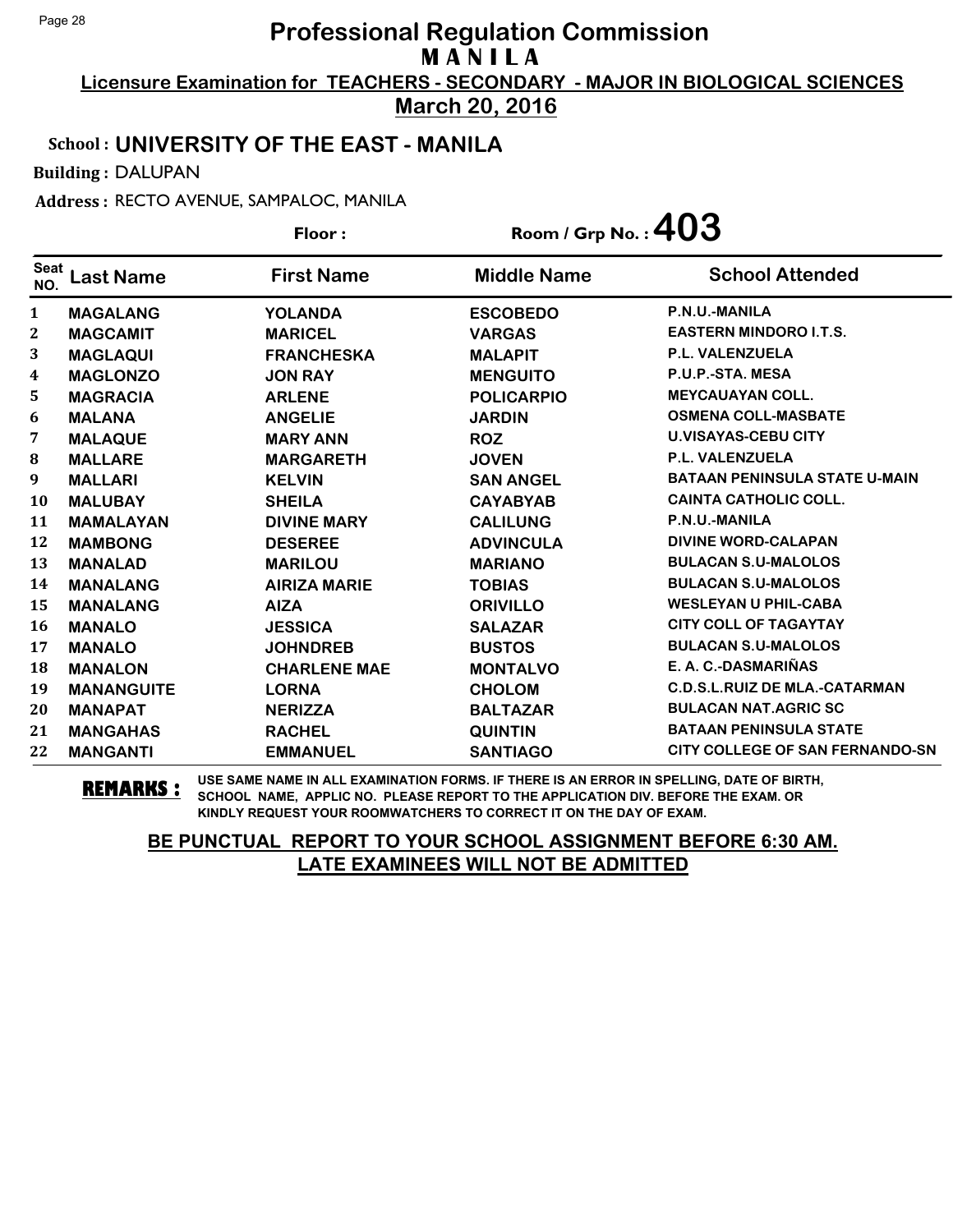**Licensure Examination for TEACHERS - SECONDARY - MAJOR IN BIOLOGICAL SCIENCES March 20, 2016**

#### School : **UNIVERSITY OF THE EAST - MANILA**

Building : DALUPAN

Address : RECTO AVENUE, SAMPALOC, MANILA

|                    |                  | Floor:                  | Room / Grp No.: $404$ |                                        |
|--------------------|------------------|-------------------------|-----------------------|----------------------------------------|
| <b>Seat</b><br>NO. | <b>Last Name</b> | <b>First Name</b>       | <b>Middle Name</b>    | <b>School Attended</b>                 |
| 1                  | <b>MANGINDRA</b> | <b>NORGUIANA</b>        | <b>ABEDIN</b>         | <b>PAMANTASAN NG MONTALBAN</b>         |
| $\mathbf{2}$       | <b>MANGINO</b>   | <b>FLORDELIZA</b>       | <b>LUSTRACION</b>     | <b>ST.FRANCIS OF ASSISI</b>            |
| 3                  | <b>MANIKAD</b>   | <b>KIMBERLY CYRILLE</b> | <b>AGARIN</b>         | OL OF FATIMA-VALENZUELA                |
| 4                  | <b>MANTES</b>    | <b>DIANNARAH</b>        | <b>ROMERO</b>         | MINSCAT-BONGABONG(for.BCF)             |
| 5                  | <b>MANUEL</b>    | <b>CARLOTA</b>          | <b>REYES</b>          | <b>BULACAN NAT.AGRIC SC</b>            |
| 6                  | <b>MANZANAS</b>  | <b>SARAH MAE</b>        | <b>LEQUIN</b>         | UNIVERSITY OF CALOOCAN CITY (for. CC   |
| 7                  | <b>MANZANO</b>   | <b>AMELIA</b>           | <b>BALASBAS</b>       | PAMANTASAN NG MONTALBAN                |
| 8                  | <b>MANZANO</b>   | <b>CRISMAY</b>          | <b>DECENA</b>         | <b>CAINTA CATHOLIC COLL.</b>           |
| 9                  | <b>MARANAN</b>   | <b>KAREN</b>            | <b>PAREDES</b>        | E. A. C.-DASMARIÑAS                    |
| 10                 | <b>MARAÑAN</b>   | <b>JULIMA</b>           | <b>CATOR</b>          | <b>ANGELICUM COLLEGE</b>               |
| 11                 | <b>MARCAIDA</b>  | <b>MHERNY</b>           | <b>DAYON</b>          | UNIVERSITY OF CALOOCAN CITY(for. CC    |
| 12                 | <b>MARCELO</b>   | <b>MARICEL</b>          | <b>CANLAS</b>         | <b>FEU-MANILA</b>                      |
| 13                 | <b>MARFIL</b>    | <b>ROSALINDA</b>        | <b>BOBIS</b>          | <b>CAVITE S.U.-CARMONA</b>             |
| 14                 | <b>MARIANO</b>   | <b>FRANKLIN</b>         | <b>MAGRO</b>          | <b>WESTERN COLL.-CAVITE</b>            |
| 15                 | <b>MARIANO</b>   | <b>JOSEPHINE</b>        | <b>MASANGKAY</b>      | <b>ST.ANTHONY-CALAPAN</b>              |
| 16                 | <b>MARIANO</b>   | <b>MERLYN</b>           | <b>MASANQUE</b>       | FERNANDEZ C.A.T.                       |
| 17                 | <b>MARIN</b>     | <b>LADY LOU</b>         | <b>SUNICO</b>         | <b>ROMBLON STATE UNIV.(FOR ROMBLON</b> |
| 18                 | <b>MARIÑAS</b>   | <b>JULIE</b>            | <b>SUÑIGA</b>         | N.E.U.S.T-GABALDON                     |
| 19                 | <b>MARIÑAS</b>   | <b>MAR JOENEL</b>       | <b>ESCUDERO</b>       | <b>P.L. MUNTINLUPA</b>                 |
| 20                 | <b>MARQUESES</b> | <b>MARIJELL</b>         | <b>PAGAR</b>          | <b>PAMANTASAN NG MONTALBAN</b>         |
| 21                 | <b>MARQUEZ</b>   | <b>ERICKSON</b>         | <b>ESGUERRA</b>       | DR.C.S. LANTING COLL.-Q.C.             |

**REMARKS :** USE SAME NAME IN ALL EXAMINATION FORMS. IF THERE IS AN ERROR IN SPELLING, DATE OF BIRTH, SCHOOL NAME, APPLIC NO. PLEASE REPORT TO THE APPLICATION DIV. BEFORE THE EXAM. OR KINDLY REQUEST YOUR ROOMWATCHERS TO CORRECT IT ON THE DAY OF EXAM.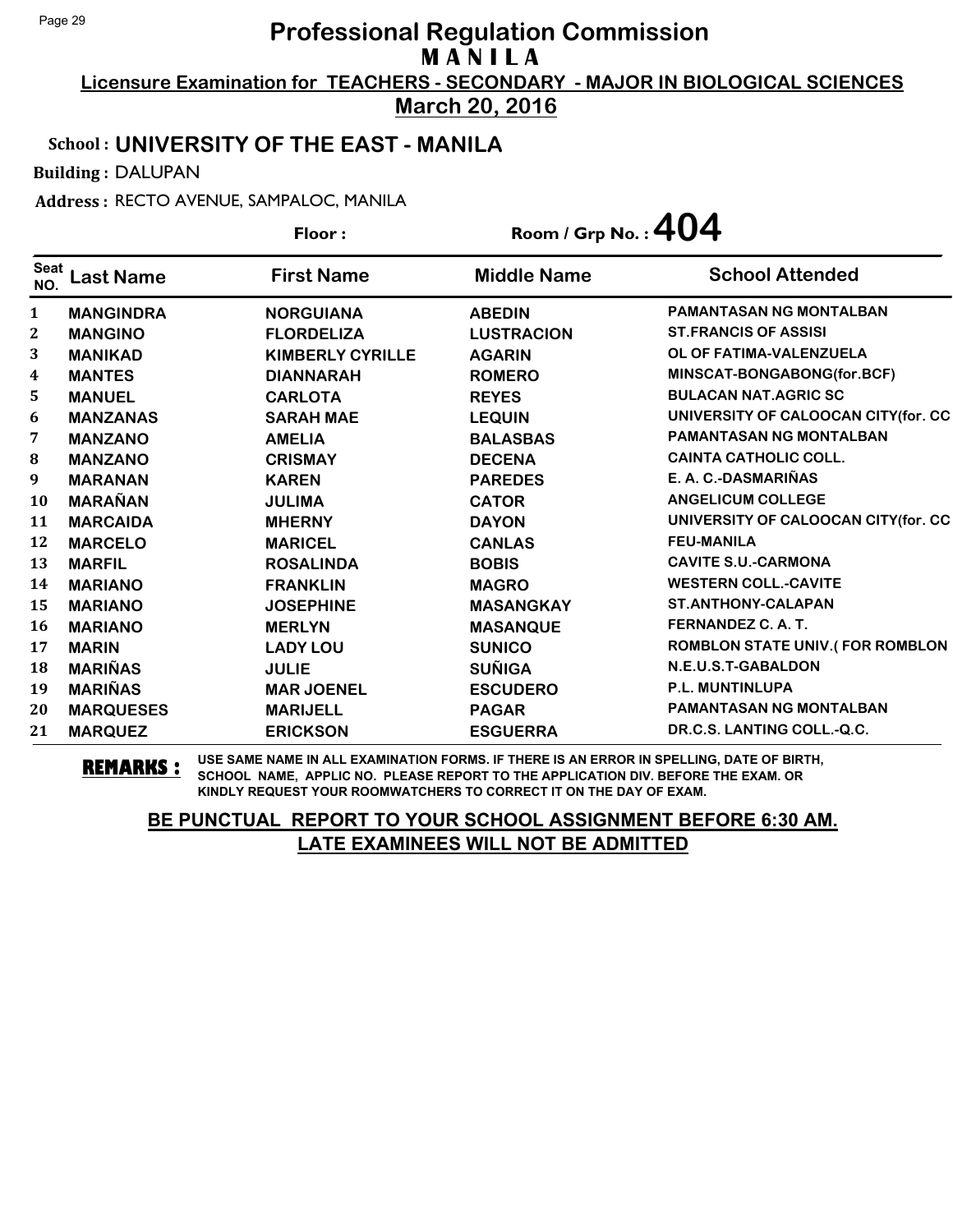**Licensure Examination for TEACHERS - SECONDARY - MAJOR IN BIOLOGICAL SCIENCES March 20, 2016**

School : **UNIVERSITY OF THE EAST - MANILA**

Building : DALUPAN

Address : RECTO AVENUE, SAMPALOC, MANILA

|                    |                   | Floor:                     | Room / Grp No.: $405$ |                                     |
|--------------------|-------------------|----------------------------|-----------------------|-------------------------------------|
| <b>Seat</b><br>NO. | <b>Last Name</b>  | <b>First Name</b>          | <b>Middle Name</b>    | <b>School Attended</b>              |
| $\mathbf{1}$       | <b>MARQUEZ</b>    | <b>NORMAN</b>              | <b>RUELO</b>          | <b>BATANGAS S.U.-BATANGAS CITY</b>  |
| $\mathbf{2}$       | <b>MARTIN</b>     | <b>JOAN</b>                | <b>AQUINO</b>         | OL OF FATIMA-VALENZUELA             |
| 3                  | <b>MARTINEZ</b>   | <b>GENESIS RAY</b>         | <b>TABADA</b>         | <b>LYCEUM P.U.-MANILA</b>           |
| $\boldsymbol{4}$   | <b>MARVILLA</b>   | <b>MARY BERTH</b>          | <b>CASTRO</b>         | UNIVERSITY OF CALOOCAN CITY(for. CC |
| 5                  | <b>MARZAN</b>     | <b>CHARLES HENRY</b>       | <b>FENOMENO</b>       | UNIVERSITY OF CALOOCAN CITY(for. CC |
| 6                  | <b>MARZO</b>      | <b>MECHILLE</b>            | <b>ALAPTO</b>         | P. C. U.-DASMARIÑAS                 |
| 7                  | <b>MASCULINO</b>  | <b>TZARY</b>               | <b>ROBLES</b>         | <b>U OF RIZAL SYS.-MORONG</b>       |
| 8                  | <b>MATEMATICO</b> | <b>RUBY</b>                | <b>MIXTO</b>          | <b>U OF RIZAL SYS.-MORONG</b>       |
| 9                  | <b>MATEO</b>      | <b>BENJAMIN JR</b>         | <b>RAMOS</b>          | N.VISCAYA S.U.-BAYOMBONG            |
| 10                 | <b>MATEO</b>      | <b>CECILIA</b>             | <b>DANDAN</b>         | C.L.S.U.                            |
| 11                 | <b>MATOCIÑOS</b>  | <b>MARY JEAN</b>           | <b>LOSEÑO</b>         | <b>DARAGA COMM. COLL.</b>           |
| 12                 | <b>MATUS</b>      | <b>JOHN PETER</b>          | <b>TOLENTINO</b>      | <b>P.L. VALENZUELA</b>              |
| 13                 | <b>MAYRINA</b>    | <b>JERAMY</b>              | <b>SIMBULAN</b>       | <b>HOLY CROSS-PAMPANGA</b>          |
| 14                 | <b>MEDRANO</b>    | <b>PAULA KRISTEL</b>       | <b>ROA</b>            | <b>ST.DOMINIC COLL OF ASIA</b>      |
| 15                 | <b>MEJIA</b>      | <b>EMMILLIE JOY</b>        | <b>BADILLA</b>        | OL OF PERP. SUCCOR COLL.            |
| <b>16</b>          | <b>MELAD</b>      | MA. FE                     | <b>CARPIO</b>         | <b>U DE MANILA (for.CCM)</b>        |
| 17                 | <b>MELENDEZ</b>   | <b>KAROL</b>               | <b>MANAHAN</b>        | <b>U OF RIZAL SYS.-RODRIGUEZ</b>    |
| 18                 | <b>MENDEZ</b>     | <b>MILDRED</b>             | <b>GREGORIO</b>       | C.E.U.-MALOLOS                      |
| 19                 | <b>MENDOZA</b>    | <b>JOLLY ANN</b>           | <b>MORCOSO</b>        | N. T. C.                            |
| 20                 | <b>MENDOZA</b>    | <b>MA. VICTORIA GRACIA</b> | <b>CLANOR</b>         | <b>BATANGAS S.U.-BATANGAS CITY</b>  |
| 21                 | <b>MENDOZA</b>    | <b>TAKIELA</b>             | <b>LIQUE</b>          | P.N.U.-MANILA                       |

**REMARKS :** USE SAME NAME IN ALL EXAMINATION FORMS. IF THERE IS AN ERROR IN SPELLING, DATE OF BIRTH, SCHOOL NAME, APPLIC NO. PLEASE REPORT TO THE APPLICATION DIV. BEFORE THE EXAM. OR KINDLY REQUEST YOUR ROOMWATCHERS TO CORRECT IT ON THE DAY OF EXAM.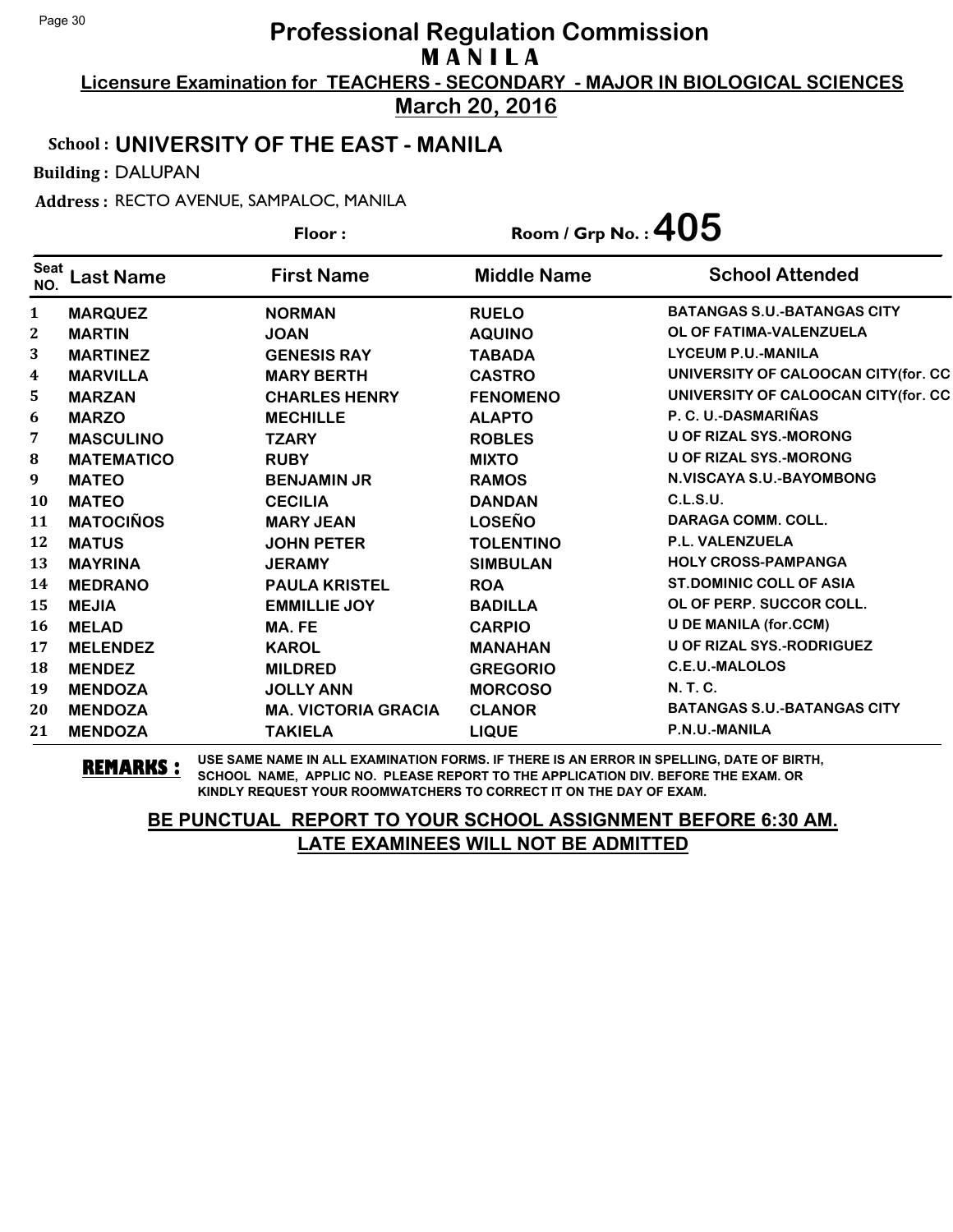**Licensure Examination for TEACHERS - SECONDARY - MAJOR IN BIOLOGICAL SCIENCES March 20, 2016**

#### School : **UNIVERSITY OF THE EAST - MANILA**

Building : DALUPAN

Address : RECTO AVENUE, SAMPALOC, MANILA

|                    |                 | Floor:                 | Room / Grp No.: $410$ |                                      |
|--------------------|-----------------|------------------------|-----------------------|--------------------------------------|
| <b>Seat</b><br>NO. | Last Name       | <b>First Name</b>      | <b>Middle Name</b>    | <b>School Attended</b>               |
| $\mathbf{1}$       | <b>MENES</b>    | <b>ANDY</b>            |                       | <b>ST.JOSEPH COLL.-OLONGAPO</b>      |
| $\boldsymbol{2}$   | <b>MERCADER</b> | <b>KATHLEEN CLAIRE</b> | <b>CANUBAS</b>        | <b>FEU-MANILA</b>                    |
| 3                  | <b>MERCADO</b>  | <b>ANNIE</b>           | <b>PINCALIN</b>       | <b>C.D.S.L.RUIZ DE MLA.-CATARMAN</b> |
| 4                  | <b>MERIDA</b>   | <b>REMELYN</b>         | <b>FALOGME</b>        | MINSCAT-BONGABONG(for.BCF)           |
| 5                  | <b>MIGUEL</b>   | <b>ALLAN</b>           | <b>CARIÑO</b>         | OL OF FATIMA-VALENZUELA              |
| 6                  | <b>MILLANES</b> | <b>ARIES</b>           | <b>NICOLAS</b>        | P.L. VALENZUELA                      |
| 7                  | <b>MINGUITO</b> | <b>REYNALIN</b>        | <b>REMOLLO</b>        | <b>NORZAGARAY COLL.</b>              |
| 8                  | <b>MIRALLES</b> | <b>ALETHEA MYCAH</b>   | <b>URSUA</b>          | D.L.S.U.-MANILA                      |
| 9                  | <b>MIRANDA</b>  | <b>GRACE</b>           | <b>TAN</b>            | <b>SO.EAST ASIAN COL.</b>            |
| 10                 | <b>MIRANDA</b>  | <b>VANESSA</b>         | <b>VILLANUEVA</b>     | <b>WESLEYAN COLL.-MANILA</b>         |
| 11                 | <b>MIRAS</b>    | <b>STEP KA MARIE</b>   | <b>LEABRES</b>        | ST.LOUIS ANNE COLL.OF SPL, INC       |
| 12                 | <b>MISAJON</b>  | <b>VERONICA MARIE</b>  | <b>FERNANDEZ</b>      | UNCIANO COLL., INC-ANTIPOLO          |
| 13                 | <b>MITRA</b>    | <b>JELLY ANN</b>       | <b>DIONISIO</b>       | <b>BULACAN NAT.AGRIC SC</b>          |
| 14                 | <b>MOISES</b>   | <b>FRANCIA</b>         | <b>ELPEDES</b>        | UNIV.OF ST.ANTHONY                   |
| 15                 | <b>MOJICA</b>   | <b>RINHEL</b>          | <b>BAWALAN</b>        | <b>CAVITE S.U.-INDANG</b>            |
| <b>16</b>          | <b>MOJICA</b>   | <b>ROAN JANE</b>       | <b>PLACIO</b>         | OL OF FATIMA-VALENZUELA              |
| 17                 | <b>MOJICA</b>   | <b>ROWENA</b>          | <b>ABANGAN</b>        | C.E.U.-MANILA                        |
| 18                 | <b>MOJICA</b>   | <b>SHIRLEY</b>         | <b>ENRIQUEZ</b>       | DE OCAMPO MEM. COL.                  |
| 19                 | <b>MOLATO</b>   | <b>MARGARITA</b>       | <b>GALULA</b>         | <b>ST.FRANCIS COLLEGE</b>            |
| 20                 | <b>MOLINA</b>   | <b>ABIGAIL</b>         | <b>GUSI</b>           | <b>NEW ERA UNIV.</b>                 |
| 21                 | <b>MONDIA</b>   | <b>RENELYN</b>         | <b>DIESTRO</b>        | W.V.S.U.-LA PAZ                      |

**REMARKS :** USE SAME NAME IN ALL EXAMINATION FORMS. IF THERE IS AN ERROR IN SPELLING, DATE OF BIRTH, SCHOOL NAME, APPLIC NO. PLEASE REPORT TO THE APPLICATION DIV. BEFORE THE EXAM. OR KINDLY REQUEST YOUR ROOMWATCHERS TO CORRECT IT ON THE DAY OF EXAM.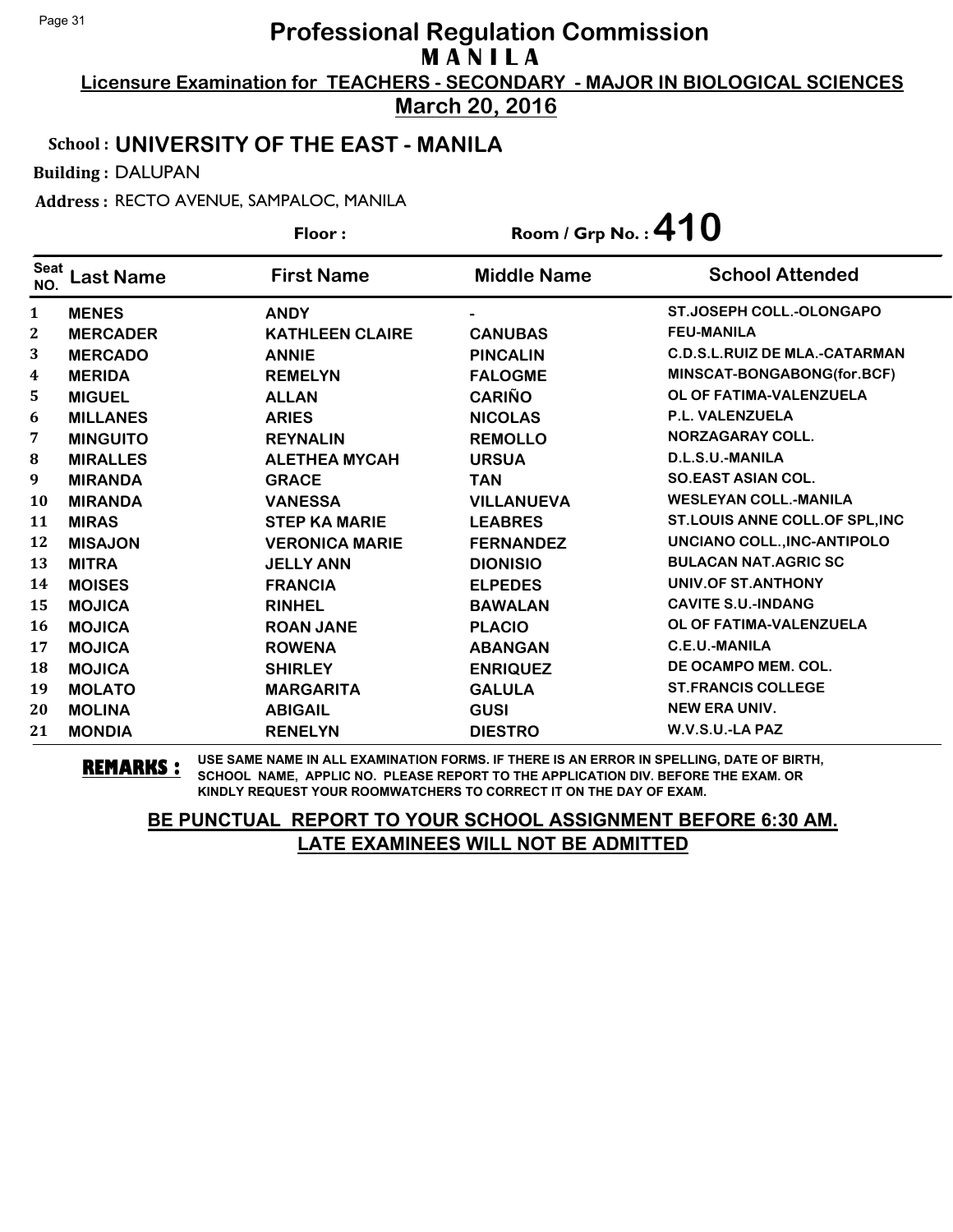**Licensure Examination for TEACHERS - SECONDARY - MAJOR IN BIOLOGICAL SCIENCES March 20, 2016**

#### School : **UNIVERSITY OF THE EAST - MANILA**

Building : DALUPAN

Address : RECTO AVENUE, SAMPALOC, MANILA

|                    |                       | Room / Grp No.: 411<br>Floor: |                    |                                         |
|--------------------|-----------------------|-------------------------------|--------------------|-----------------------------------------|
| <b>Seat</b><br>NO. | <b>Last Name</b>      | <b>First Name</b>             | <b>Middle Name</b> | <b>School Attended</b>                  |
| $\mathbf{1}$       | <b>MONTAÑEZ</b>       | <b>JOANA MARIE</b>            | <b>BRAVO</b>       | <b>CAINTA CATHOLIC COLL.</b>            |
| $\mathbf{2}$       | <b>MONTE DE RAMOS</b> | <b>CIRCEE</b>                 | <b>CALUNSAG</b>    | SILLIMAN UNIV.                          |
| 3                  | <b>MONTERO</b>        | <b>KALMIRA ATHENA</b>         | <b>LALIC</b>       | PHIL REHAB.INST.FDTN-QC                 |
| $\boldsymbol{4}$   | <b>MORALES</b>        | <b>JETHER</b>                 | <b>AMBOC</b>       | <b>WESTERN PHILS, U-PUERTO PRINCESA</b> |
| 5                  | <b>MORALES</b>        | <b>RACHEL</b>                 | <b>RODRIGUEZ</b>   | <b>BATAAN PENINSULA STATE</b>           |
| 6                  | <b>MORALES</b>        | <b>SARAH PAZ</b>              | <b>CARREON</b>     | <b>ROMBLON STATE UNIV.(FOR ROMBLON</b>  |
| 7                  | <b>MORALLOS</b>       | <b>SARAH</b>                  | <b>MANCERA</b>     | <b>BICOL UNIV.-TABACO</b>               |
| 8                  | <b>MORENTE</b>        | <b>MA. CARMELA</b>            | <b>MONTEALEGRE</b> | <b>EASTERN MINDORO I.T.S.</b>           |
| 9                  | <b>MORIN</b>          | <b>GRETCHEN</b>               | <b>MANUEL</b>      | <b>P.L. PASAY</b>                       |
| 10                 | <b>MOSQUEDA</b>       | <b>IMELDA</b>                 | <b>LUMBANG</b>     | OL OF FATIMA-VALENZUELA                 |
| 11                 | <b>MOTA</b>           | <b>JOHN WILSON</b>            | <b>SESGUNDO</b>    | <b>LYCEUM P.U.-MANILA</b>               |
| 12                 | <b>MOYO</b>           | <b>SALVE</b>                  | <b>DELA CRUZ</b>   | <b>P.L. VALENZUELA</b>                  |
| 13                 | <b>MULI</b>           | <b>RONNIE</b>                 | <b>PESTAÑO</b>     | UNIVERSITY OF CALOOCAN CITY(for. CC     |
| 14                 | <b>MUTIA</b>          | <b>MELORIE</b>                | <b>MUÑOZ</b>       | <b>ROMBLON STATE UNIV.-(FOR ROMBLON</b> |
| 15                 | <b>MUTUC</b>          | <b>LEE ANN ROSE</b>           | <b>MENESES</b>     | <b>LA CONSOLACION UNIVERSITY</b>        |
| 16                 | <b>MUÑOZ</b>          | <b>JUVAL</b>                  | <b>SARABIA</b>     | <b>BINALBAGAN CATH.COL.</b>             |
| 17                 | <b>NABOR</b>          | <b>SHIRLEY</b>                | <b>CABANOG</b>     | <b>OLIVAREZ COLLEGE</b>                 |
| 18                 | <b>NACIONAL</b>       | <b>SHERWIN</b>                | <b>TANGOG</b>      | <b>OL OF FATIMA-QC</b>                  |
| 19                 | <b>NAIG</b>           | <b>MARRY ANN</b>              | <b>AGUSTIN</b>     | <b>AKLAN S.U.-BANGA</b>                 |
| 20                 | <b>NARANJO</b>        | <b>LACHELLE JOY</b>           | <b>RODIL</b>       | <b>ST.PAUL COLL.-Q.C</b>                |
| 21                 | <b>NARBONITA</b>      | <b>NORMAN</b>                 | <b>SADIA</b>       | UNIVERSITY OF CALOOCAN CITY (for. CC    |

**REMARKS :** USE SAME NAME IN ALL EXAMINATION FORMS. IF THERE IS AN ERROR IN SPELLING, DATE OF BIRTH, SCHOOL NAME, APPLIC NO. PLEASE REPORT TO THE APPLICATION DIV. BEFORE THE EXAM. OR KINDLY REQUEST YOUR ROOMWATCHERS TO CORRECT IT ON THE DAY OF EXAM.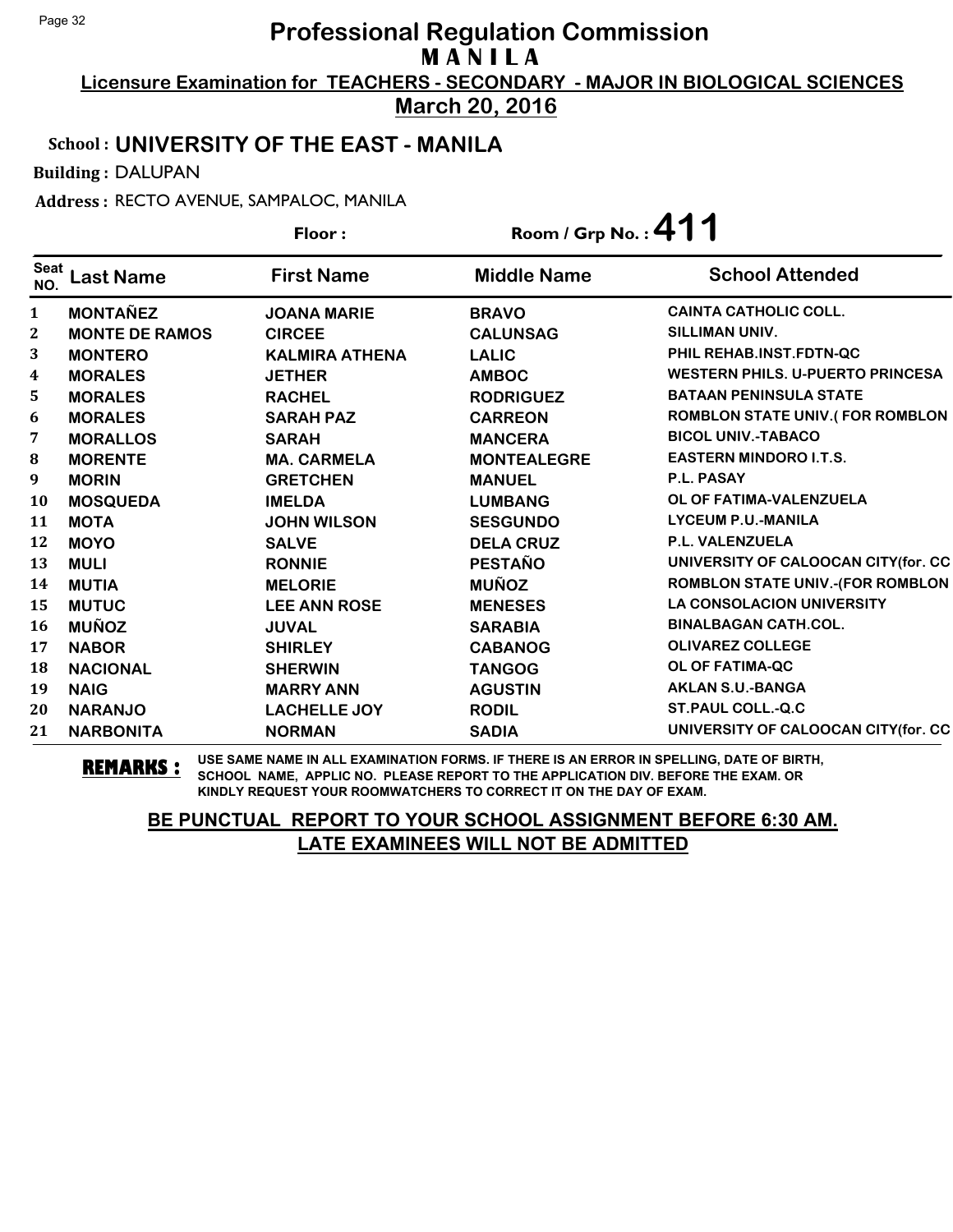**Licensure Examination for TEACHERS - SECONDARY - MAJOR IN BIOLOGICAL SCIENCES March 20, 2016**

#### School : **UNIVERSITY OF THE EAST - MANILA**

Building : DALUPAN

Address : RECTO AVENUE, SAMPALOC, MANILA

|                    |                   | Floor:              |                    | Room / Grp No. : $412$               |  |
|--------------------|-------------------|---------------------|--------------------|--------------------------------------|--|
| <b>Seat</b><br>NO. | <b>Last Name</b>  | <b>First Name</b>   | <b>Middle Name</b> | <b>School Attended</b>               |  |
| $\mathbf{1}$       | <b>NASOL</b>      | <b>HAZEL</b>        | <b>CARON</b>       | <b>BICOL COLLEGE</b>                 |  |
| $\boldsymbol{2}$   | <b>NATIVIDAD</b>  | <b>CLAUDINE</b>     | <b>ADORA</b>       | <b>U.E.P.-CATARMAN</b>               |  |
| 3                  | <b>NATIVIDAD</b>  | <b>DALLA</b>        | <b>RAMOS</b>       | <b>U OF RIZAL SYS.-MORONG</b>        |  |
| 4                  | <b>NAVARRETE</b>  | <b>ERWIN DWIGHT</b> | <b>SONGCAYA</b>    | <b>LAGUNA SPU-LOS BAÑOS</b>          |  |
| 5                  | <b>NAVARRO</b>    | <b>ERWIN</b>        | <b>MANUEL</b>      | <b>NORZAGARAY COLL.</b>              |  |
| 6                  | <b>NAVARRO</b>    | <b>GERALDINE</b>    | <b>YAP</b>         | <b>R.MAGSAYSAY T.U-CASTILLEJOS</b>   |  |
| 7                  | <b>NAVARRO</b>    | <b>MARJORIE</b>     | <b>BRISTOL</b>     | <b>U OF RIZAL SYS.-MORONG</b>        |  |
| ${\bf 8}$          | <b>NAVOR</b>      | <b>MARK JOSEPH</b>  | <b>RAMOS</b>       | <b>ARAULLO UNIV.-CABANATUAN CITY</b> |  |
| $\boldsymbol{9}$   | <b>NAÑOZ</b>      | <b>JOSE III</b>     | <b>ALMADO</b>      | <b>PAMANTASAN NG MONTALBAN</b>       |  |
| 10                 | <b>NEPOMUCENO</b> | <b>MARINES</b>      | <b>RIVERA</b>      | OL OF FATIMA-VALENZUELA              |  |
| 11                 | <b>NEPOMUCENO</b> | <b>MICHELLE</b>     | <b>MAWAK</b>       | P.N.U.-MANILA                        |  |
| 12                 | <b>NGU</b>        | <b>MARK ANGELO</b>  | <b>VILORIA</b>     | <b>U.P.-LOS BAÑOS</b>                |  |
| 13                 | <b>NICOLAS</b>    | <b>MAY ANN</b>      | <b>CANLAS</b>      | N.E.U.S.T-SAN ISIDRO                 |  |
| 14                 | <b>NICOLAS</b>    | <b>REGINA</b>       | <b>GERON</b>       | <b>CAGAYAN STATE</b>                 |  |
| 15                 | <b>NIDUA</b>      | <b>MADELAINE</b>    | <b>DANDAN</b>      | <b>P.L. MUNTINLUPA</b>               |  |
| 16                 | <b>NIEVA</b>      | <b>LENY</b>         | <b>GENOSA</b>      | <b>REGIS MARIE COLLEGE</b>           |  |
| 17                 | <b>NILLOSA</b>    | <b>JERLYN</b>       | <b>CRUDA</b>       | N.E.U.S.T-SAN ISIDRO                 |  |
| 18                 | <b>NONES</b>      | <b>MELODY</b>       | <b>ORETA</b>       | <b>ST.JOSEPH COLL.-CAVITE</b>        |  |
| 19                 | <b>NONSOL</b>     | <b>DANIEL</b>       | <b>BUELA</b>       | <b>PAMPANGA STATE AGRICULTURAL</b>   |  |
| 20                 | <b>NORMOR</b>     | <b>JOVERT</b>       | <b>MERONO</b>      | UNIVERSITY OF CALOOCAN CITY(for. CC  |  |
| 21                 | <b>NOROMBABA</b>  | <b>MARIA LYN</b>    | <b>MENGULLO</b>    | <b>U.E.P.-CATARMAN</b>               |  |

**REMARKS :** USE SAME NAME IN ALL EXAMINATION FORMS. IF THERE IS AN ERROR IN SPELLING, DATE OF BIRTH, SCHOOL NAME, APPLIC NO. PLEASE REPORT TO THE APPLICATION DIV. BEFORE THE EXAM. OR KINDLY REQUEST YOUR ROOMWATCHERS TO CORRECT IT ON THE DAY OF EXAM.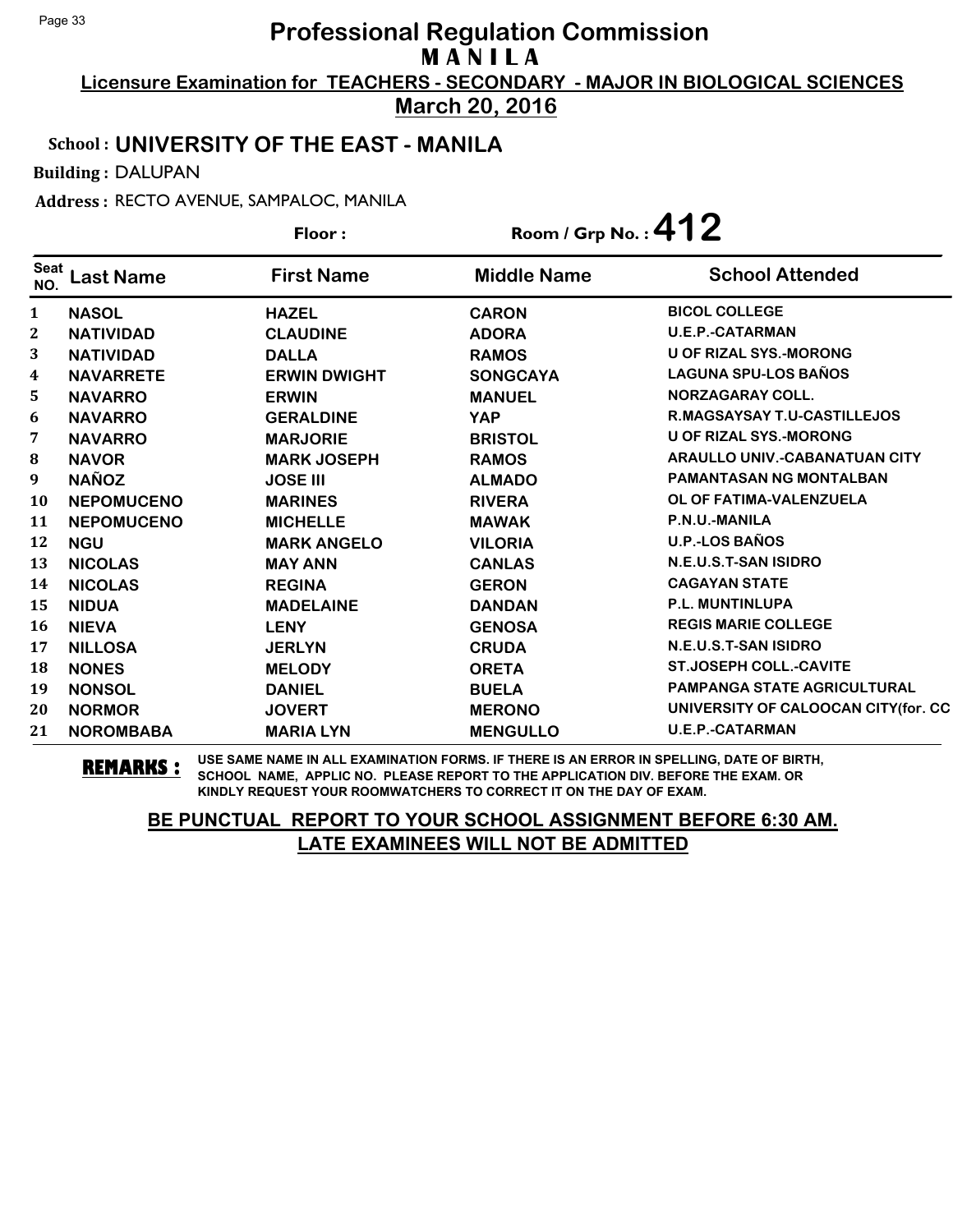**Licensure Examination for TEACHERS - SECONDARY - MAJOR IN BIOLOGICAL SCIENCES March 20, 2016**

# School : **UNIVERSITY OF THE EAST - MANILA**

Building : ENGINEERING

Address : RECTO AVENUE, SAMPALOC, MANILA

|                    |                  | Floor:                | Room / Grp No. : $300$ |                                         |
|--------------------|------------------|-----------------------|------------------------|-----------------------------------------|
| <b>Seat</b><br>NO. | <b>Last Name</b> | <b>First Name</b>     | <b>Middle Name</b>     | <b>School Attended</b>                  |
| $\mathbf{1}$       | <b>NOSERALE</b>  | <b>CELESTE</b>        | <b>NARIDA</b>          | <b>TAGUIG CITY UNIV</b>                 |
| $\mathbf{2}$       | <b>NOVENARIO</b> | <b>MA. CRISTINA</b>   | <b>NALLOS</b>          | DR.YANGA'S C.I.                         |
| 3                  | <b>NUCUP</b>     | <b>ALDOUS CHESTER</b> | <b>SANTOS</b>          | <b>HOLY ANGEL UNIV.</b>                 |
| 4                  | <b>NUÑEZ</b>     | DARLENE JOY           | <b>LEDESMA</b>         | <b>CAVITE S.U.-CARMONA</b>              |
| 5                  | <b>NUÑEZ</b>     | <b>KATHERINE</b>      | <b>INES</b>            | M.C.U.-CALOOCAN                         |
| 6                  | <b>OAO</b>       | <b>ANALYN</b>         | <b>MOLINA</b>          | <b>CAGAYAN STATE UNIV.-CARITAN</b>      |
| 7                  | <b>OBUÑGEN</b>   | <b>ANGELIQUE</b>      | <b>CAGUNGUN</b>        | UNIV.OF STO. TOMAS                      |
| 8                  | <b>OCAMPO</b>    | <b>AILEEN MAY</b>     | <b>ALCANTARA</b>       | <b>CAGAYAN STATE UNIV.-SANCHEZ MIRA</b> |
| 9                  | <b>OCAMPO</b>    | <b>BABY CARLA</b>     | <b>YCAY</b>            | U OF RIZAL SYS.-RODRIGUEZ               |
| 10                 | <b>OCAMPO</b>    | <b>DANCEL</b>         | <b>GERONIMO</b>        | <b>U OF RIZAL SYS.-MORONG</b>           |
| 11                 | <b>ODULIO</b>    | <b>APRIL</b>          | <b>AVIJERO</b>         | <b>NORTHEASTERN COLL.</b>               |
| 12                 | <b>OLEGARIO</b>  | <b>ARNOLD</b>         | <b>NORCIO</b>          | <b>U.E.P.-LAOANG</b>                    |
| 13                 | <b>OLI</b>       | <b>REY</b>            | <b>MADRUNIO</b>        | <b>TAGUIG CITY UNIV</b>                 |
| 14                 | <b>OLIGANGA</b>  | <b>BENNIVE</b>        | <b>MAGLAY</b>          | UNIVERSITY OF CALOOCAN CITY (for. CC    |
| 15                 | <b>OLINO</b>     | <b>LOLITA</b>         | <b>SANCHEZ</b>         | <b>COLEGIO DE SAN GABRIEL</b>           |
| 16                 | <b>OLIVAREZ</b>  | <b>MYLENE</b>         | <b>ABAN</b>            | DIVINE WORD-SAN JOSE                    |
| 17                 | <b>OLIVAS</b>    | <b>LIZA</b>           | <b>BETITA</b>          | <b>CAGAYAN STATE</b>                    |
| 18                 | <b>OLIVERIO</b>  | <b>ANNALIZA</b>       | <b>FLOR</b>            | <b>NORTHWEST SAMAR S.U.</b>             |
| 19                 | <b>OLIVEROS</b>  | <b>JANINE KAREN</b>   | <b>MACUHA</b>          | LIPA CITY PUBLIC COLL.                  |
| 20                 | <b>OMBID</b>     | <b>IVY</b>            | <b>ESTIALBO</b>        | <b>CAPIZ S.U. MAIN-ROXAS CITY</b>       |
| 21                 | <b>OMLANG</b>    | <b>MANILYN</b>        | <b>SABEJON</b>         | OL OF FATIMA-QC                         |

**REMARKS :** USE SAME NAME IN ALL EXAMINATION FORMS. IF THERE IS AN ERROR IN SPELLING, DATE OF BIRTH, SCHOOL NAME, APPLIC NO. PLEASE REPORT TO THE APPLICATION DIV. BEFORE THE EXAM. OR KINDLY REQUEST YOUR ROOMWATCHERS TO CORRECT IT ON THE DAY OF EXAM.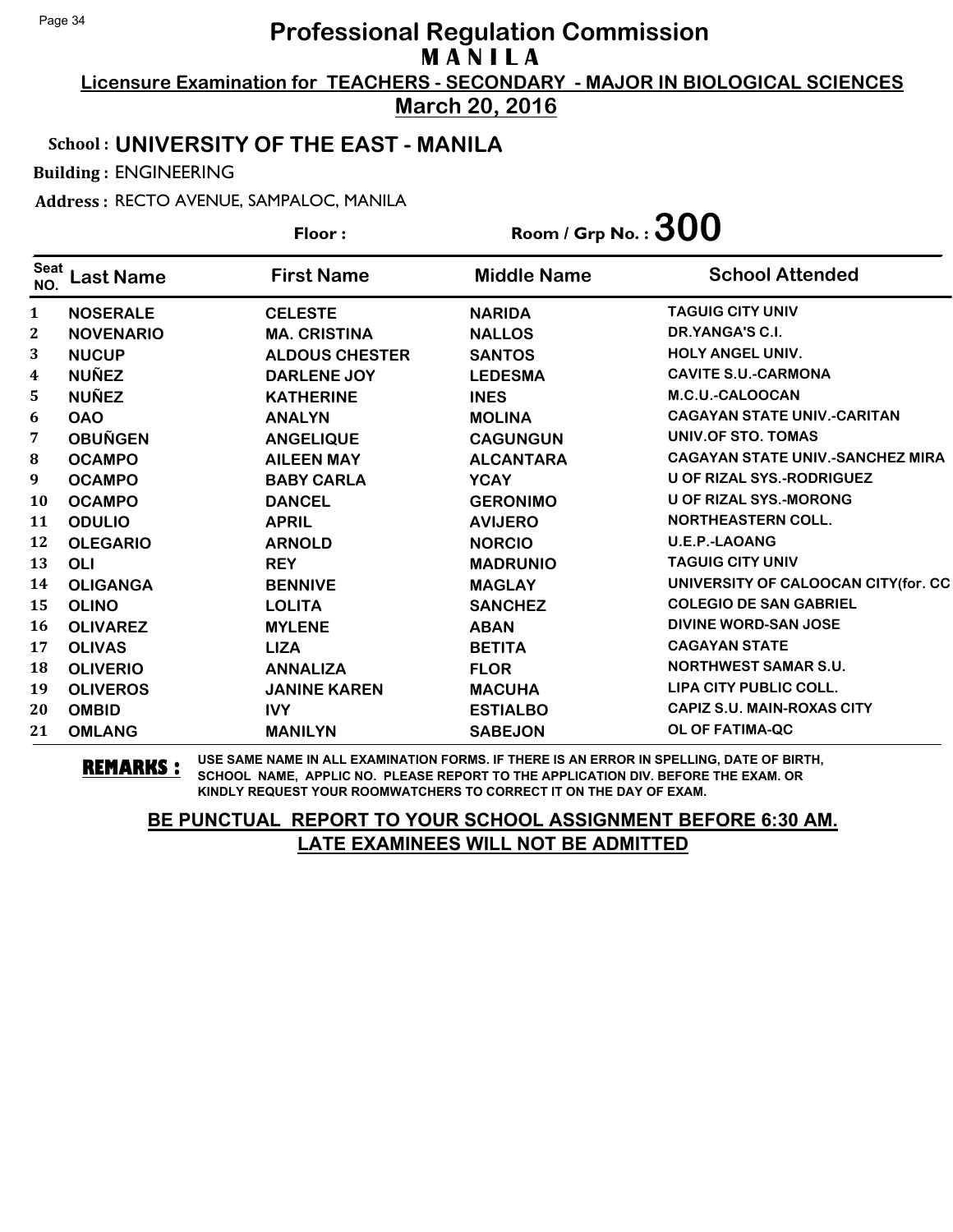**Licensure Examination for TEACHERS - SECONDARY - MAJOR IN BIOLOGICAL SCIENCES March 20, 2016**

School : **UNIVERSITY OF THE EAST - MANILA**

Building : ENGINEERING

Address : RECTO AVENUE, SAMPALOC, MANILA

**Last Name First Name Middle Name** Floor : Room / Grp No. :**301** Seat <sup>seat</sup> Last Name First Name Middle Name School Attended **OQUENDO ARLETTE DIANNE DIOCENA RIZAL TECH UNIV OQUINDO ELVIRA SANTIAGO PAMANTASAN NG MONTALBAN ORBISO LIEZEL CARCELLAR NORZAGARAY COLL. ORDILLO FROILAN ANDRIANO U DE MANILA (for.CCM) ORDIZ JIM BOY RAMIREZ UNIVERSITY OF CALOOCAN CITY(for. CC ORONAN JOCELYN YNION P.L. MUNTINLUPA ORTIZ MARK LAURENCE FABROS THE GOOD SAMARITAN OYARDO MAY ANN CALALANG P.L. MUNTINLUPA PABILLARE JENNIFER SILVA BULACAN S.U-MALOLOS PABLO ROSARIO PANGANIBAN ARELLANO UNIV-MANILA PACHECO MERIE JANE OABEL BULACAN S.U-MALOLOS PACIS JESSICA RUBIC CAGAYAN STATE UNIV.-SANCHEZ MIRA PADAMA JONATHAN JARED KRISTOFF LETANA ARELLANO UNIV-MANILA PADILLA GLENN ZALDUA COL STO NIÑO-CABUYAO PADILLA JOWEL CONCEPCION NUEVA ECIJA COLL. PADOLINA VANESSA BAL OL OF FATIMA-QC PAG-IWAYAN MARGIE SIALONGO UNIVERSITY OF CALOOCAN CITY(for. CC PAGAL ZITADEL VILLEGAS UNIVERSITY OF CALOOCAN CITY(for. CC PAGARAN MARILOU CAGAS TAGUIG CITY UNIV PAGBA ALVIN GERTOS P.L. VALENZUELA PAGCANLUNGAN JESSICA RADAZA NORZAGARAY COLL.**

**REMARKS :** USE SAME NAME IN ALL EXAMINATION FORMS. IF THERE IS AN ERROR IN SPELLING, DATE OF BIRTH, SCHOOL NAME, APPLIC NO. PLEASE REPORT TO THE APPLICATION DIV. BEFORE THE EXAM. OR KINDLY REQUEST YOUR ROOMWATCHERS TO CORRECT IT ON THE DAY OF EXAM.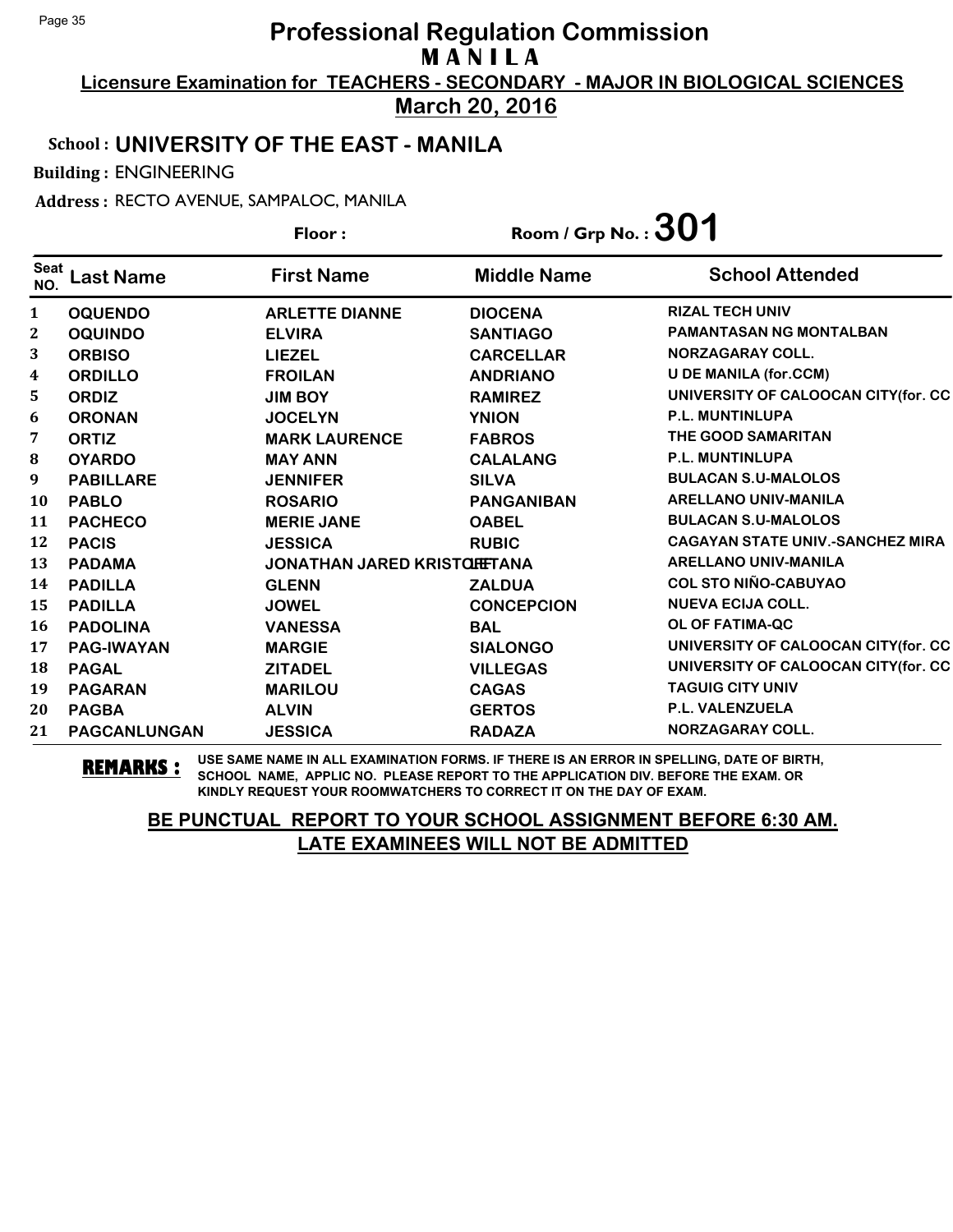**Licensure Examination for TEACHERS - SECONDARY - MAJOR IN BIOLOGICAL SCIENCES March 20, 2016**

#### School : **UNIVERSITY OF THE EAST - MANILA**

Building : ENGINEERING

Address : RECTO AVENUE, SAMPALOC, MANILA

|                    |                   | Floor:              | Room / Grp No.: $302$ |                                     |
|--------------------|-------------------|---------------------|-----------------------|-------------------------------------|
| <b>Seat</b><br>NO. | <b>Last Name</b>  | <b>First Name</b>   | <b>Middle Name</b>    | <b>School Attended</b>              |
| 1                  | <b>PAGLINAWAN</b> | <b>RUBANNE</b>      | <b>SANDIQUE</b>       | <b>ST.JUDE COLL.-MANILA</b>         |
| $\boldsymbol{2}$   | <b>PAGUIA</b>     | <b>ANGIELYN</b>     | <b>YARTE</b>          | <b>BULACAN NAT.AGRIC SC</b>         |
| 3                  | <b>PAJAC</b>      | <b>RHEA</b>         | <b>GUILLENO</b>       | <b>EASTERN VISAYAS C.C.</b>         |
| 4                  | <b>PALAY</b>      | <b>SHEILA MARIE</b> | <b>RODRIGUEZ</b>      | <b>N.T.C.</b>                       |
| 5                  | <b>PALCAT</b>     | <b>AIMEE</b>        | <b>PAGNAMITAN</b>     | <b>ARELLANO UNIV-MANILA</b>         |
| 6                  | <b>PALCONIT</b>   | <b>ERLEEN</b>       | <b>CERERA</b>         | <b>BILIRAN NAT. AGRI.CO</b>         |
| 7                  | <b>PALISOC</b>    | <b>DEXTER</b>       | <b>ASTRERO</b>        | <b>R.MAGSAYSAY T.U-IBA</b>          |
| 8                  | <b>PALUGOD</b>    | <b>JIZIEL</b>       | <b>AVELINO</b>        | <b>U OF RIZAL SYS.-RODRIGUEZ</b>    |
| 9                  | <b>PANALIGAN</b>  | <b>CATHERINE</b>    | <b>BINALLA</b>        | <b>PAMANTASAN NG MONTALBAN</b>      |
| <b>10</b>          | <b>PANANDIGAN</b> | <b>JHASLEA</b>      | <b>EMBA</b>           | <b>BULACAN S.U-MALOLOS</b>          |
| 11                 | <b>PANES</b>      | <b>ALVIN</b>        | <b>FABABIER</b>       | R.MAGSAYSAY T.U-SAN MARCELINO       |
| 12                 | <b>PANGAN</b>     | <b>WINSHERINA</b>   | <b>MARTIN</b>         | <b>HOLY CROSS-PAMPANGA</b>          |
| 13                 | <b>PANGANIBAN</b> | <b>ANNALIZA</b>     | <b>ANGELES</b>        | <b>BULACAN NAT.AGRIC SC</b>         |
| 14                 | <b>PANGANIBAN</b> | <b>JEDIDIAH</b>     | <b>SANTOS</b>         | P.U.P.-STA. MESA                    |
| 15                 | <b>PANGILINAN</b> | <b>JASMIN</b>       | <b>BITONGAN</b>       | UNIVERSITY OF CALOOCAN CITY(for. CC |
| 16                 | <b>PANGILINAN</b> | <b>ROSARIO</b>      | <b>ERACTA</b>         | <b>BULACAN NAT.AGRIC SC</b>         |
| 17                 | <b>PANILO</b>     | <b>MAY-ANN</b>      | <b>ANOVA</b>          | <b>BATAAN PENINSULA STATE</b>       |
| 18                 | <b>PANIS</b>      | <b>ELGEN</b>        | <b>ENTRADA</b>        | <b>ST.FRANCIS EDUC'L INST</b>       |
| 19                 | <b>PANONG</b>     | <b>CHRISTIAN</b>    | <b>RELORCASA</b>      | NORZAGARAY COLL.                    |
| 20                 | <b>PANTALEON</b>  | <b>RUSSEL</b>       | <b>ZABALA</b>         | <b>LYCEUM NORTHWESTERN</b>          |
| 21                 | <b>PANUYAS</b>    | <b>AILEEN</b>       | <b>VASQUEZ</b>        | OL OF FATIMA-QC                     |

**REMARKS :** USE SAME NAME IN ALL EXAMINATION FORMS. IF THERE IS AN ERROR IN SPELLING, DATE OF BIRTH, SCHOOL NAME, APPLIC NO. PLEASE REPORT TO THE APPLICATION DIV. BEFORE THE EXAM. OR KINDLY REQUEST YOUR ROOMWATCHERS TO CORRECT IT ON THE DAY OF EXAM.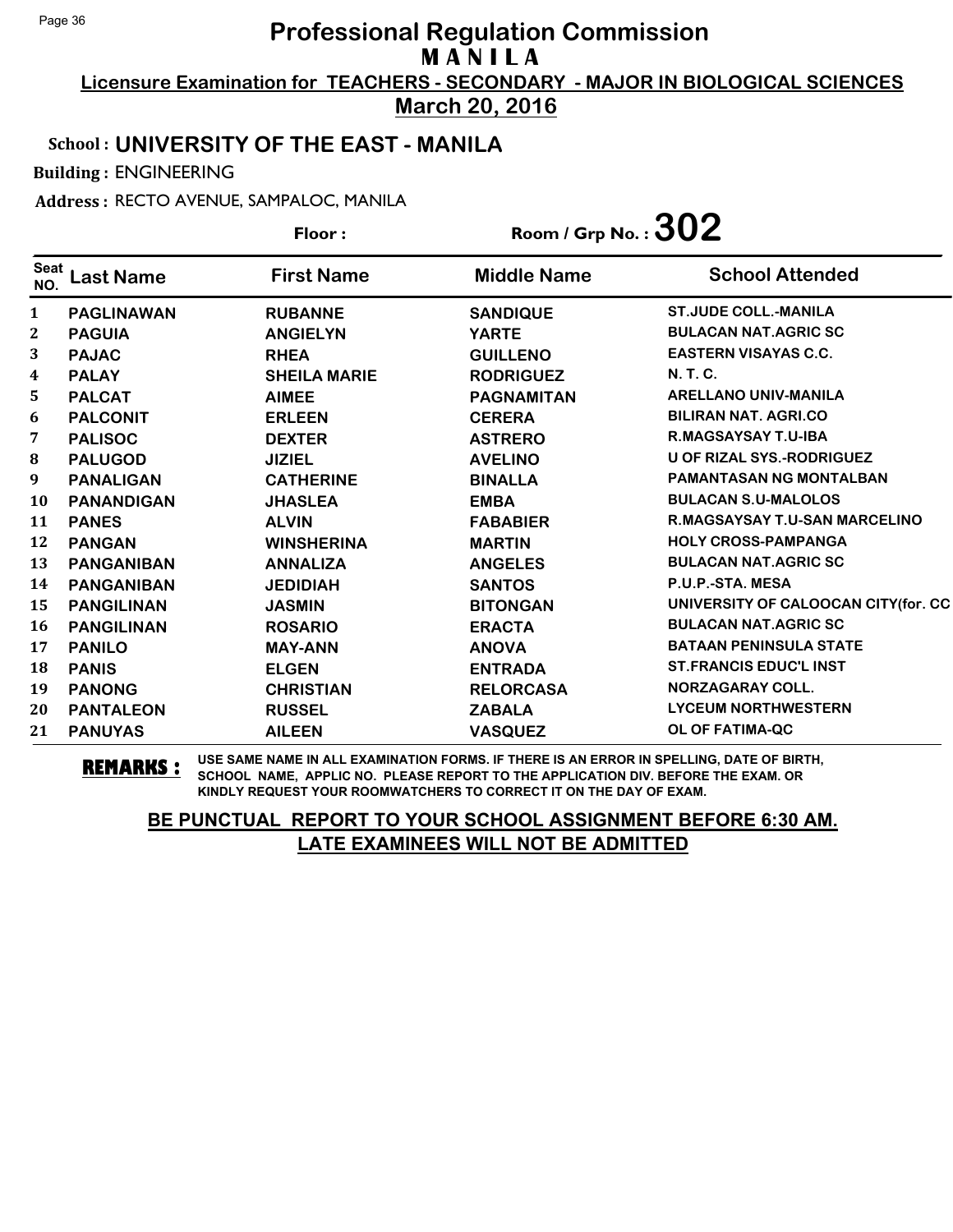**Licensure Examination for TEACHERS - SECONDARY - MAJOR IN BIOLOGICAL SCIENCES March 20, 2016**

# School : **UNIVERSITY OF THE EAST - MANILA**

Building : ENGINEERING

Address : RECTO AVENUE, SAMPALOC, MANILA

|                         |                   | Floor:               | Room / Grp No. : $400$ |                                     |
|-------------------------|-------------------|----------------------|------------------------|-------------------------------------|
| <b>Seat</b><br>NO.      | <b>Last Name</b>  | <b>First Name</b>    | <b>Middle Name</b>     | <b>School Attended</b>              |
| $\mathbf{1}$            | <b>PAPINA</b>     | <b>LARAH JANE</b>    | <b>COSME</b>           | <b>OL OF FATIMA-QC</b>              |
| $\mathbf{2}$            | <b>PARAGGUA</b>   | <b>ALVIN</b>         | <b>CALIGUIRAN</b>      | <b>CAGAYAN STATE</b>                |
| 3                       | <b>PARALEJAS</b>  | <b>MARC JOSEPH</b>   | <b>PENOLLIAR</b>       | <b>U OF RIZAL SYS.-MORONG</b>       |
| $\overline{\mathbf{4}}$ | <b>PARALEJAS</b>  | <b>RIZZA</b>         | <b>FULLANTES</b>       | <b>U OF RIZAL SYS.-MORONG</b>       |
| 5                       | <b>PARAS</b>      | <b>MARIA JONELLE</b> | <b>TOLENTINO</b>       | ANGELES UNIVERSITY FOUND.           |
| 6                       | <b>PASATIEMPO</b> | <b>JAPHETH</b>       | <b>SAAVEDRA</b>        | <b>GLOBAL CITY I.C.</b>             |
| 7                       | <b>PASCUA</b>     | <b>ANGEL ANN</b>     | <b>MANGAO</b>          | <b>PAMANTASAN NG MONTALBAN</b>      |
| 8                       | <b>PASCUAL</b>    | <b>HAYDEE</b>        | <b>LIWANAG</b>         | <b>HOLY ANGEL UNIV.</b>             |
| 9                       | <b>PASCUAL</b>    | <b>MARIA CARMINA</b> | <b>CALSADO</b>         | OL OF FATIMA-QC                     |
| <b>10</b>               | <b>PASCUAL</b>    | <b>MARICAR</b>       | <b>SABADO</b>          | UNIVERSITY OF CALOOCAN CITY(for. CC |
| 11                      | <b>PASCUAL</b>    | <b>MARY ROSE</b>     | <b>MALINAO</b>         | UNIVERSITY OF CALOOCAN CITY(for. CC |
| 12                      | <b>PASCUAL</b>    | <b>MELVIN</b>        | <b>REYES</b>           | <b>NORZAGARAY COLL.</b>             |
| 13                      | <b>PATAGNAN</b>   | <b>JESSA</b>         | <b>FERRERAS</b>        | <b>BULACAN S.U-MALOLOS</b>          |
| 14                      | <b>PATIGAYON</b>  | <b>MARITES</b>       | <b>DECARA</b>          | NO.NEGROS STATE C.S.T.              |
| 15                      | <b>PATOC</b>      | <b>GERALDYN</b>      | <b>PAULINO</b>         | <b>MMSU-BATAC</b>                   |
| <b>16</b>               | <b>PATRICIO</b>   | <b>JANICE</b>        | <b>SAN JUAN</b>        | W.V.S.U.-LA PAZ                     |
| 17                      | <b>PAZ</b>        | <b>THEODORE RICO</b> | <b>MAINIT</b>          | DR.C.S. LANTING COLL.-Q.C.          |
| 18                      | <b>PEERTAM</b>    | <b>NIKKA GAZETTE</b> | <b>MUNGCAL</b>         | <b>HOLY CROSS-PAMPANGA</b>          |
| 19                      | <b>PEGARRO</b>    | <b>IRENE</b>         | <b>DAGUI</b>           | D.L.S.U.-DASMARIÑAS                 |
| 20                      | <b>PEPE</b>       | <b>JOSE ELBIEN</b>   | <b>ARCENAL</b>         | <b>PALOMPON I.T.-TABANGO</b>        |
| 21                      | <b>PEREZ</b>      | <b>AIDALORE</b>      | <b>DEREGLA</b>         | P.W.U.-MANILA                       |

**REMARKS :** USE SAME NAME IN ALL EXAMINATION FORMS. IF THERE IS AN ERROR IN SPELLING, DATE OF BIRTH, SCHOOL NAME, APPLIC NO. PLEASE REPORT TO THE APPLICATION DIV. BEFORE THE EXAM. OR KINDLY REQUEST YOUR ROOMWATCHERS TO CORRECT IT ON THE DAY OF EXAM.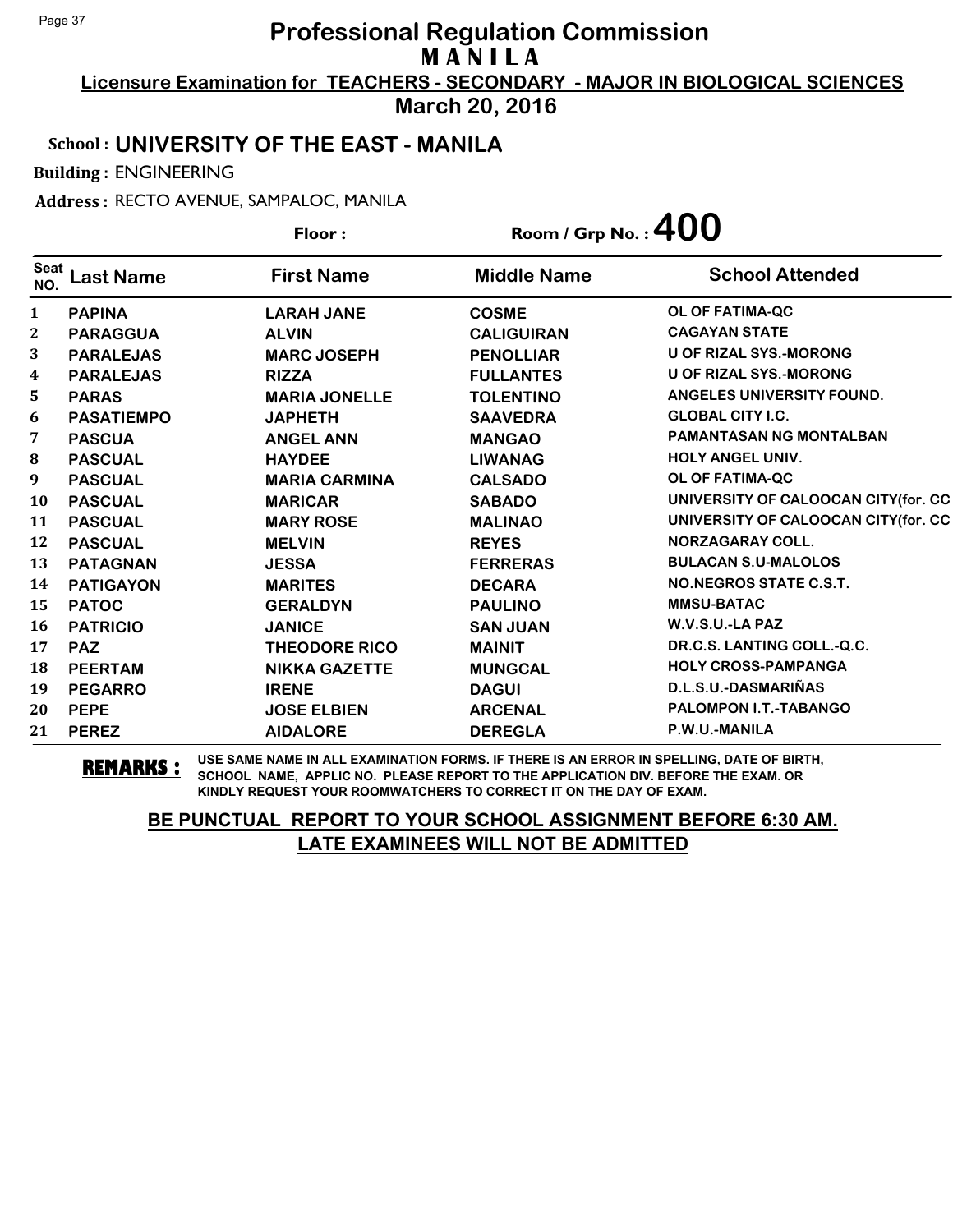**Licensure Examination for TEACHERS - SECONDARY - MAJOR IN BIOLOGICAL SCIENCES March 20, 2016**

# School : **UNIVERSITY OF THE EAST - MANILA**

Building : ENGINEERING

Address : RECTO AVENUE, SAMPALOC, MANILA

|                    |                  | Floor:                  | Room / Grp No. : $401$ |                                     |
|--------------------|------------------|-------------------------|------------------------|-------------------------------------|
| <b>Seat</b><br>NO. | <b>Last Name</b> | <b>First Name</b>       | <b>Middle Name</b>     | <b>School Attended</b>              |
| $\mathbf{1}$       | <b>PEREZ</b>     | <b>ALBERT</b>           | <b>CATINDIG</b>        | <b>U PERP HELP-LAGUNA</b>           |
| $\boldsymbol{2}$   | <b>PEREZ</b>     | <b>IRISH</b>            | <b>JIMENEZ</b>         | <b>PAMANTASAN NG MONTALBAN</b>      |
| 3                  | <b>PEREZ</b>     | <b>JOANNA</b>           | <b>PEREZ</b>           | <b>BATANGAS S.U.-BATANGAS CITY</b>  |
| 4                  | <b>PEREZ</b>     | <b>MARIA ANIMA</b>      | <b>SANCHEZ</b>         | <b>ILOILO DOCTOR'S COLL.</b>        |
| 5                  | <b>PEREZ</b>     | <b>RAYMOND</b>          | <b>ESPIRITU</b>        | NORZAGARAY COLL.                    |
| 6                  | <b>PERIA</b>     | <b>AVE JENNILYN</b>     | <b>NIETO</b>           | DR.C.S. LANTING COLL.-Q.C.          |
| 7                  | <b>PERIDO</b>    | <b>AGATHA</b>           | <b>NAQUERA</b>         | UNIVERSAL COLL. OF PARAÑAQUE        |
| ${\bf 8}$          | <b>PEÑALOSA</b>  | <b>MARY ANN</b>         | <b>HUEVOS</b>          | <b>SORSOGON SC-MAGALLANES</b>       |
| 9                  | <b>PIDOT</b>     | <b>JUNELYN</b>          | <b>TORREGROSA</b>      | OL OF FATIMA-QC                     |
| 10                 | <b>PIELAGO</b>   | <b>URBEL</b>            | <b>SOQUE</b>           | PARTIDO S.U.-GOA                    |
| 11                 | <b>PIMENTEL</b>  | <b>MARY GINA</b>        | <b>DECENA</b>          | <b>COLL. OF MARY IMM.</b>           |
| 12                 | <b>PINEDA</b>    | <b>CHRISSHALYN</b>      | SY                     | UNIVERSITY OF CALOOCAN CITY(for. CC |
| 13                 | <b>PINEDA</b>    | <b>LILIAN GRACE</b>     | <b>GUINTO</b>          | <b>COLL. IMMA CONCEP-CABANATUAN</b> |
| 14                 | <b>PINUELA</b>   | <b>PRESCY ROSE</b>      | <b>BANAS</b>           | <b>RIZAL TECH UNIV</b>              |
| 15                 | <b>PIÑOL</b>     | <b>ADELE ANN</b>        | <b>CAMILOTE</b>        | <b>SAN PEDRO COLL. OF BUS. ADM.</b> |
| 16                 | <b>PLASTIDIO</b> | <b>TIOBASCO</b>         | <b>RABANZO</b>         | <b>BILIRAN NAT. AGRI.CO</b>         |
| 17                 | <b>PLATON</b>    | <b>CHARMIELEINE MAE</b> | <b>LIGUID</b>          | <b>SOUTHERN LEYTE STATE</b>         |
| 18                 | <b>POJAS</b>     | <b>GEROME</b>           | <b>BALUTAN</b>         | N.E.U.S.T-SAN ISIDRO                |
| 19                 | <b>POLDO</b>     | <b>MONALIZA</b>         | <b>PONCE</b>           | <b>U.E.P.-CATARMAN</b>              |
| 20                 | <b>POMAREJOS</b> | <b>SANTA LITA</b>       | <b>TEGERERO</b>        | UNIVERSITY OF CALOOCAN CITY(for. CC |
| 21                 | <b>PONCE</b>     | <b>MA. FLOR</b>         | <b>VICTORIA</b>        | <b>U.P.-DILIMAN</b>                 |

**REMARKS :** USE SAME NAME IN ALL EXAMINATION FORMS. IF THERE IS AN ERROR IN SPELLING, DATE OF BIRTH, SCHOOL NAME, APPLIC NO. PLEASE REPORT TO THE APPLICATION DIV. BEFORE THE EXAM. OR KINDLY REQUEST YOUR ROOMWATCHERS TO CORRECT IT ON THE DAY OF EXAM.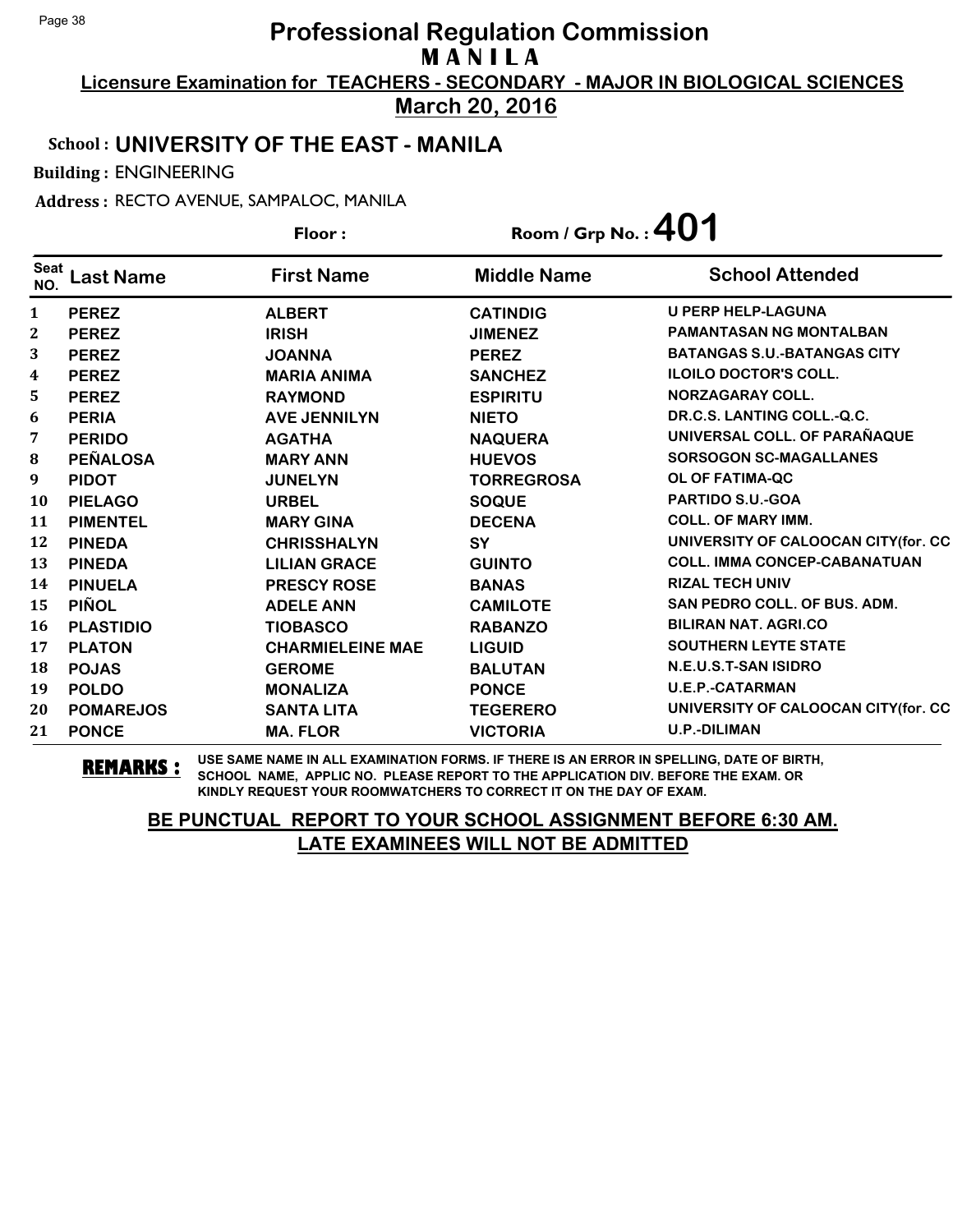**Licensure Examination for TEACHERS - SECONDARY - MAJOR IN BIOLOGICAL SCIENCES March 20, 2016**

# School : **UNIVERSITY OF THE EAST - MANILA**

Building : ENGINEERING

Address : RECTO AVENUE, SAMPALOC, MANILA Floor : Room / Grp No. :**402**

|                    |                  | Floor :                | $\mathsf{Room}$ / Grp No. : $\mathbf{TV}$ $\mathsf{L}$ |                                       |  |
|--------------------|------------------|------------------------|--------------------------------------------------------|---------------------------------------|--|
| <b>Seat</b><br>NO. | <b>Last Name</b> | <b>First Name</b>      | <b>Middle Name</b>                                     | <b>School Attended</b>                |  |
| $\mathbf{1}$       | <b>PONGAN</b>    | <b>ANALIZA</b>         | <b>CANTILLO</b>                                        | <b>AMANDO COPE COLL.</b>              |  |
| $\mathbf{2}$       | <b>POPA</b>      | <b>ELAINE</b>          | <b>SANDAGON</b>                                        | <b>CATANDUANES STATE UNIVERSITY -</b> |  |
| 3                  | <b>PORLAGE</b>   | <b>CAROLA VIANETTE</b> | <b>DE LOS SANTOS</b>                                   | <b>NO.SAMAR ACA.</b>                  |  |
| $\boldsymbol{4}$   | <b>PORLAGE</b>   | <b>ROBERTO JR</b>      | <b>MARTIRES</b>                                        | <b>NO.SAMAR ACA.</b>                  |  |
| 5                  | <b>PORRAS</b>    | <b>IRENE JOY</b>       | <b>OMOLON</b>                                          | FERNANDEZ C. A. T.                    |  |
| 6                  | <b>POSADAS</b>   | <b>OLIVE</b>           | <b>DELA CRUZ</b>                                       | <b>LYCEUM NORTHWESTERN</b>            |  |
| 7                  | <b>PRADO</b>     | <b>MAGNOLIA</b>        | <b>JOSE</b>                                            | <b>ST.LOUIS UNIV.</b>                 |  |
| 8                  | <b>PREGUNTA</b>  | <b>AILEEN</b>          | <b>GAGARINO</b>                                        | <b>CAVITE S.U.-INDANG</b>             |  |
| 9                  | <b>PRUNA</b>     | <b>MARIE GRACE</b>     | <b>JIMENEZ</b>                                         | TOMAS CLAUDIO MEM.                    |  |
| <b>10</b>          | <b>PUBLICO</b>   | <b>CHERNOBYL</b>       | <b>BARGAMENTO</b>                                      | <b>N. T. C.</b>                       |  |
| 11                 | <b>PUDOT</b>     | <b>IRINE</b>           | <b>CATALLO</b>                                         | <b>P.L. PASAY</b>                     |  |
| 12                 | <b>PUNO</b>      | <b>KIMBERLY ROSE</b>   | <b>MAGLALANG</b>                                       | <b>BULACAN S.U-MALOLOS</b>            |  |
| 13                 | <b>PUNO</b>      | <b>WILLAINE</b>        | <b>CUNANAN</b>                                         | P.N.U.-MANILA                         |  |
| 14                 | <b>PUNZALAN</b>  | <b>CHRISTOPER</b>      | <b>ALMODOVAR</b>                                       | <b>P.L. MUNTINLUPA</b>                |  |
| 15                 | <b>PUNZALAN</b>  | <b>GERALDINE</b>       | <b>DAVID</b>                                           | <b>DON HONORIO VENTURA TECH. S.U</b>  |  |
| 16                 | <b>PUZON</b>     | <b>ANGELINE</b>        | <b>REGINIO</b>                                         | <b>BATAAN PENINSULA STATE</b>         |  |
| 17                 | <b>QUIAMBAO</b>  | <b>J-ANN</b>           | <b>PINEDA</b>                                          | <b>PAMPANGA STATE AGRICULTURAL</b>    |  |
| 18                 | <b>QUITALIG</b>  | <b>PAOLA LOUISE</b>    | <b>BANGALAN</b>                                        | M.C.U.-CALOOCAN                       |  |
| 19                 | <b>QUIZON</b>    | <b>SHERWIN</b>         | <b>MORALES</b>                                         | <b>DON HONORIO VENTURA TECH. S.U</b>  |  |
| 20                 | <b>RACELIS</b>   | <b>RITA</b>            | <b>OLLORSA</b>                                         | <b>U OF RIZAL SYS.-MORONG</b>         |  |
| 21                 | <b>RAMIREZ</b>   | <b>FRANZ JUSTINE</b>   | <b>MANUEL</b>                                          | <b>BATAAN PENINSULA STATE U-MAIN</b>  |  |

**REMARKS :** USE SAME NAME IN ALL EXAMINATION FORMS. IF THERE IS AN ERROR IN SPELLING, DATE OF BIRTH, SCHOOL NAME, APPLIC NO. PLEASE REPORT TO THE APPLICATION DIV. BEFORE THE EXAM. OR KINDLY REQUEST YOUR ROOMWATCHERS TO CORRECT IT ON THE DAY OF EXAM.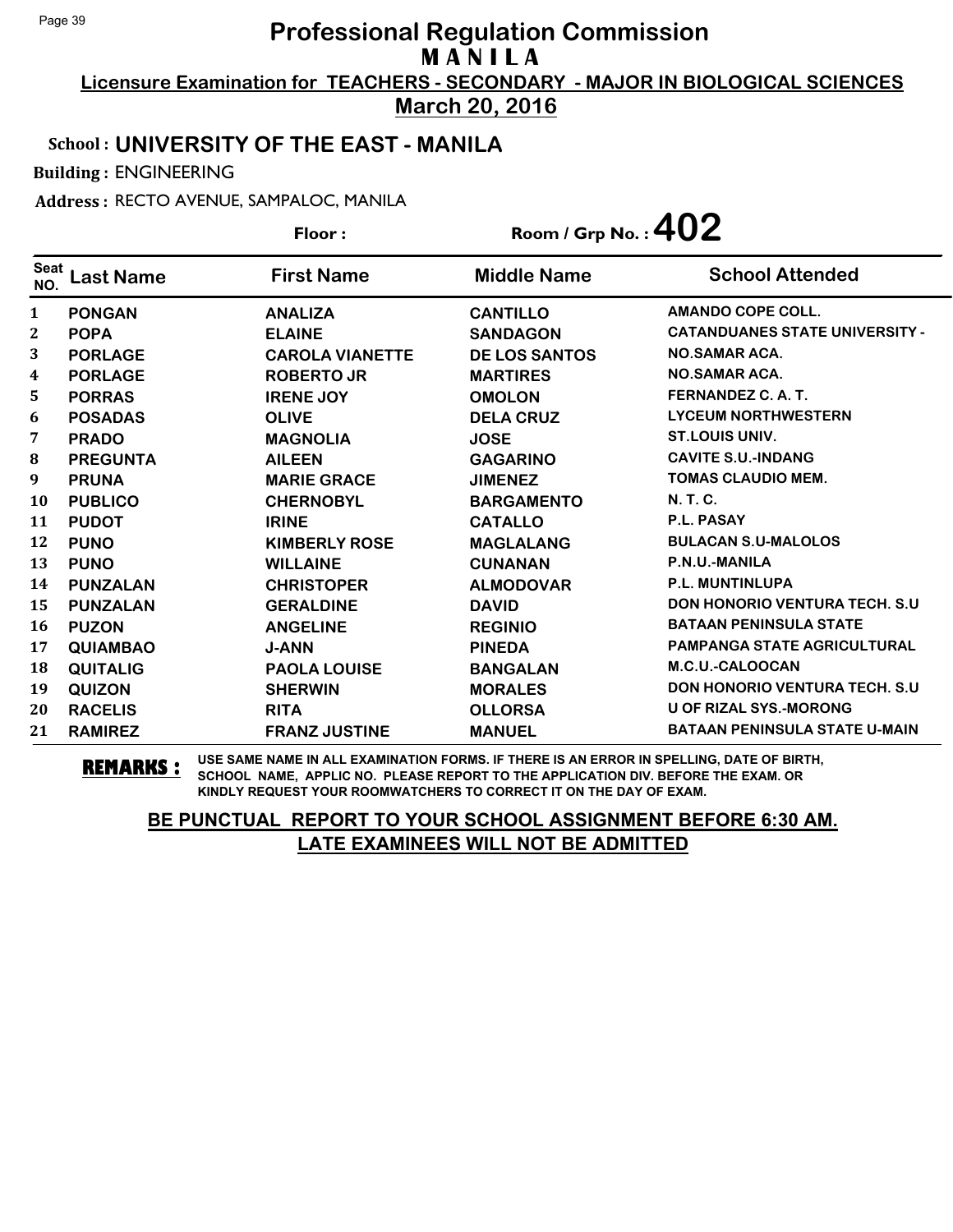**Licensure Examination for TEACHERS - SECONDARY - MAJOR IN BIOLOGICAL SCIENCES March 20, 2016**

School : **UNIVERSITY OF THE EAST - MANILA**

Building : ENGINEERING

Address : RECTO AVENUE, SAMPALOC, MANILA

**Last Name First Name Middle Name** Floor : Room / Grp No. :**403** Seat <sup>seat</sup> Last Name First Name Middle Name School Attended **RAMIREZ SHARMAINE BONGGAO P.L. VALENZUELA RAMOS BRANDON YAMBOT UNIVERSITY OF CALOOCAN CITY(for. CC RAMOS CATHERINE MIPA R.MAGSAYSAY T.U-CASTILLEJOS RAMOS JENNELYN DELA CRUZ DR.YANGA'S C.I. RAMOS JENNIFER APOSTOL CAGAYAN STATE UNIV.-CARITAN RAMOS JOAN SALADORES ARAULLO UNIV.-CABANATUAN CITY RAMOS KIER OCAMPO N.C.B.A.-FAIRVIEW, QC RAMOS MA.CHRISTINA ALAGOS WEST NEGROS COLL. RAMOS MARK JAYSON GALLEGO U PERPETUAL HELP-CAUAYAN CITY RAMOS ROSE ANN MARIE MARIAZETA IMMA.CONCEP.COLL.-BATANGAS RAMOS SHEENA MAE PILE BULACAN NAT.AGRIC SC RAMOS THELMA RESURRECCION D.L.S.U.-GAUF-MALABON RAPANOT JHONE DENNILLE AMACIO N. T. C. RATERTA KAREN ALINA BATAAN PENINSULA STATE REBELALA RONELYN GUMAPAC AKLAN S.U.-BANGA REBOLLEDO IAN FREDERICK CASIDSID P.COL. HEALTH & SCI. REBULTAN CRISPIN DELA PEÑA N.E.U.S.T-SAN ISIDRO RECILLO ANN CATHERINE REALON U PERP HELP-LAGUNA RECUERDO KARREN MARIE SANTILLANA T.U.P.-MANILA RED GENERLYN FALCULAN OL OF FATIMA-QC REG DONA JANE OCAMPO R.MAGSAYSAY T.U-SAN MARCELINO**

**REMARKS :** USE SAME NAME IN ALL EXAMINATION FORMS. IF THERE IS AN ERROR IN SPELLING, DATE OF BIRTH, SCHOOL NAME, APPLIC NO. PLEASE REPORT TO THE APPLICATION DIV. BEFORE THE EXAM. OR KINDLY REQUEST YOUR ROOMWATCHERS TO CORRECT IT ON THE DAY OF EXAM.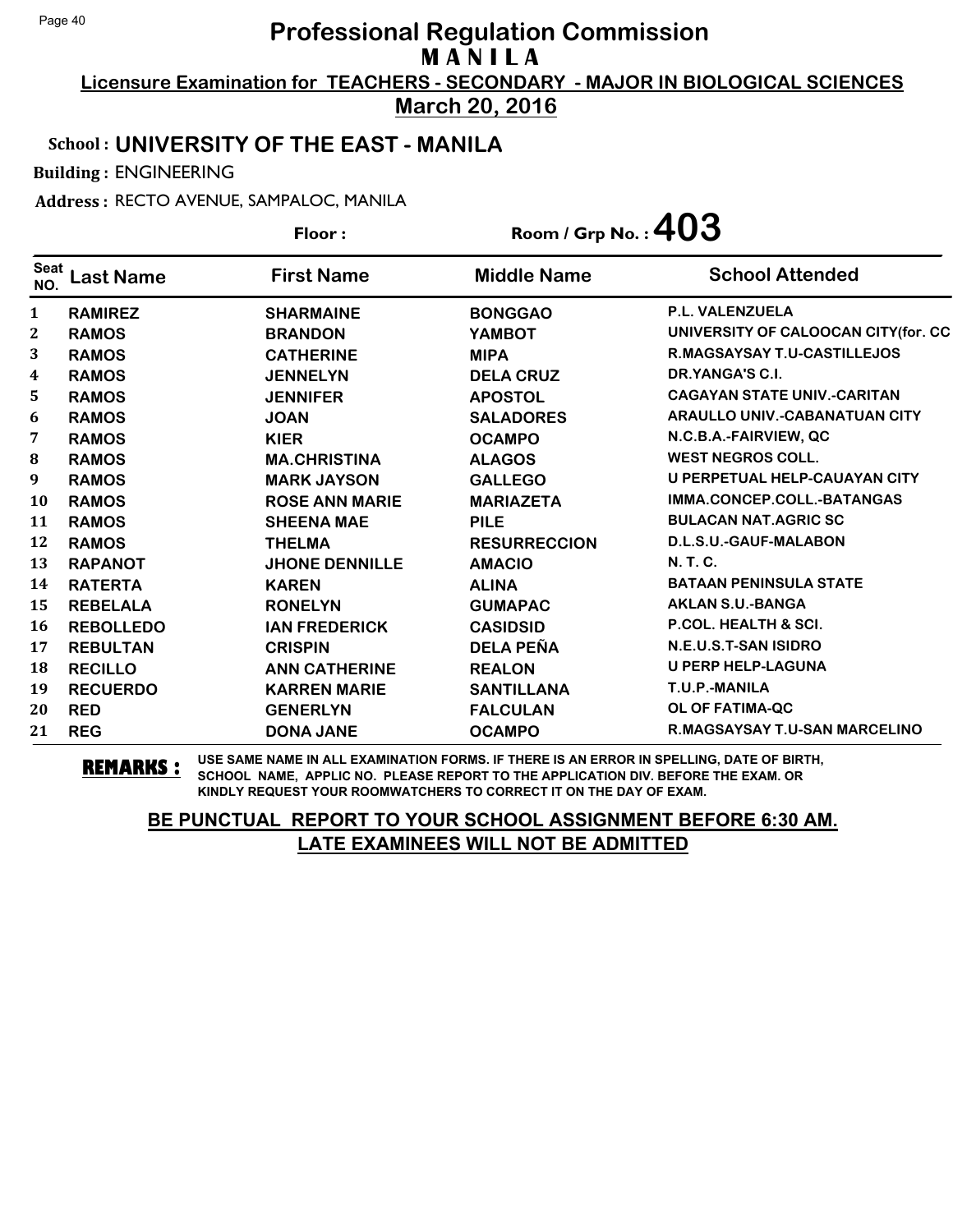**Licensure Examination for TEACHERS - SECONDARY - MAJOR IN BIOLOGICAL SCIENCES March 20, 2016**

#### School : **UNIVERSITY OF THE EAST - MANILA**

Building : ENGINEERING

Address : RECTO AVENUE, SAMPALOC, MANILA

**Last Name First Name Middle Name** Floor : Room / Grp No. :  $404$ Seat <sup>seat</sup> Last Name First Name Middle Name School Attended **REGENCIA RIZA ZAMORA EASTERN MINDORO I.T.S. RELLORES MARK ANTHONY MAILEG CITY COLL OF TAGAYTAY RELOX CATHLEEN CAAGOY FEU-MANILA REMO RHONA VI CATRIS MARIE-BERNARDE RENTUZA ARRIEUNICE MAE BABILA PAMANTASAN NG MONTALBAN REQUILLAS ROXANNE BAS BATAAN PENINSULA STATE REVILLA ANGELA CAMILLE RAMIRO SO.EAST ASIAN COL. REYDANAS EARL ALLEN SADANG SO.EAST ASIAN COL. REYEG MARIA DELAILAH ORO AGO MED.EDU.CTR-BCCM REYES ANN-JANETTE PEÑA ICCT CFI REYES CAROL LYNN ERIDAO CAVITE S.U.-NAIC REYES DENNIS REMODARO CAVITE S.U.-INDANG REYES JESSICA CORNELLIO NORZAGARAY COLL. REYES LYRA RUTH CARRIDO PASIG CATHOLIC COLL. REYES MARIA CELESTE REYES U OF RIZAL SYS.-MORONG REYES MARY ANN BACANTO PAMANTASAN NG MONTALBAN REYES PRINCES ELAINE MAÑA BULACAN S.U-MALOLOS REYES REYNALDO JR MAÑAOL SO.PHIL.I.S.T RICAFRENTE JESUSSEIN JOCSON ST.JOSEPH COLL.-CAVITE RICO ALYSSA DOLLOSA FEU-MANILA RIEL RICHANE VASQUEZ BATANGAS S.U.-ARASOF-NASUGBU**

**REMARKS :** USE SAME NAME IN ALL EXAMINATION FORMS. IF THERE IS AN ERROR IN SPELLING, DATE OF BIRTH, SCHOOL NAME, APPLIC NO. PLEASE REPORT TO THE APPLICATION DIV. BEFORE THE EXAM. OR KINDLY REQUEST YOUR ROOMWATCHERS TO CORRECT IT ON THE DAY OF EXAM.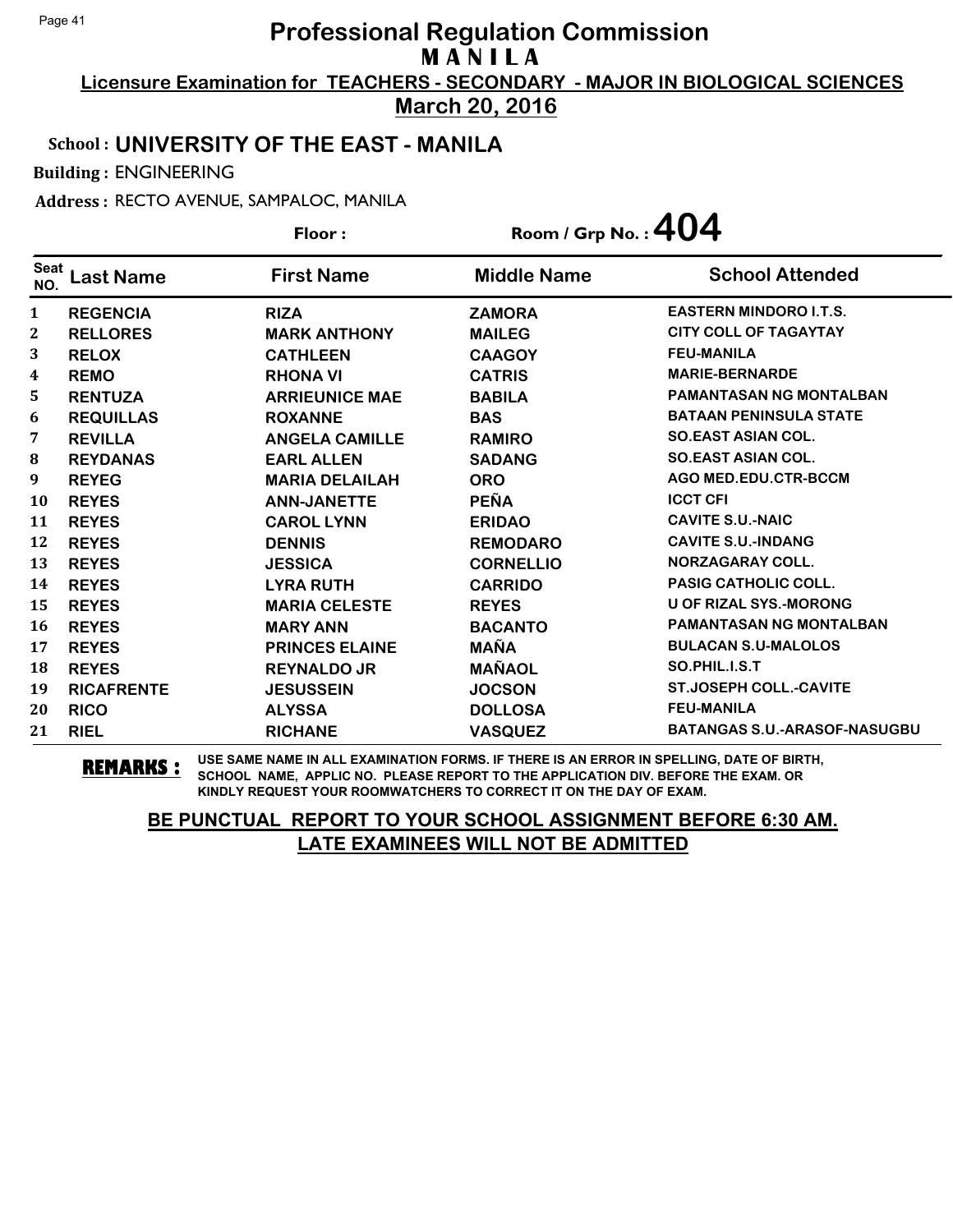**Licensure Examination for TEACHERS - SECONDARY - MAJOR IN BIOLOGICAL SCIENCES March 20, 2016**

School : **UNIVERSITY OF THE EAST - MANILA**

Building : ENGINEERING

Address : RECTO AVENUE, SAMPALOC, MANILA

|                    |                  | Floor:                      | Room / Grp No. : $405$ |                                         |
|--------------------|------------------|-----------------------------|------------------------|-----------------------------------------|
| <b>Seat</b><br>NO. | <b>Last Name</b> | <b>First Name</b>           | <b>Middle Name</b>     | <b>School Attended</b>                  |
| 1                  | <b>RIGOS</b>     | <b>REALYN</b>               | <b>LABAGUEN</b>        | <b>TARLAC STATE UNIV.</b>               |
| $\boldsymbol{2}$   | <b>RIVERA</b>    | <b>MARY GRACE</b>           | <b>RAMOS</b>           | <b>TOMAS CLAUDIO MEM.</b>               |
| 3                  | <b>ROBLES</b>    | <b>LYDIA</b>                | <b>DE SAGON</b>        | <b>TOMAS CLAUDIO MEM.</b>               |
| 4                  | <b>ROCABERTE</b> | <b>PERLYN</b>               | <b>CABREROS</b>        | UNIVERSITY OF CALOOCAN CITY (for. CC    |
| 5                  | <b>RODOLFO</b>   | <b>JIAN GISELLE VALERIE</b> | <b>TORRES</b>          | <b>ST.JUDE COLL.-MANILA</b>             |
| 6                  | <b>RODRIGUEZ</b> | <b>JOHN WILFRED</b>         | <b>GEVAÑA</b>          | <b>NUEVA ECIJA COLL.</b>                |
| 7                  | <b>RODRIGUEZ</b> | <b>MA. WHELAMAE</b>         | <b>DAIRO</b>           | OL OF FATIMA-ANTIPOLO CITY              |
| 8                  | <b>RODRIGUEZ</b> | <b>MELODY</b>               | <b>CASTRO</b>          | <b>COLL. OF ST LAWRENCE</b>             |
| 9                  | <b>RODRIGUEZ</b> | <b>REAYA RUTH</b>           | <b>JASTILLANA</b>      | <b>U PERP HELP-LAGUNA</b>               |
| 10                 | <b>RODRIGUEZ</b> | <b>REYNAMEI</b>             | <b>SANDIL</b>          | P.N.U.-MANILA                           |
| 11                 | <b>ROJALES</b>   | <b>AGNES ELAINE</b>         | <b>MALABANAN</b>       | <b>UNIV.OF BATANGAS</b>                 |
| 12                 | <b>ROJAS</b>     | <b>GRACE</b>                | <b>MERICO</b>          | D.E.B.E.S.M.A.C.                        |
| 13                 | <b>ROMO</b>      | <b>MA. EMMA</b>             | <b>EGINA</b>           | <b>SO.MINDANAO COLL.-PAGADIAN</b>       |
| 14                 | <b>ROMUALDO</b>  | <b>EDMOND</b>               | <b>CRUZ</b>            | <b>R.MAGSAYSAY T.U-CASTILLEJOS</b>      |
| 15                 | <b>ROQUERRO</b>  | <b>ROSE ANN</b>             | <b>SETIER</b>          | <b>WESTERN PHILS, U-PUERTO PRINCESA</b> |
| 16                 | <b>ROSIMA</b>    | <b>CRIZEL JANE</b>          | <b>TUTOR</b>           | LIPA CITY PUBLIC COLL.                  |
| 17                 | <b>RUEDA</b>     | <b>ANNA MARISOL</b>         | <b>VEGA</b>            | <b>TRINITY UNIV OF ASIA</b>             |
| 18                 | <b>RUELOS</b>    | <b>MARIANNE</b>             | <b>DIMATAGA</b>        | <b>U.E.-MANILA</b>                      |
| 19                 | <b>RUIZ</b>      | <b>KIMBERLY JOY</b>         | <b>SAN AGUSTIN</b>     | <b>FEU-MANILA</b>                       |
| 20                 | <b>SABACLIN</b>  | <b>JERALDINE</b>            | <b>BALOLOY</b>         | <b>U DE MANILA (for.CCM)</b>            |
| 21                 | <b>SABADO</b>    | <b>LLUNY ANN</b>            | <b>CEBUJANO</b>        | ABRA S.I.S.T.-LAGANGILANG               |

**REMARKS :** USE SAME NAME IN ALL EXAMINATION FORMS. IF THERE IS AN ERROR IN SPELLING, DATE OF BIRTH, SCHOOL NAME, APPLIC NO. PLEASE REPORT TO THE APPLICATION DIV. BEFORE THE EXAM. OR KINDLY REQUEST YOUR ROOMWATCHERS TO CORRECT IT ON THE DAY OF EXAM.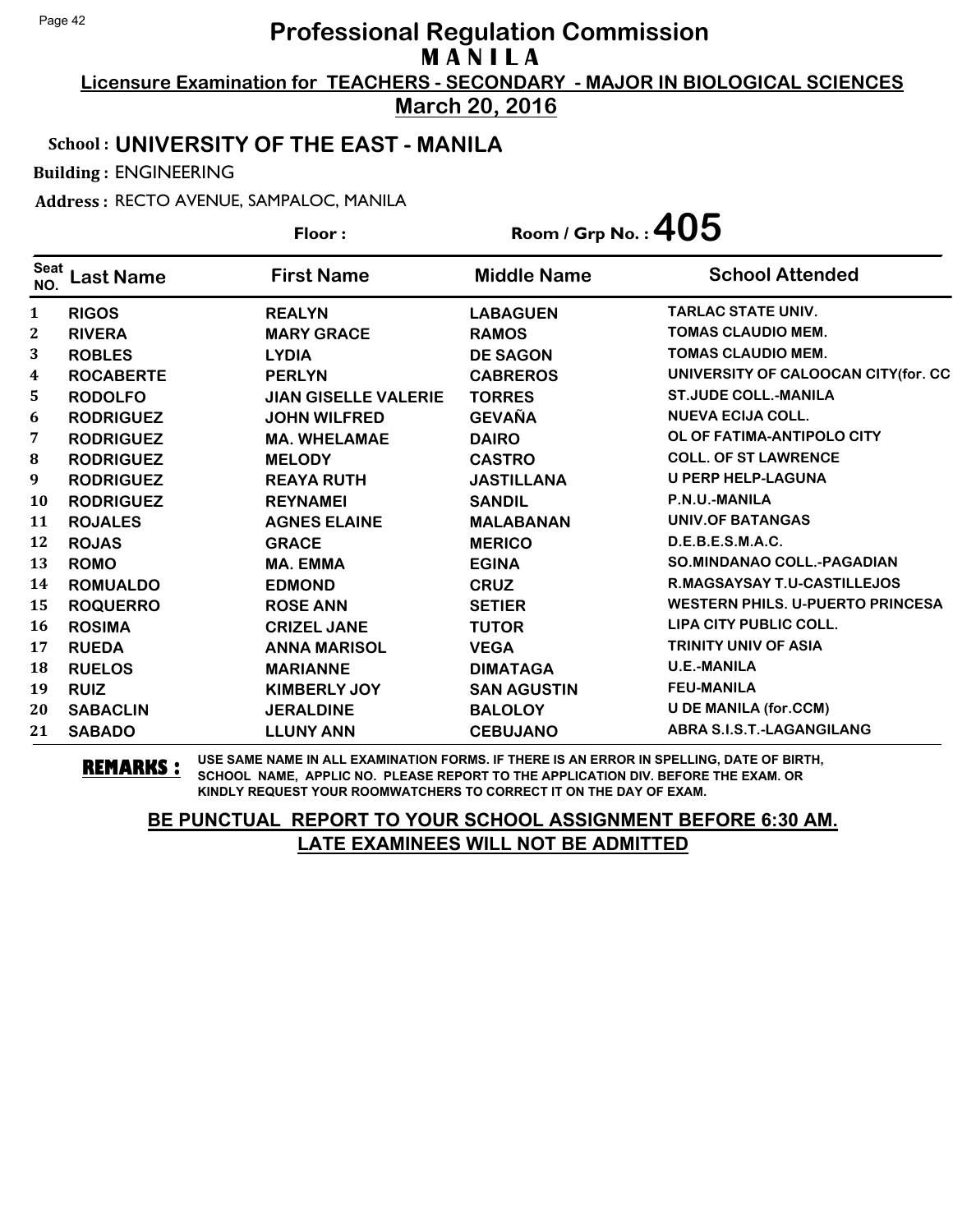**Licensure Examination for TEACHERS - SECONDARY - MAJOR IN BIOLOGICAL SCIENCES March 20, 2016**

School : **UNIVERSITY OF THE EAST - MANILA**

Building : ENGINEERING

Address : RECTO AVENUE, SAMPALOC, MANILA

**Last Name First Name Middle Name** Floor : Room / Grp No. : 406 Seat <sup>Seat</sup> Last Name First Name Middle Name School Attended **SABALLE JAYSON PINALAPAL LEYTE S.U.-TOLOSA SAGUINSIN CHERRYL LYNNE MAGSIPOC FEU-MANILA SAISES CHRISTIAN DOMINIQUE BOYBOY SAMAR STATE UNIV. SALAZAR MARICRIS LOPEZ RIZAL COLL.-TAAL SALAZAR SHAYNE BAÑAL UNIVERSITY OF CALOOCAN CITY(for. CC SALINAS GEROM PAMA IMMA.CONCEP.COLL.-ALBAY SALOR DOREEN PICORRO CHRIST THE KING-CALBAYOG SALUTEM MELANIE SURETA ARELLANO UNIV-MANILA SALVACION ELIZABETH SOLO LEYTE I.T.-CARIGARA SALVADOR PAULA VIANCA KATON WESTERN COLL.-CAVITE SALVANERA JUDITH PUTIZ NOTRE DAME UNIV.-COTABATO SALVIO DIANNE MAY NICOLAS CITY OF MALABON UNIV. SAMAR SHERYL DAYPUYART MINSCAT-BONGABONG(for.BCF) SAMSON MARICAR SACDALAN U.P.-LOS BAÑOS SAMSON ROBERTO CRUZ NORZAGARAY COLL. SAN JOSE JOY JASMIN ROCO U OF RIZAL SYS.-MORONG SAN JOSE LUZVIMINDA LAGUNZAD U OF RIZAL SYS.-MORONG SAN LUIS JEZREEL CRUZ U OF RIZAL SYS.-MORONG SAN PEDRO MYRA CELESTINO ST.JOSEPH COLL.-BULACAN SAN PEDRO SUNSHINE LAYAG N.E.U.S.T-CABANATUAN CITY SANDOVAL STEVEN JONES OJOS PAMANTASAN NG CABUYAO**

**REMARKS :** USE SAME NAME IN ALL EXAMINATION FORMS. IF THERE IS AN ERROR IN SPELLING, DATE OF BIRTH, SCHOOL NAME, APPLIC NO. PLEASE REPORT TO THE APPLICATION DIV. BEFORE THE EXAM. OR KINDLY REQUEST YOUR ROOMWATCHERS TO CORRECT IT ON THE DAY OF EXAM.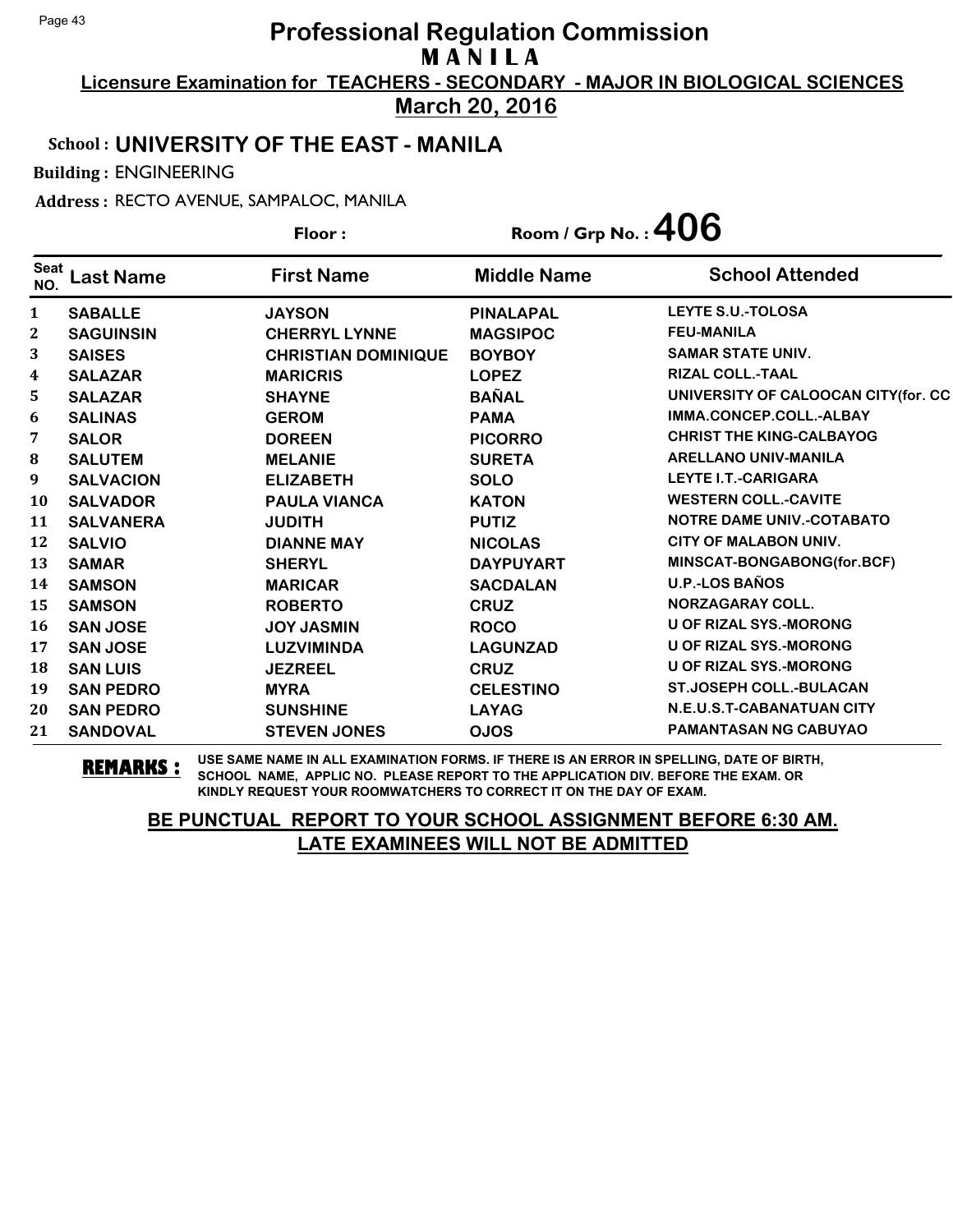**Licensure Examination for TEACHERS - SECONDARY - MAJOR IN BIOLOGICAL SCIENCES March 20, 2016**

#### School : **UNIVERSITY OF THE EAST - MANILA**

Building : ENGINEERING

Address : RECTO AVENUE, SAMPALOC, MANILA

**Last Name First Name Middle Name** Floor : Room / Grp No. :**407** Seat <sup>seat</sup> Last Name First Name Middle Name School Attended **SANGANGBAYAN LORELYN RODRIGUEZ CAVITE S.U.-NAIC SANTIAGO CAROL AILEEN GIPAL P.U.P.-STA. MESA SANTIAGO DENICA BUSALPA OL OF FATIMA-QC SANTIAGO EFRENITA RESMA LAS PINAS COLLEGE SANTIAGO EVANGELINE CALLADA N.E.U.S.T-CABANATUAN CITY SANTIAGO GLORIA OLARTE BULACAN S.U-MALOLOS SANTIAGO JESERETH LAILANIE OIRA DE LOS SANTOS-STI-QUEZON AVE. SANTIAGO MADONNA GAMBOA DR. G.LACSON COLLEGE SANTOS CRISELDA CABREJAS BATAAN PENINSULA STATE U-MAIN SANTOS ELMA AMAHAN DIVINE WORD-CALAPAN SANTOS LADY ANTHEA ROBLES LA CONSOLACION UNIVERSITY SANTOS MARIJOL CORTEZ OLIVAREZ COLLEGE SANTOS MIKE ADAM SARIAN P.L. PASAY SANTOS ROWENA PIMENTEL LUZON C.S.T.-URDANETA SAPE ROWENDY CANOSA U DE MANILA (for.CCM) SAPNO FAYE AGNES ZARTIGA HOLY NAME UNIV SAPUNGAN JASABEL OGBAC EASTERN MINDORO I.T.S. SAPUTIL KATRINA JOY BALUYOT P. C. U.-DASMARIÑAS SARMIENTO RITA MAY LUMBANG PAMPANGA STATE AGRICULTURAL SARMIENTO RODNEY MAWILI R.MAGSAYSAY T.U-CASTILLEJOS SAWAY MARIE JOSEPHINE MEDRAN ABADA COLLEGE**

**REMARKS :** USE SAME NAME IN ALL EXAMINATION FORMS. IF THERE IS AN ERROR IN SPELLING, DATE OF BIRTH, SCHOOL NAME, APPLIC NO. PLEASE REPORT TO THE APPLICATION DIV. BEFORE THE EXAM. OR KINDLY REQUEST YOUR ROOMWATCHERS TO CORRECT IT ON THE DAY OF EXAM.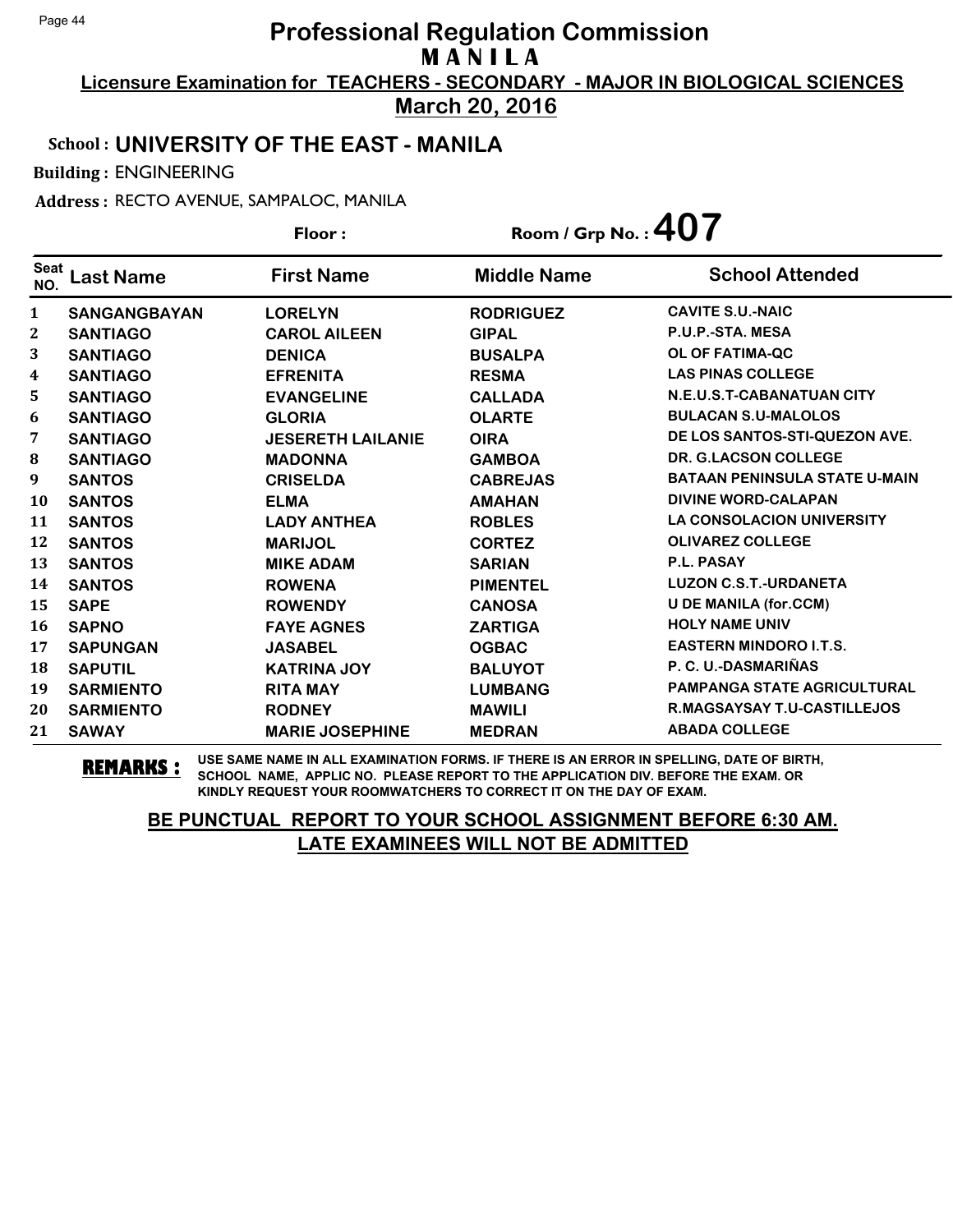**Licensure Examination for TEACHERS - SECONDARY - MAJOR IN BIOLOGICAL SCIENCES March 20, 2016**

# School : **UNIVERSITY OF THE EAST - MANILA**

Building : ENGINEERING

Address : RECTO AVENUE, SAMPALOC, MANILA

|                    |                  | Floor:                | Room / Grp No.: $408$ |                                    |
|--------------------|------------------|-----------------------|-----------------------|------------------------------------|
| <b>Seat</b><br>NO. | <b>Last Name</b> | <b>First Name</b>     | <b>Middle Name</b>    | <b>School Attended</b>             |
| $\mathbf{1}$       | <b>SAÑOZA</b>    | <b>CHARRY LYN</b>     | <b>ESCOTON</b>        | <b>NAVAL S.U.-NAVAL</b>            |
| $\boldsymbol{2}$   | <b>SEBASTIAN</b> | <b>RYAN JEFF</b>      | <b>RAMOS</b>          | <b>OL OF FATIMA-QC</b>             |
| 3                  | <b>SEBISON</b>   | <b>VER GLADYS</b>     | <b>SORIANO</b>        | <b>MARIKINA POLYTECHNIC</b>        |
| 4                  | <b>SEBUALA</b>   | <b>ALBERT</b>         | <b>LIMORINAS</b>      | <b>SURIGAO DEL SUR STATE</b>       |
| 5                  | <b>SEITON</b>    | <b>ROULAINE</b>       | <b>BUNAGAN</b>        | <b>MARTINEZ MEM. COLL.</b>         |
| 6                  | <b>SEJAS</b>     | <b>NOMAR</b>          | <b>FRAGA</b>          | <b>U OF RIZAL SYS.-RODRIGUEZ</b>   |
| 7                  | <b>SELGA</b>     | <b>EMMANUEL</b>       | <b>GONIO</b>          | <b>PAMANTASAN NG MONTALBAN</b>     |
| 8                  | <b>SEMILLA</b>   | <b>HERBERT FELIX</b>  | <b>AGONCILLO</b>      | OL OF FATIMA-VALENZUELA            |
| 9                  | <b>SERON</b>     | <b>MILLICENT</b>      | <b>DAYAG</b>          | <b>CAGAYAN STATE UNIV.-CARITAN</b> |
| 10                 | <b>SERRANO</b>   | <b>ALLIANA</b>        | <b>GIRAY</b>          | <b>P.L. MUNTINLUPA</b>             |
| 11                 | <b>SERRANO</b>   | <b>JULIE ANN</b>      | <b>FAJARDO</b>        | <b>BULACAN S.U-MALOLOS</b>         |
| 12                 | <b>SERVILLON</b> | <b>ANA GRACE</b>      | <b>REYES</b>          | <b>CAVITE S.U.-INDANG</b>          |
| 13                 | <b>SEVILLA</b>   | <b>MARIANNE RITA</b>  | <b>LIGAS</b>          | <b>P.L. MANILA</b>                 |
| 14                 | <b>SEÑAL</b>     | <b>LIALYN</b>         | <b>ANDAL</b>          | UNIVERSAL COLL. OF PARAÑAQUE       |
| 15                 | <b>SICAT</b>     | <b>DERRICK JOSEPH</b> | <b>MAGSINO</b>        | OL OF FATIMA-VALENZUELA            |
| 16                 | <b>SIGUROS</b>   | <b>MAE CLAIRE</b>     | <b>AMOY</b>           | <b>U DE MANILA (for.CCM)</b>       |
| 17                 | <b>SIKAT</b>     | <b>PRECIOUS GRACE</b> | <b>REYES</b>          | <b>DIVINE WORD-CALAPAN</b>         |
| 18                 | <b>SIMBULAN</b>  | <b>ABBIEGAIL</b>      | <b>CHAVEZ</b>         | <b>EAST CENTRAL COLLEGE</b>        |
| 19                 | <b>SINDAC</b>    | <b>BEATLYN</b>        | <b>PUMARADA</b>       | <b>ARELLANO UNIV-MANILA</b>        |
| 20                 | <b>SINGSON</b>   | <b>ANNALIZA</b>       | <b>POQUIZ</b>         | P.L. VALENZUELA                    |
| 21                 | <b>SISON</b>     | <b>JON ORLENE</b>     | <b>ULANG</b>          | <b>TOMAS CLAUDIO MEM.</b>          |

**REMARKS :** USE SAME NAME IN ALL EXAMINATION FORMS. IF THERE IS AN ERROR IN SPELLING, DATE OF BIRTH, SCHOOL NAME, APPLIC NO. PLEASE REPORT TO THE APPLICATION DIV. BEFORE THE EXAM. OR KINDLY REQUEST YOUR ROOMWATCHERS TO CORRECT IT ON THE DAY OF EXAM.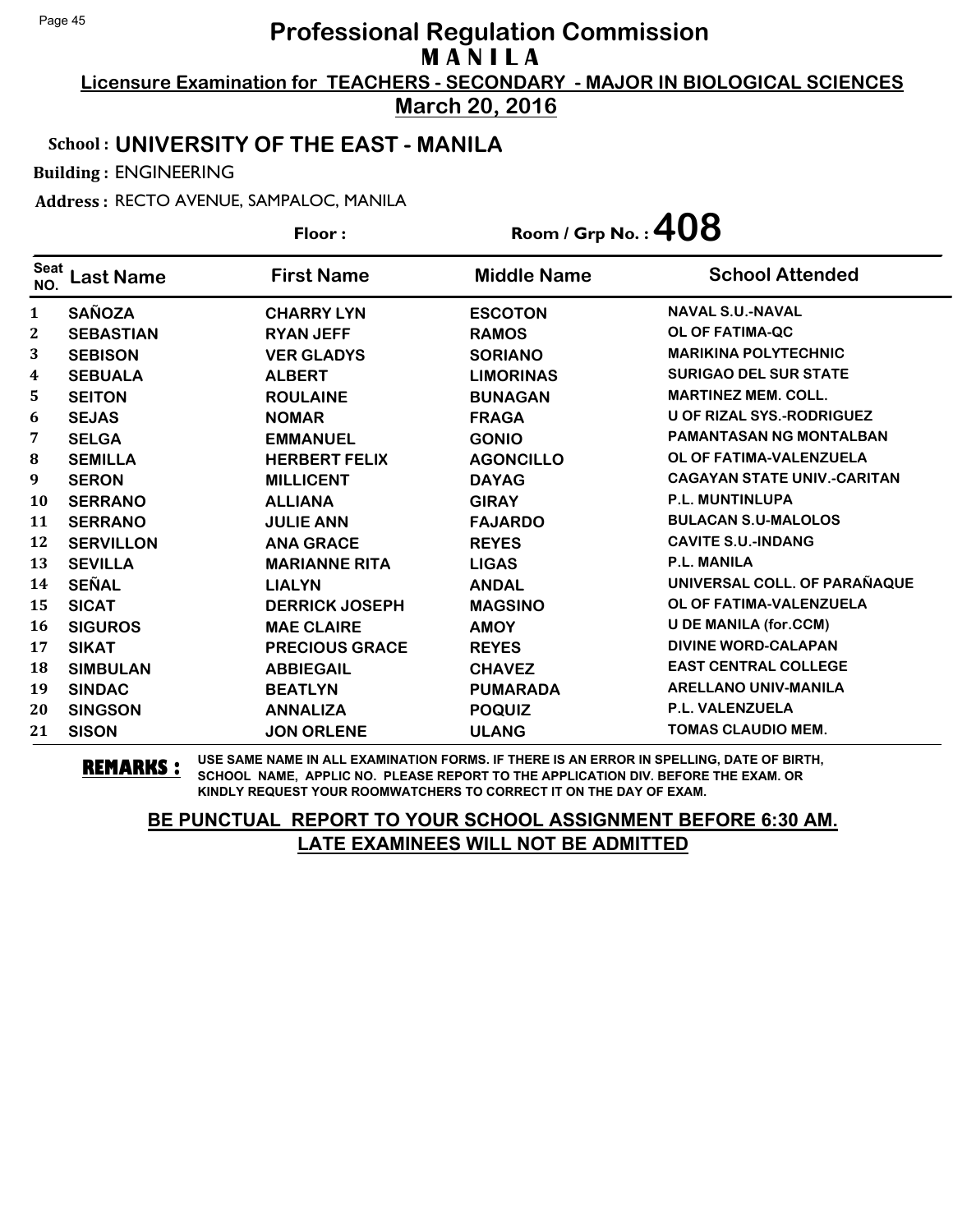**Licensure Examination for TEACHERS - SECONDARY - MAJOR IN BIOLOGICAL SCIENCES March 20, 2016**

#### School : **UNIVERSITY OF THE EAST - MANILA**

Building : ENGINEERING

Address : RECTO AVENUE, SAMPALOC, MANILA

**Last Name First Name Middle Name** Floor : Room / Grp No. :**409** Seat <sup>seat</sup> Last Name First Name Middle Name School Attended **SISON LUZ TRUMATA ST.PAUL UNIV.-MANILA SISON RAZEN ESGUERRA BULACAN S.U-MALOLOS SISON ROGILYN GARGA MINSCAT-BONGABONG(for.BCF) SOCHAYSENG FROCELYN BAUTISTA BATANGAS S.U.-ARASOF-NASUGBU SONE MARIFI CRUZ BULACAN S.U-MALOLOS SONIO MARY ROSE CASTILLO PAMANTASAN NG MONTALBAN SORIA RAYMOND DE LEON NORZAGARAY COLL. SORIANO FRANISA TAMONDONG U.P.-DILIMAN SORIANO GENEVIE MIRAFLORES N.C.B.A.-FAIRVIEW, QC SORIANO LUISITO CRUZ ST.JUDE COLL.-MANILA SOSAS SAMUEL DELA CRUZ OL OF FATIMA-VALENZUELA STA. ANA GINA TADAY NORZAGARAY COLL. SUBA MICHELLE DAYAO N.E.U.S.T-CABANATUAN CITY SUBINGSUBING NORANNA MIRANDA NORZAGARAY COLL. SULIT JULY SUROP SAN SEBASTIAN SUPREMO MARLON JOSEPH JIMENEZ CAINTA CATHOLIC COLL. SURBAN ROALDO LEO BOCO DR.C.S. LANTING COLL.-Q.C. SURIO CHERIELYN SANTIAGO COLL. OF ST LAWRENCE SUYOM MA. CHARISSA ARCARDO TOMAS CLAUDIO MEM. TABAÑAG MELANIE SORIANO NEW ERA UNIV. TABUG JOSEPHINE HERNANDEZ BATAAN PENINSULA STATE U-MAIN**

**REMARKS :** USE SAME NAME IN ALL EXAMINATION FORMS. IF THERE IS AN ERROR IN SPELLING, DATE OF BIRTH, SCHOOL NAME, APPLIC NO. PLEASE REPORT TO THE APPLICATION DIV. BEFORE THE EXAM. OR KINDLY REQUEST YOUR ROOMWATCHERS TO CORRECT IT ON THE DAY OF EXAM.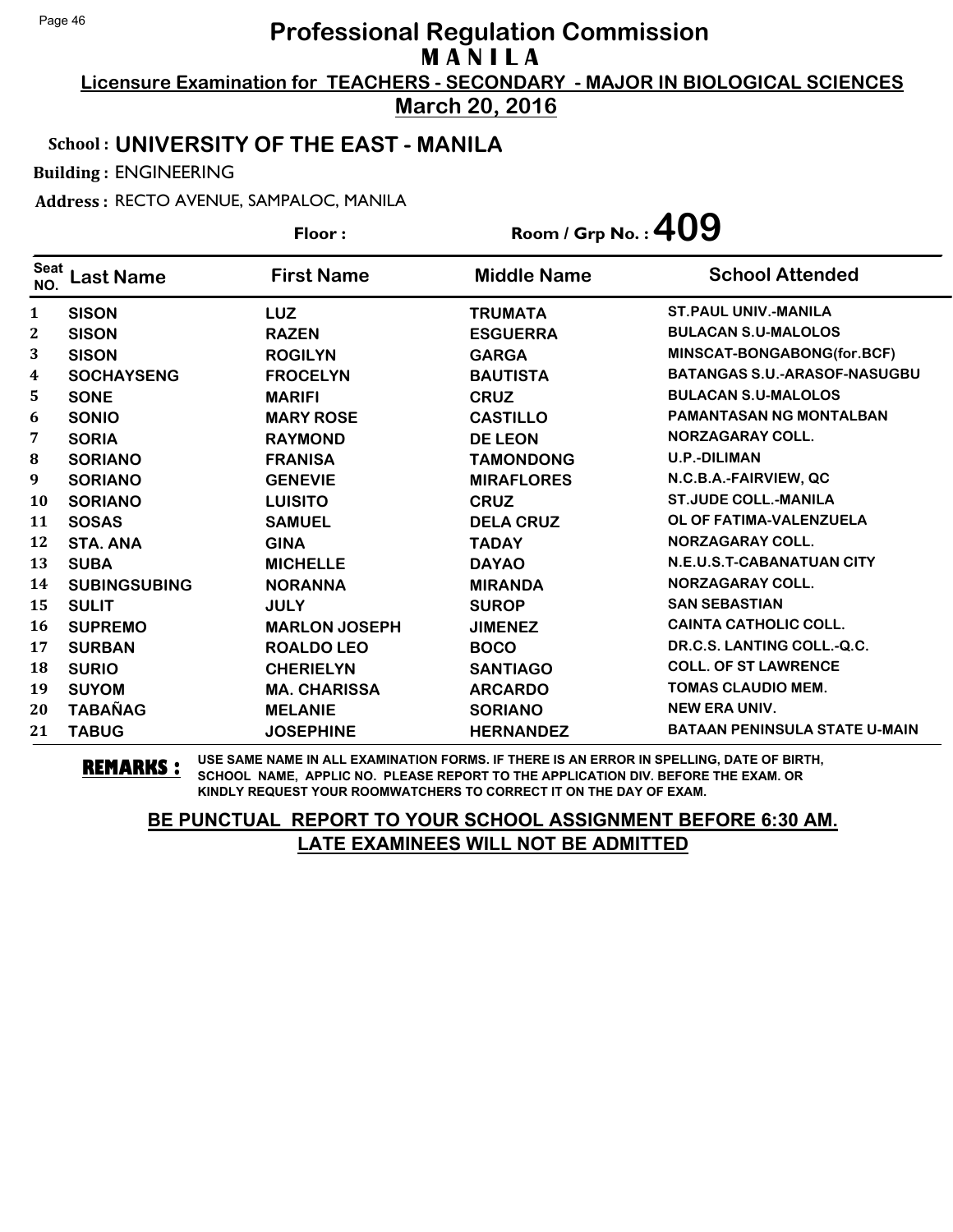**Licensure Examination for TEACHERS - SECONDARY - MAJOR IN BIOLOGICAL SCIENCES March 20, 2016**

School : **UNIVERSITY OF THE EAST - MANILA**

Building : ENGINEERING

Address : RECTO AVENUE, SAMPALOC, MANILA

**Last Name First Name Middle Name** Floor : Room / Grp No. :**500** Seat <sup>Seat</sup> Last Name First Name Middle Name School Attended **TABUZO RALPH SAPICO CATANDUANES STATE UNIVERSITY - TACASTACAS MAE CANONIGO OL OF FATIMA-VALENZUELA TACOY JACQUELYN PEÑALOSA LEYTE I.T. TAGANAS JACQUILYN CASTRO BATANGAS S.U.-ARASOF-NASUGBU TAGAPAN MA. EDITA DIOSO MARTINEZ MEM. COLL. TAGBO KIM REYES UNIV.OF STO. TOMAS TAGLE MARIA ELISETTE TARCENA P.N.U.-MANILA TAJANLANGIT HAZELINE TULAGAN U DE MANILA (for.CCM) TALAN CARL JASON TEMPLONUEVO UNIVERSITY OF CALOOCAN CITY(for. CC TALATAYOD JUNJIE BUENO P.L. MUNTINLUPA TAMBALQUE REJANDRO DAVID DR.YANGA'S C.I. TAMBONGCO RONALEE TESORO OL OF FATIMA-ANTIPOLO CITY TAMPINGCO KRISHA ANN ZARA LIPA CITY COLL. TAN JOAILEEN OPES HOLY TRINITY COLL.-PALAWAN TAN LIEZL RAMOS NORZAGARAY COLL. TAN VIVIEN MARCIANO U.P.-LOS BAÑOS TANDOY ANA THERESE CASTILLO P.L. MANILA TANGHAL ALICIA FORTEZA FEU-MANILA TAPAOAN PRECIOUS ANN RAMOS OL OF FATIMA-VALENZUELA TAPAR GENEVIE BEZA U OF RIZAL SYS.-MORONG TARROZA JENYLEEN ALFONSO OL OF FATIMA-QC**

**REMARKS :** USE SAME NAME IN ALL EXAMINATION FORMS. IF THERE IS AN ERROR IN SPELLING, DATE OF BIRTH, SCHOOL NAME, APPLIC NO. PLEASE REPORT TO THE APPLICATION DIV. BEFORE THE EXAM. OR KINDLY REQUEST YOUR ROOMWATCHERS TO CORRECT IT ON THE DAY OF EXAM.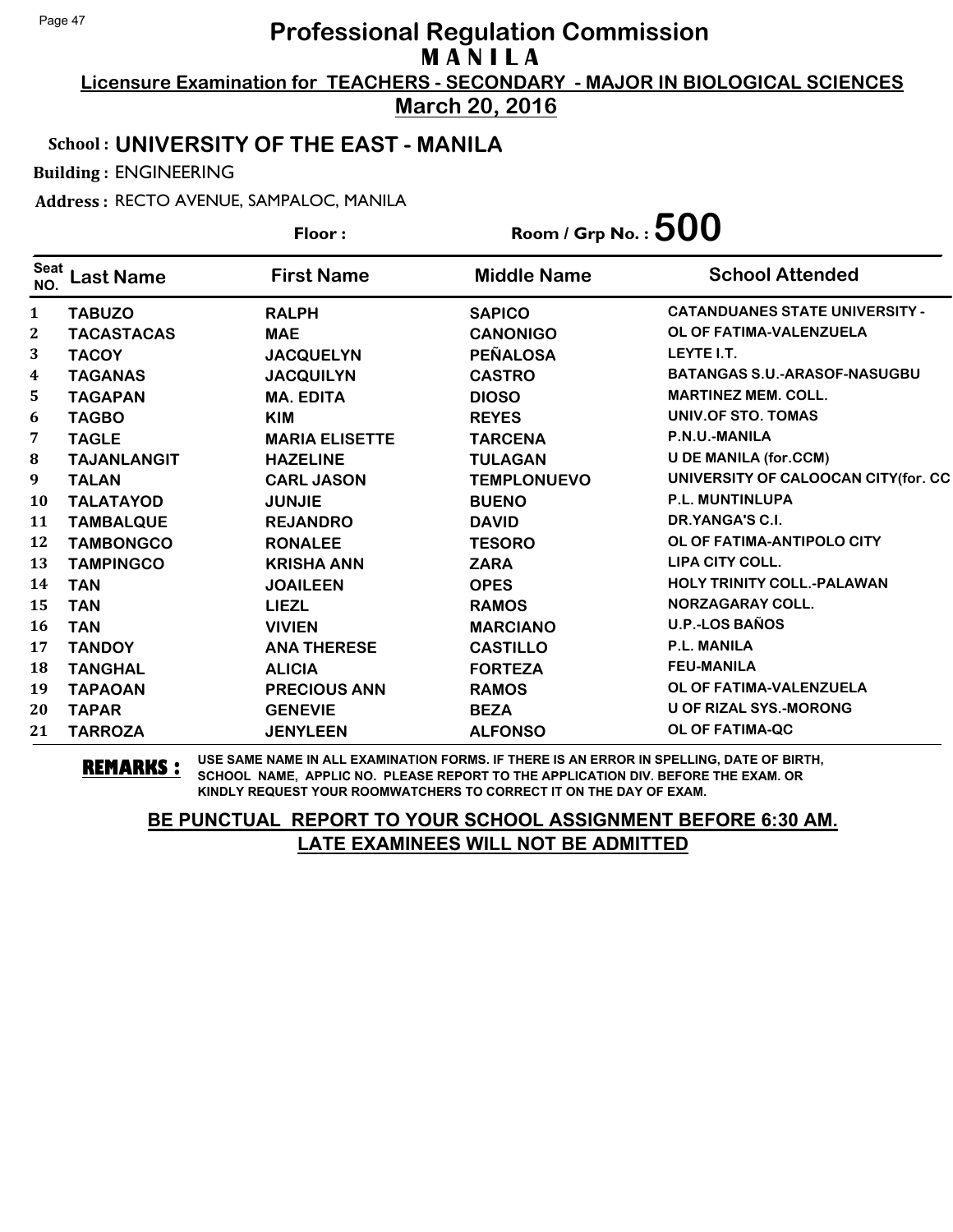**Licensure Examination for TEACHERS - SECONDARY - MAJOR IN BIOLOGICAL SCIENCES March 20, 2016**

School : **UNIVERSITY OF THE EAST - MANILA**

Building : ENGINEERING

Address : RECTO AVENUE, SAMPALOC, MANILA

**Last Name First Name Middle Name** Floor : Room / Grp No. :**501** Seat <sup>Seat</sup> Last Name First Name Middle Name School Attended **TAYAG MATIAS NAVARRO CITY COLLEGE OF SAN FERNANDO-SN TEJADA GLENDA CELETARIA MABINI COLL.-DAET TEMPLANZA NOEMI NUNEZ M.C.U.-CALOOCAN TENORIO JESICA CORTEZ D.L.S.U.-DASMARIÑAS TEODORO DANNAH MARIE HERRERA DMMC INST OF HEALTH SCIENCES TIBAYAN CATHERINE BELBER CAVITE S.U.-NAIC TIGRANES RICHE TENEDERO EASTERN VISAYAS C.C. TIMAAN DIANA MARIE MENES OL OF FATIMA-VALENZUELA TINAJERO RICEL PANTUA P.L. MUNTINLUPA TINDOY CRISTINA IGNACIO LEYTE NORMAL UNIV. TIU VANESSA MAGBANUA LA CONSOLACION UNIVERSITY TOBIAS ROSANNA SOMO DE OCAMPO MEM. COL. TOLENTINO AIDY PASTOR ROMBLON STATE UNIV.( FOR ROMBLON TOLENTINO RIZZANE CORNELIO NORZAGARAY COLL. TOMO CAROL ANN RICABLANCA P.L. PASAY TOMO MARK CALIBO P.L. PASAY TONGOL JEANNIE ANN MARIE NAS UNIVERSITY OF CALOOCAN CITY(for. CC TONIDO WINNIE ROSE PRAGA OL OF FATIMA-VALENZUELA TOQUERO MARICE MAGDASOC PERP.HELP COL.-MANILA TORRES KRISTINE JOY DE GUZMAN P.N.U.-MANILA TRINIDAD ELMER JR VINARAO ST.FERDINAND-ILAGAN**

**REMARKS :** USE SAME NAME IN ALL EXAMINATION FORMS. IF THERE IS AN ERROR IN SPELLING, DATE OF BIRTH, SCHOOL NAME, APPLIC NO. PLEASE REPORT TO THE APPLICATION DIV. BEFORE THE EXAM. OR KINDLY REQUEST YOUR ROOMWATCHERS TO CORRECT IT ON THE DAY OF EXAM.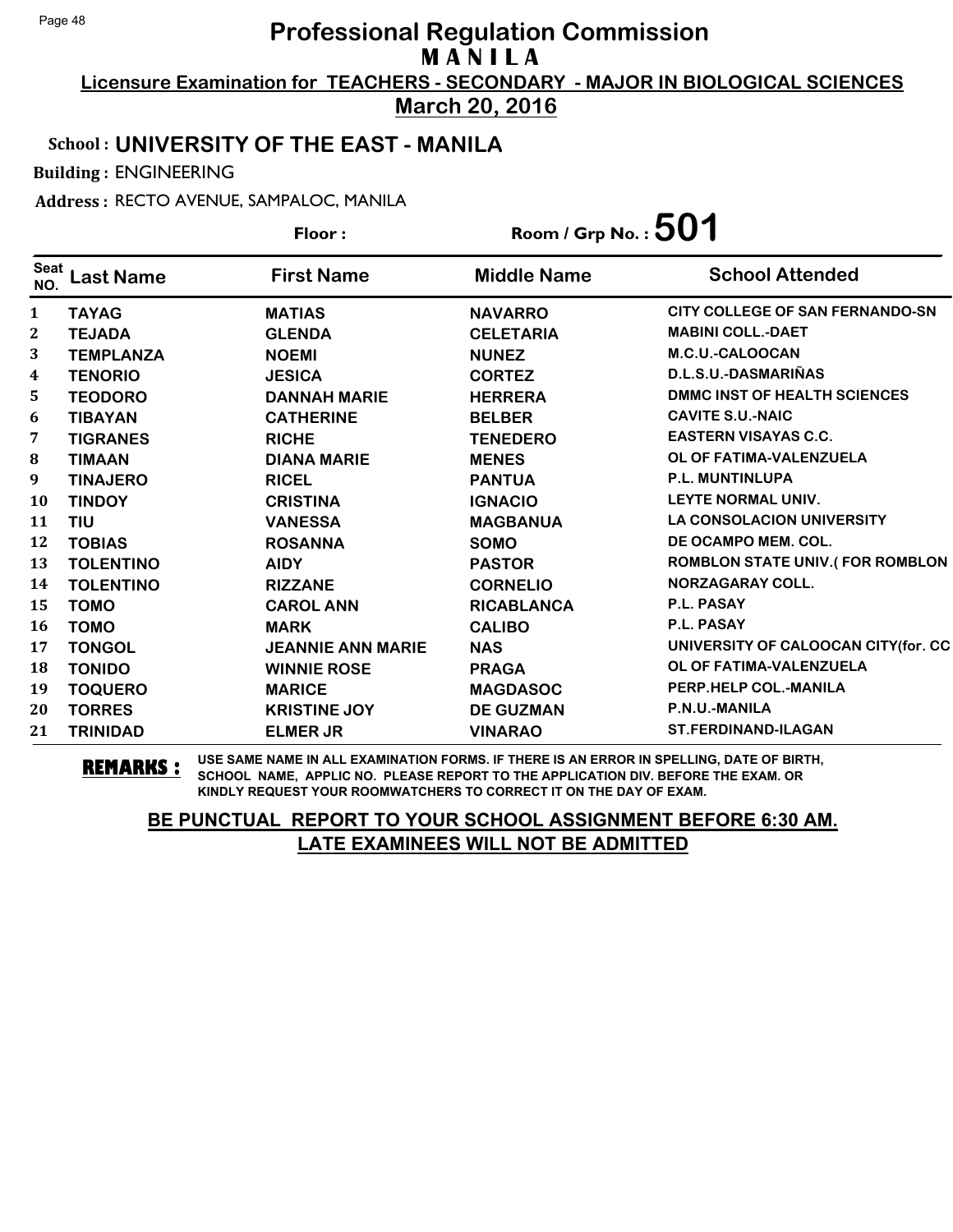**Licensure Examination for TEACHERS - SECONDARY - MAJOR IN BIOLOGICAL SCIENCES March 20, 2016**

#### School : **UNIVERSITY OF THE EAST - MANILA**

Building : ENGINEERING

Address : RECTO AVENUE, SAMPALOC, MANILA

**Last Name First Name Middle Name** Floor : Room / Grp No. :**502** Seat <sup>seat</sup> Last Name First Name Middle Name School Attended **TRIUMFANTE HENRY JR BOHAWE ST.BERNADETTE OF LOURDES COLL TUBIG MARIEL REYES BULACAN S.U-MALOLOS TULAWI CORINA ABATAYO M.S.U.-TAWI-TAWI TULIPAS MEGUILITA POBLETE P.N.U.-MANILA TULOD MA YERRE TONESA DIVINE WORD UNIV. TUMANENG DAISY JANE LOVE CARLOS E. A. C.-MANILA TUMBOKON KAREN JOYCE SANGCO FEU-MANILA TUPAS ARIANA LHENZY - UNIV.OF MAKATI TURANO MARY GRACE MESINA I.B.CALINGASAN MEM. TURLA VANESSA ABELLEJA PAMANTASAN NG CABUYAO ULARTE MIRIAN APEGO BATANGAS S.U.-ARASOF-NASUGBU UMALI JOIS DESIREE FRAYRE P.W.U.-MANILA URBI KATRINA ORTIZ BULACAN NAT.AGRIC SC USIGAN JHONALYN CASTRO ST.PAUL COLL.-BANTAY VALENCIA ANN RHEA NIGOS CHINESE GEN. HOSPITAL COLLEGES VALLE MARK NOVIES REYES ICCT CFI VANGUARDIA JANINE ERACTA BULACAN NAT.AGRIC SC VANZUELA DORIS QUIMBO EVSU-TACLOBAN VEGA HAZEL ANNE SIOSON DIVINE MERCY CFI VEGA MERCY ABUAN CAINTA CATHOLIC COLL. VELASCO JENELYN LOYOLA GORDON COLL.**

**REMARKS :** USE SAME NAME IN ALL EXAMINATION FORMS. IF THERE IS AN ERROR IN SPELLING, DATE OF BIRTH, SCHOOL NAME, APPLIC NO. PLEASE REPORT TO THE APPLICATION DIV. BEFORE THE EXAM. OR KINDLY REQUEST YOUR ROOMWATCHERS TO CORRECT IT ON THE DAY OF EXAM.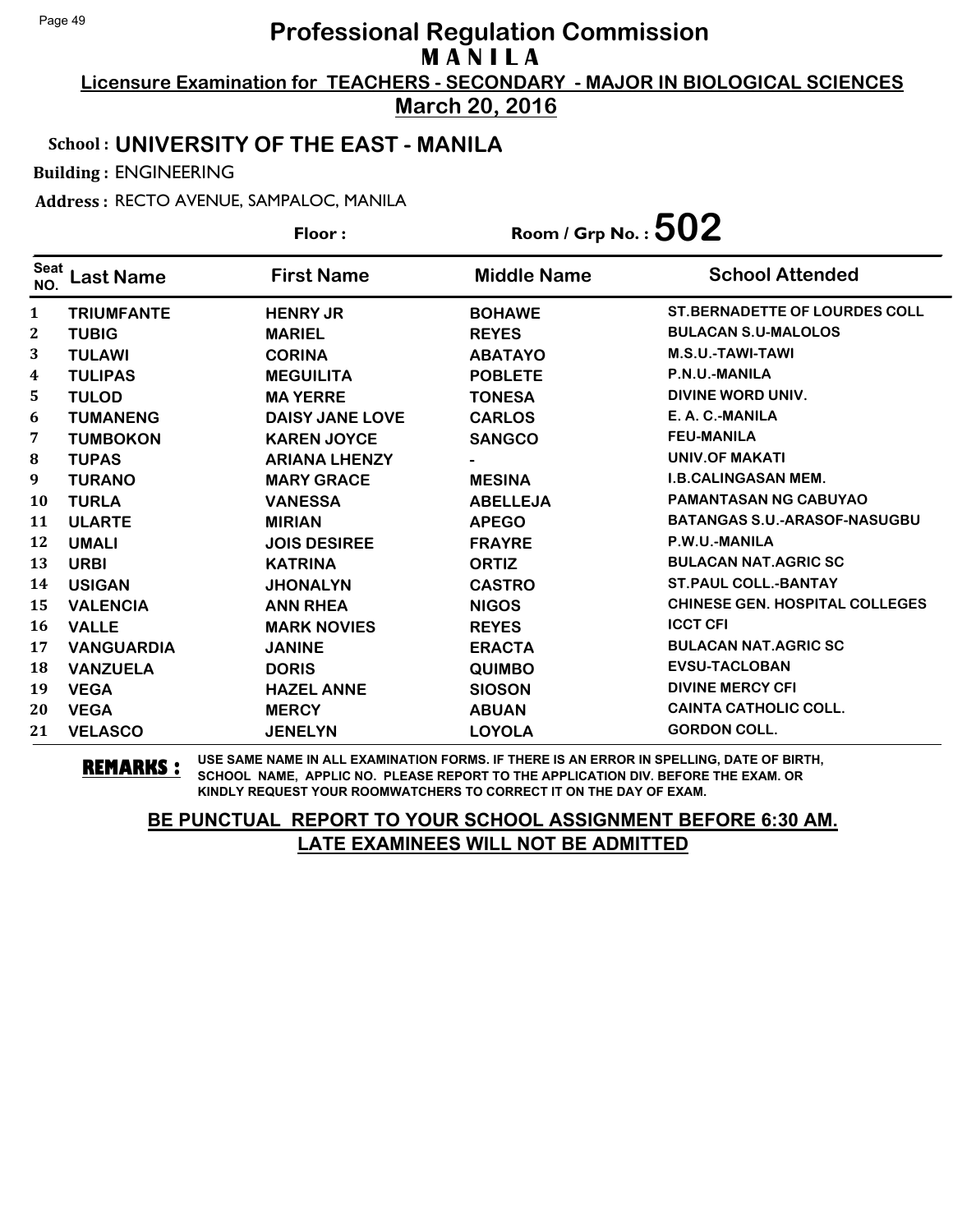**Licensure Examination for TEACHERS - SECONDARY - MAJOR IN BIOLOGICAL SCIENCES March 20, 2016**

School : **UNIVERSITY OF THE EAST - MANILA**

Building : ENGINEERING

Address : RECTO AVENUE, SAMPALOC, MANILA

**Last Name First Name Middle Name** Floor : Room / Grp No. :  $503$ Seat <sup>Seat</sup> Last Name First Name Middle Name School Attended **VELASQUEZ MARK FRANCIS CABRERA UNIVERSITY OF CALOOCAN CITY(for. CC VELO EDDIE MAR MALTIZO CAGAYAN STATE UNIV.-SANCHEZ MIRA VELUZ GLADYS BAGTAS BULACAN S.U-MALOLOS VENOYA JERRA PATRON LIPA CITY PUBLIC COLL. VENTURA GLENNER MANAOG STO.ROSARIO S.PALAY CO VERGANIO ZENITHA REGAL N.E.U.S.T-CABANATUAN CITY VERGARA COLYN AGUILAR D.L.S.U.-DASMARIÑAS VERGARA MARIEL MARIANO U DE MANILA (for.CCM) VERGEL LADY MARIAN GREGORIO P.L. VALENZUELA VICEDAS BELINDA RODIL NAZARENUS COLL. FDTN. VICENTE ROSELIA VALMOCENA N.E.U.S.T-CABANATUAN CITY VIDAL VEA LUIRMA MIARFE MENDILLO WESLEYAN U PHIL-CABA VILLACERAN GLADYS DEL MUNDO C.E.U.-MANILA VILLAMARIN JOY YABUT EAST CENTRAL COLLEGE VILLAMOR KRIZA JOICE MENDOZA ADVENTIST UNIV OF THE PHIL. VILLANUEVA ANGELICA BROÑOLA E. A. C.-MANILA VILLANUEVA AVEL GARCIA DALUB. L. SAN PABLO VILLANUEVA CHERMAINE CALINISAN BATANGAS S.U.(for.JPLPC)MALVAR VILLANUEVA ERICQUETTE MARIE SALMORIN COLL. IMMA CONCEP-CABANATUAN VILLANUEVA KESHIA MARIE BATAAN PERP.HELP COL.-MALASIQUE VILLANUEVA MARY WEDNESDAE SANTIAGO MEYCAUAYAN COLL.**

**REMARKS :** USE SAME NAME IN ALL EXAMINATION FORMS. IF THERE IS AN ERROR IN SPELLING, DATE OF BIRTH, SCHOOL NAME, APPLIC NO. PLEASE REPORT TO THE APPLICATION DIV. BEFORE THE EXAM. OR KINDLY REQUEST YOUR ROOMWATCHERS TO CORRECT IT ON THE DAY OF EXAM.